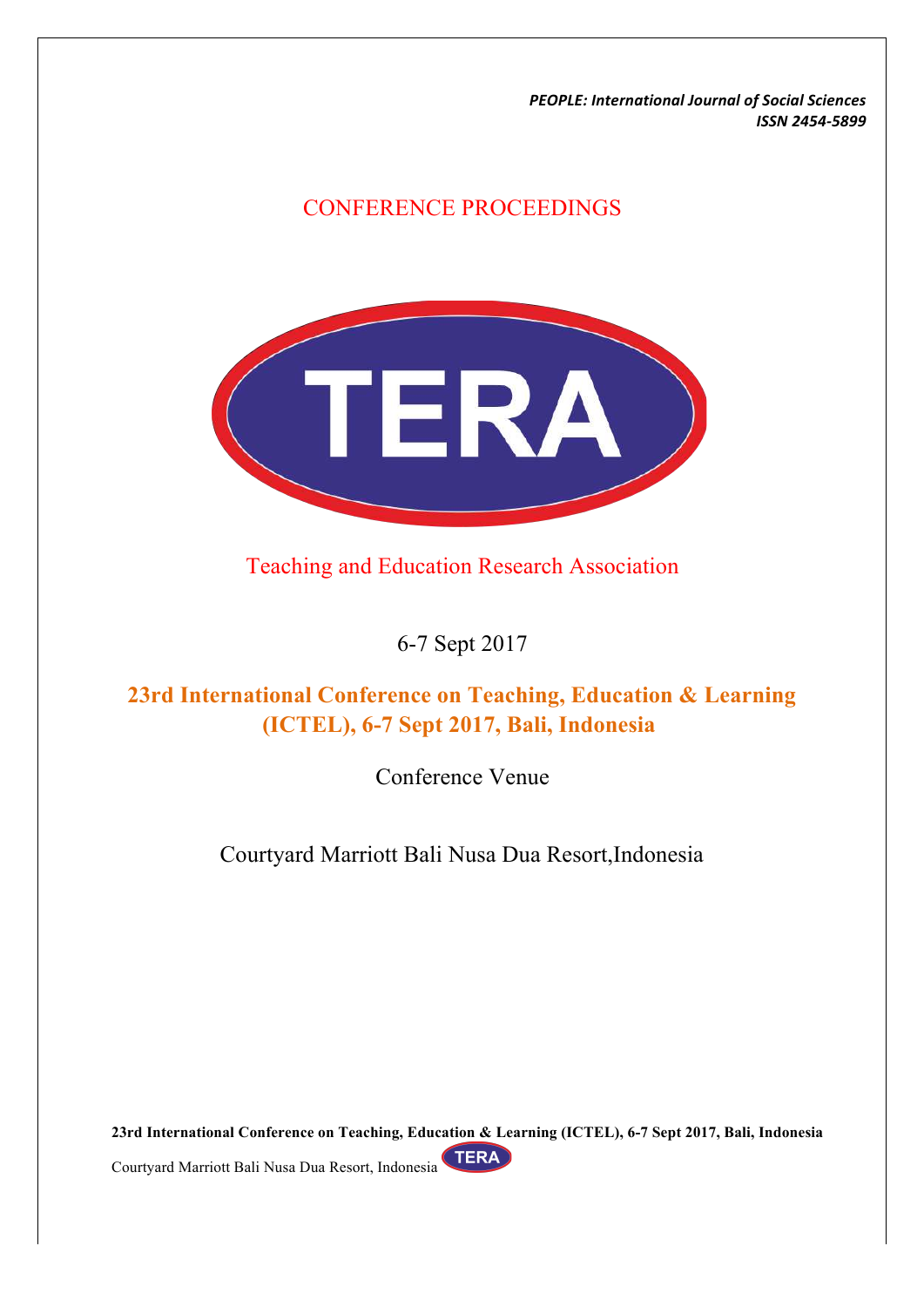## **KEYNOTE SPEAKER**



*Dr. SyaripHidayat* **Indonesia University of Education/ UniversitasPendidikan Indonesia, (UPI** *Bandung, Indonesia)*

**23rd International Conference on Teaching, Education & Learning (ICTEL), 6-7 Sept 2017, Bali, Indonesia** TERA Courtyard Marriott Bali Nusa Dua Resort, Indonesia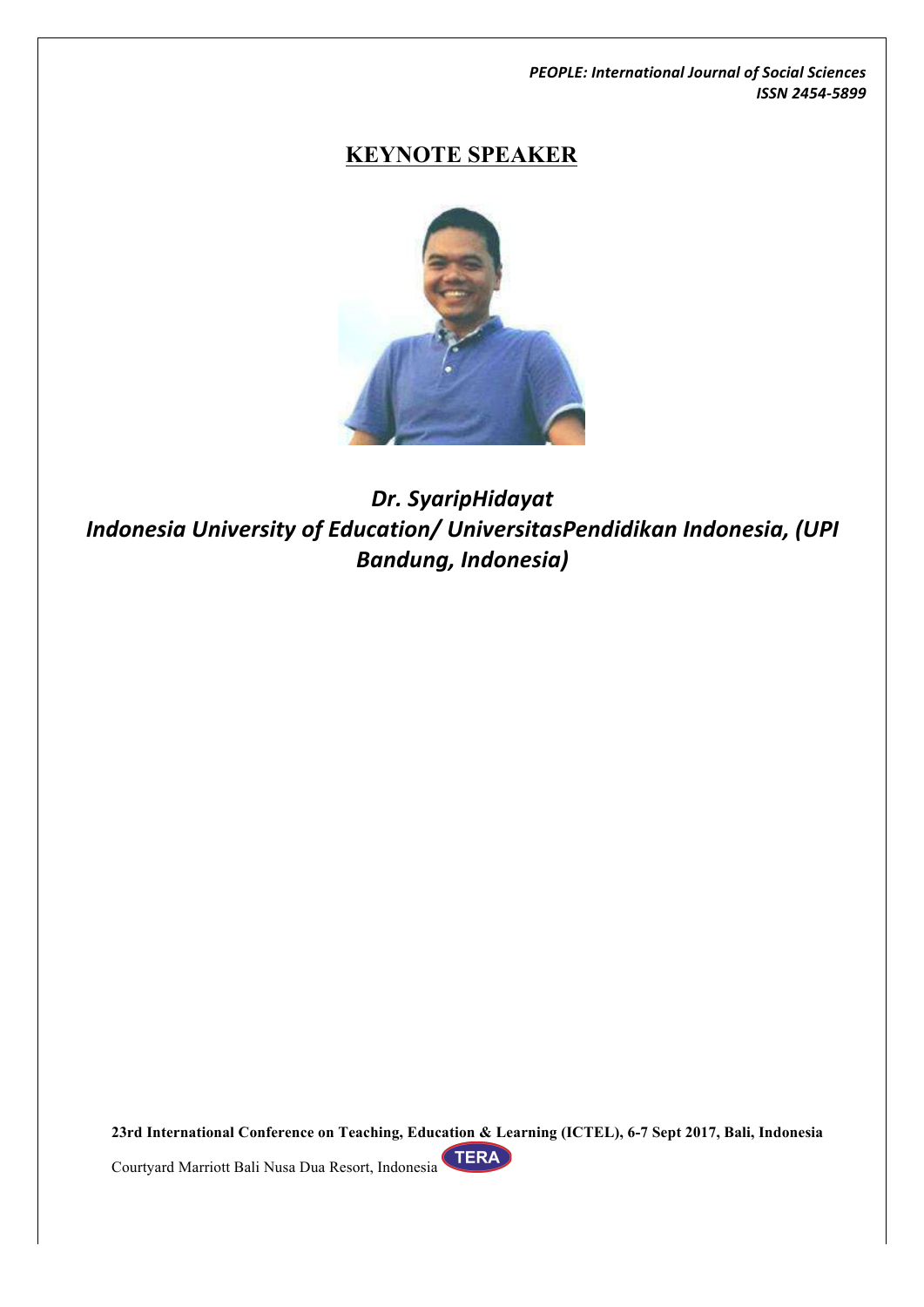| Richard E.<br>ParconGICICTEL17100                   | Task-Based Instruction In Oral English: Basis For An Instructional<br><b>Module Enhancement</b>                                                                                                                                                                                                                                                                                                                                                                                                                                                                                                                                                                                                                                                                                                                                                                                                                                                                                                                                                                                                                                                                                                                                           |
|-----------------------------------------------------|-------------------------------------------------------------------------------------------------------------------------------------------------------------------------------------------------------------------------------------------------------------------------------------------------------------------------------------------------------------------------------------------------------------------------------------------------------------------------------------------------------------------------------------------------------------------------------------------------------------------------------------------------------------------------------------------------------------------------------------------------------------------------------------------------------------------------------------------------------------------------------------------------------------------------------------------------------------------------------------------------------------------------------------------------------------------------------------------------------------------------------------------------------------------------------------------------------------------------------------------|
| 52                                                  | <b>Richard E. Parcon</b>                                                                                                                                                                                                                                                                                                                                                                                                                                                                                                                                                                                                                                                                                                                                                                                                                                                                                                                                                                                                                                                                                                                                                                                                                  |
|                                                     | English Department, Tañong High School, Marikina City, Philippines                                                                                                                                                                                                                                                                                                                                                                                                                                                                                                                                                                                                                                                                                                                                                                                                                                                                                                                                                                                                                                                                                                                                                                        |
|                                                     | Abstract                                                                                                                                                                                                                                                                                                                                                                                                                                                                                                                                                                                                                                                                                                                                                                                                                                                                                                                                                                                                                                                                                                                                                                                                                                  |
|                                                     | Why do students suffer from expressing themselves orally? Students<br>nowadays no longer pay attention to word articulation because for<br>them saying a word is enough to convey a message that they want to<br>say. Thus even some English teachers are not prepared to administer<br>an oral skill task because they find it difficult especially with the use of<br>various techniques in oral task or oral testing. This study aims to<br>evaluate the oral proficiency of the students before and after the<br>exposure in Task-Bases Instruction, determine the difference in the<br>oral proficiency level of the students before and after the exposure in<br>TBI, find the difficulties encountered by learners in using TBI and<br>eventually develop an instructional module in oral English that will<br>serve as a guide to improve the oral proficiency of students towards<br>effective communication. In the conduct of the study, an experimental<br>approach will be used to assess the performance of the learners before<br>andafterthetreatmenttoeventuallymeetthechallengesofincreasing<br>the standard of speech program, improve pedagogy in teaching<br>speaking and enhance the speaking skill of the students |
| Andrea Valerie I. Ramirez<br><b>GICICTEL1710053</b> | The Competency Of Third Year English Major Students In Writing<br><b>Learning Objectives</b>                                                                                                                                                                                                                                                                                                                                                                                                                                                                                                                                                                                                                                                                                                                                                                                                                                                                                                                                                                                                                                                                                                                                              |
|                                                     | Rowellyn P. Andaya<br>Department of Education, Rizal Technological University,<br><b>Mandaluyong City, Philippines</b>                                                                                                                                                                                                                                                                                                                                                                                                                                                                                                                                                                                                                                                                                                                                                                                                                                                                                                                                                                                                                                                                                                                    |
|                                                     | <b>Blaise Ann M. Arambulo</b><br>Department of Education, Rizal Technological University,<br><b>Mandaluyong City, Philippines</b>                                                                                                                                                                                                                                                                                                                                                                                                                                                                                                                                                                                                                                                                                                                                                                                                                                                                                                                                                                                                                                                                                                         |
|                                                     | John Paolo T. Palon<br>Department of Education, Rizal Technological University,<br><b>Mandaluyong City, Philippines</b>                                                                                                                                                                                                                                                                                                                                                                                                                                                                                                                                                                                                                                                                                                                                                                                                                                                                                                                                                                                                                                                                                                                   |
|                                                     | Andrea Valerie I. Ramirez<br>Department of Education, Rizal Technological University,<br><b>Mandaluyong City, Philippines</b>                                                                                                                                                                                                                                                                                                                                                                                                                                                                                                                                                                                                                                                                                                                                                                                                                                                                                                                                                                                                                                                                                                             |
|                                                     | Abstract<br>This study aimed to determine the competencies of the Third Year<br>English majors in writing their learning objectives. This study also<br>attempted to determine the strengths and weaknesses of the different<br>learning objectives of the Third Year BSE - English major students, in<br>compliance to their lesson planning on becoming a teacher and<br>preparing for their teaching profession. This study will help both the                                                                                                                                                                                                                                                                                                                                                                                                                                                                                                                                                                                                                                                                                                                                                                                         |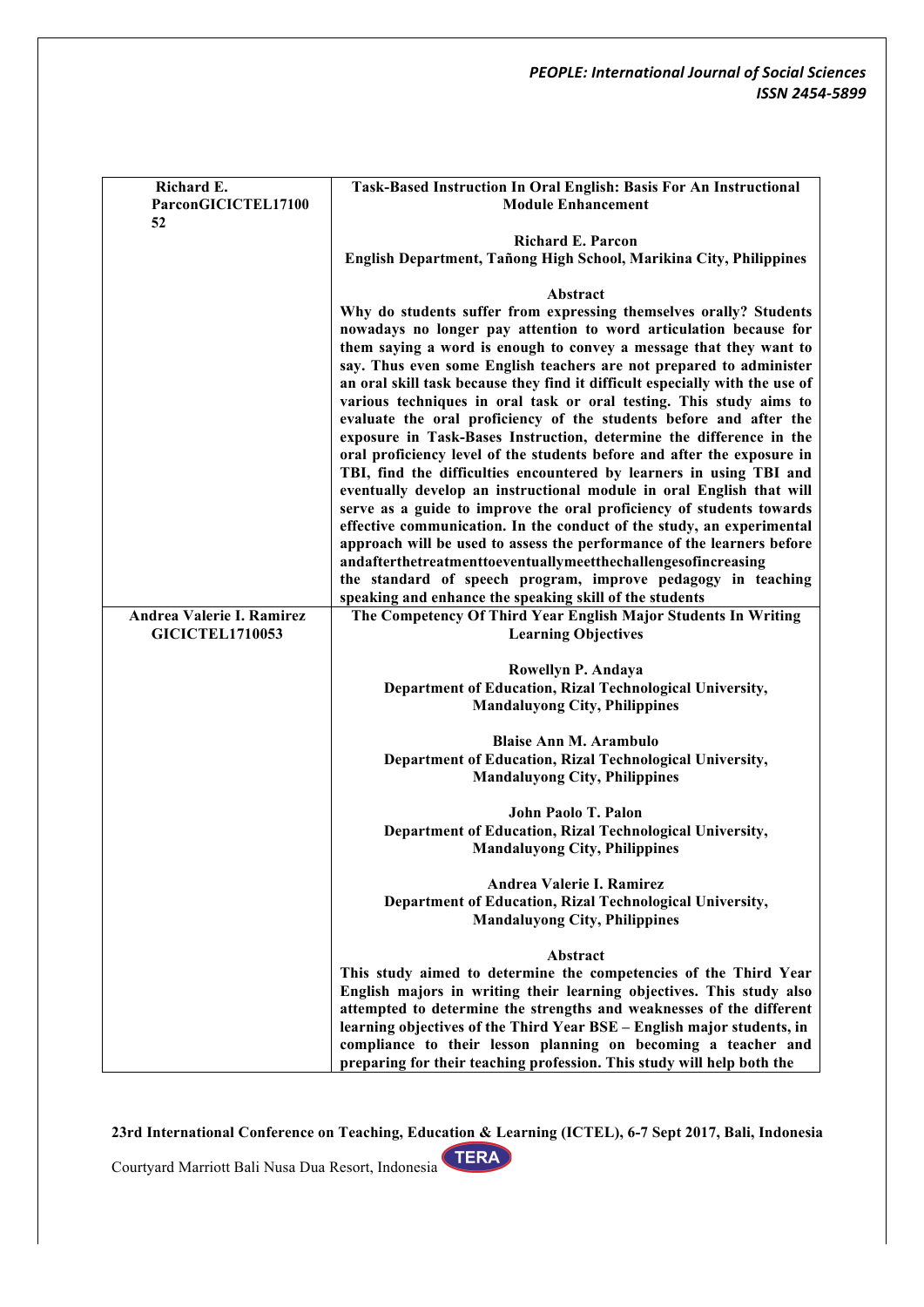|                                                         | teachers and students to attain learning outcomes.<br>The respondents of this study were the 19 Third Year English major<br>students of Rizal Technological University enrolled in the Professional<br>Education 9: Principles of Teaching subject during the first semester of<br>the school year 2015-2016.<br>The researchers utilized both qualitative and quantitative research and<br>made use of the Descriptive survey. The sampling scheme used was<br>non-probability sampling technique. Specifically, the method used was<br>the purposive method. The study revealed that half of the respondents<br>wrote learning objectives characterized as Specific, Measurable, Clear,<br>and Related that can be assessed, modified and achieved.<br>Furthermore, the learning objectives written by the respondents were<br>found to be not match to the outcomes that the students must attain to<br>their learning objectives. Most of the respondents had written their<br>learning objectives in low level thinking skills. The different types of<br>learning outcomes in their learning objectives were observed to<br>enhance learners' learning style, capabilities and multiple intelligences.<br>Lastly, most of the respondents considered the factors: Bloom's<br>Taxonomy of Learning, Learning Competency, and Level of Thinking<br>Skills of the Students that were essential in writing learning objectives.<br>It is recommended that learning objectives should be performance-<br>based and must be aligned with the K to 12 Curriculum Guide that has<br>been implemented in the educational system. Teachers have to be<br>aware of creating learning objectives that is specific, measurable,<br>attainable, reliable and time-bound. The behavioral verbs used in<br>constructing their learning objectives ought to follow the Bloom's<br>Taxonomy of Learning and the content must adhere to the given |
|---------------------------------------------------------|--------------------------------------------------------------------------------------------------------------------------------------------------------------------------------------------------------------------------------------------------------------------------------------------------------------------------------------------------------------------------------------------------------------------------------------------------------------------------------------------------------------------------------------------------------------------------------------------------------------------------------------------------------------------------------------------------------------------------------------------------------------------------------------------------------------------------------------------------------------------------------------------------------------------------------------------------------------------------------------------------------------------------------------------------------------------------------------------------------------------------------------------------------------------------------------------------------------------------------------------------------------------------------------------------------------------------------------------------------------------------------------------------------------------------------------------------------------------------------------------------------------------------------------------------------------------------------------------------------------------------------------------------------------------------------------------------------------------------------------------------------------------------------------------------------------------------------------------------------------------------------------------------------------------------------------|
|                                                         | learningcompetencies.                                                                                                                                                                                                                                                                                                                                                                                                                                                                                                                                                                                                                                                                                                                                                                                                                                                                                                                                                                                                                                                                                                                                                                                                                                                                                                                                                                                                                                                                                                                                                                                                                                                                                                                                                                                                                                                                                                                |
|                                                         | Keywords-learning objectives, Bloom's Taxonomy of Learning, K to<br>12, categories of learning outcomes, thinking skills                                                                                                                                                                                                                                                                                                                                                                                                                                                                                                                                                                                                                                                                                                                                                                                                                                                                                                                                                                                                                                                                                                                                                                                                                                                                                                                                                                                                                                                                                                                                                                                                                                                                                                                                                                                                             |
| <b>Robert Geoffrey Dormer</b><br><b>GICICTEL1710054</b> | <b>Instances of Nudge Theory Applications in EFL Classrooms: Social</b><br>Normative Messaging in L2 Fluency Activities & Student Contracts                                                                                                                                                                                                                                                                                                                                                                                                                                                                                                                                                                                                                                                                                                                                                                                                                                                                                                                                                                                                                                                                                                                                                                                                                                                                                                                                                                                                                                                                                                                                                                                                                                                                                                                                                                                          |
|                                                         | <b>Robert Geoffrey Dormer</b><br>Department of Science & Technology, KwanseiGakuin University,<br>Sanda, Japan                                                                                                                                                                                                                                                                                                                                                                                                                                                                                                                                                                                                                                                                                                                                                                                                                                                                                                                                                                                                                                                                                                                                                                                                                                                                                                                                                                                                                                                                                                                                                                                                                                                                                                                                                                                                                       |
|                                                         |                                                                                                                                                                                                                                                                                                                                                                                                                                                                                                                                                                                                                                                                                                                                                                                                                                                                                                                                                                                                                                                                                                                                                                                                                                                                                                                                                                                                                                                                                                                                                                                                                                                                                                                                                                                                                                                                                                                                      |
|                                                         | Abstract<br>This paper represents two examples of a suggested method for<br>identifying and implementing classroom teaching strategies through<br>examination of the existing database of "nudges" in public policy and<br>education circles, and amending them for use in EFL contexts.<br>Grounded in behavioural psychology/behavioural economics, "Nudge<br>Theory" has been variously applied in areas that seek to maximise<br>efficacious decisions through encouraging automatic processes whilst<br>preserving freedom of choice. First, the use of social normative                                                                                                                                                                                                                                                                                                                                                                                                                                                                                                                                                                                                                                                                                                                                                                                                                                                                                                                                                                                                                                                                                                                                                                                                                                                                                                                                                        |
|                                                         | messaging is shown to be a useful tool for increasing student output, in<br>this case implemented in L2 Fluency Writing activities. Second, the<br>use of student contracts, currently widely in use in general education<br>circles, is outlined. In wider discussion, the use of existing nudges, and<br>supplementing the traditional motivational-psychological view of L2<br>motivation with examination of the choice as a unit of study is<br>discussed                                                                                                                                                                                                                                                                                                                                                                                                                                                                                                                                                                                                                                                                                                                                                                                                                                                                                                                                                                                                                                                                                                                                                                                                                                                                                                                                                                                                                                                                       |
|                                                         | Keywords: Nudging, Nudge Theory, Applied Psychology, Motivation,<br><b>Social Normative Messaging, Student Contracts</b>                                                                                                                                                                                                                                                                                                                                                                                                                                                                                                                                                                                                                                                                                                                                                                                                                                                                                                                                                                                                                                                                                                                                                                                                                                                                                                                                                                                                                                                                                                                                                                                                                                                                                                                                                                                                             |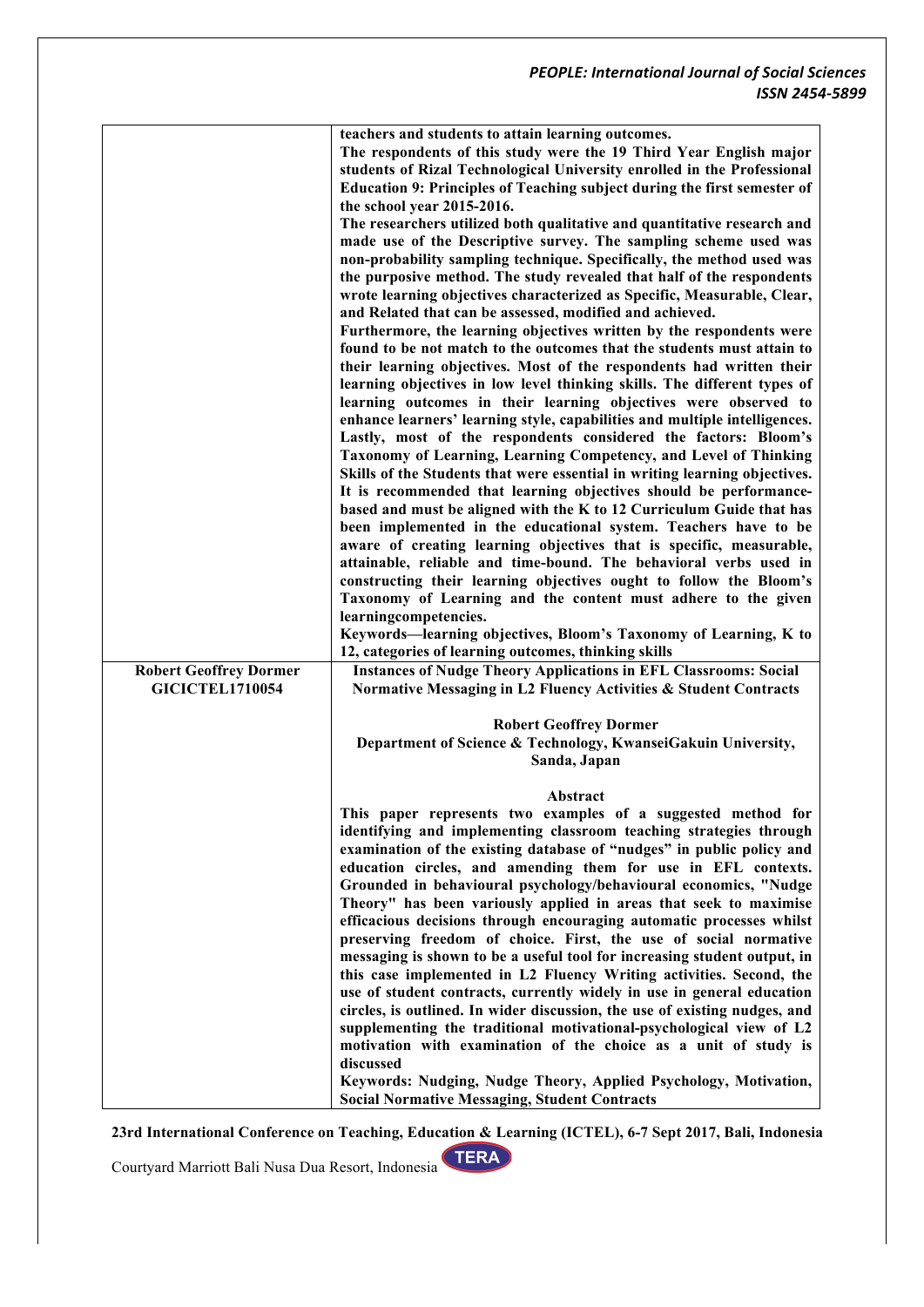| Dr. Dyar Ali           | Development Of Speaking Skill In English Language Through Rote                                                                                                                                                                                                                                                                                                                                                                                                                                                                                                                                                                                                                                                                                                                                                                                                                                                                                                                                                                                                                                                                                                                                                                                                                                                                                                                                                                                                                          |
|------------------------|-----------------------------------------------------------------------------------------------------------------------------------------------------------------------------------------------------------------------------------------------------------------------------------------------------------------------------------------------------------------------------------------------------------------------------------------------------------------------------------------------------------------------------------------------------------------------------------------------------------------------------------------------------------------------------------------------------------------------------------------------------------------------------------------------------------------------------------------------------------------------------------------------------------------------------------------------------------------------------------------------------------------------------------------------------------------------------------------------------------------------------------------------------------------------------------------------------------------------------------------------------------------------------------------------------------------------------------------------------------------------------------------------------------------------------------------------------------------------------------------|
| <b>GICICTEL1710056</b> | Learning                                                                                                                                                                                                                                                                                                                                                                                                                                                                                                                                                                                                                                                                                                                                                                                                                                                                                                                                                                                                                                                                                                                                                                                                                                                                                                                                                                                                                                                                                |
|                        | Dr. Dyar Ali                                                                                                                                                                                                                                                                                                                                                                                                                                                                                                                                                                                                                                                                                                                                                                                                                                                                                                                                                                                                                                                                                                                                                                                                                                                                                                                                                                                                                                                                            |
|                        | <b>Northern University Nowshera Pakistan</b>                                                                                                                                                                                                                                                                                                                                                                                                                                                                                                                                                                                                                                                                                                                                                                                                                                                                                                                                                                                                                                                                                                                                                                                                                                                                                                                                                                                                                                            |
|                        | Abstract                                                                                                                                                                                                                                                                                                                                                                                                                                                                                                                                                                                                                                                                                                                                                                                                                                                                                                                                                                                                                                                                                                                                                                                                                                                                                                                                                                                                                                                                                |
|                        | The purpose of this study was to evaluate the role of Rote Learning in                                                                                                                                                                                                                                                                                                                                                                                                                                                                                                                                                                                                                                                                                                                                                                                                                                                                                                                                                                                                                                                                                                                                                                                                                                                                                                                                                                                                                  |
|                        | students' achievement in speaking skill of English language. The<br>objective was to study the role of rote learning in speaking skill of the                                                                                                                                                                                                                                                                                                                                                                                                                                                                                                                                                                                                                                                                                                                                                                                                                                                                                                                                                                                                                                                                                                                                                                                                                                                                                                                                           |
|                        | students in the subject of English. To achieve this objective null                                                                                                                                                                                                                                                                                                                                                                                                                                                                                                                                                                                                                                                                                                                                                                                                                                                                                                                                                                                                                                                                                                                                                                                                                                                                                                                                                                                                                      |
|                        | hypothesis were tested. Three hundred nineteen thousands, eight<br>hundred and eighty one students of grade nine in Khyber                                                                                                                                                                                                                                                                                                                                                                                                                                                                                                                                                                                                                                                                                                                                                                                                                                                                                                                                                                                                                                                                                                                                                                                                                                                                                                                                                              |
|                        | Pakhtunkhwa constituted the population of the study. A sample of fifty                                                                                                                                                                                                                                                                                                                                                                                                                                                                                                                                                                                                                                                                                                                                                                                                                                                                                                                                                                                                                                                                                                                                                                                                                                                                                                                                                                                                                  |
|                        | students was taken from the population. The students were pre-tested                                                                                                                                                                                                                                                                                                                                                                                                                                                                                                                                                                                                                                                                                                                                                                                                                                                                                                                                                                                                                                                                                                                                                                                                                                                                                                                                                                                                                    |
|                        |                                                                                                                                                                                                                                                                                                                                                                                                                                                                                                                                                                                                                                                                                                                                                                                                                                                                                                                                                                                                                                                                                                                                                                                                                                                                                                                                                                                                                                                                                         |
|                        | experimental group was taught through Rote Learning. Different                                                                                                                                                                                                                                                                                                                                                                                                                                                                                                                                                                                                                                                                                                                                                                                                                                                                                                                                                                                                                                                                                                                                                                                                                                                                                                                                                                                                                          |
|                        |                                                                                                                                                                                                                                                                                                                                                                                                                                                                                                                                                                                                                                                                                                                                                                                                                                                                                                                                                                                                                                                                                                                                                                                                                                                                                                                                                                                                                                                                                         |
|                        | was analyzed by paired sample T-test. The result showed that the                                                                                                                                                                                                                                                                                                                                                                                                                                                                                                                                                                                                                                                                                                                                                                                                                                                                                                                                                                                                                                                                                                                                                                                                                                                                                                                                                                                                                        |
|                        |                                                                                                                                                                                                                                                                                                                                                                                                                                                                                                                                                                                                                                                                                                                                                                                                                                                                                                                                                                                                                                                                                                                                                                                                                                                                                                                                                                                                                                                                                         |
|                        | study revealed that Rote Learning had an effective role in the                                                                                                                                                                                                                                                                                                                                                                                                                                                                                                                                                                                                                                                                                                                                                                                                                                                                                                                                                                                                                                                                                                                                                                                                                                                                                                                                                                                                                          |
|                        |                                                                                                                                                                                                                                                                                                                                                                                                                                                                                                                                                                                                                                                                                                                                                                                                                                                                                                                                                                                                                                                                                                                                                                                                                                                                                                                                                                                                                                                                                         |
| <b>Neil Conway</b>     | Developing Written Responses to Literary Texts in EAP Classes                                                                                                                                                                                                                                                                                                                                                                                                                                                                                                                                                                                                                                                                                                                                                                                                                                                                                                                                                                                                                                                                                                                                                                                                                                                                                                                                                                                                                           |
|                        |                                                                                                                                                                                                                                                                                                                                                                                                                                                                                                                                                                                                                                                                                                                                                                                                                                                                                                                                                                                                                                                                                                                                                                                                                                                                                                                                                                                                                                                                                         |
|                        | <b>Tokyo University of Foreign Studies</b>                                                                                                                                                                                                                                                                                                                                                                                                                                                                                                                                                                                                                                                                                                                                                                                                                                                                                                                                                                                                                                                                                                                                                                                                                                                                                                                                                                                                                                              |
|                        |                                                                                                                                                                                                                                                                                                                                                                                                                                                                                                                                                                                                                                                                                                                                                                                                                                                                                                                                                                                                                                                                                                                                                                                                                                                                                                                                                                                                                                                                                         |
|                        |                                                                                                                                                                                                                                                                                                                                                                                                                                                                                                                                                                                                                                                                                                                                                                                                                                                                                                                                                                                                                                                                                                                                                                                                                                                                                                                                                                                                                                                                                         |
|                        | writing across a fuller and more representative range of authentic                                                                                                                                                                                                                                                                                                                                                                                                                                                                                                                                                                                                                                                                                                                                                                                                                                                                                                                                                                                                                                                                                                                                                                                                                                                                                                                                                                                                                      |
|                        |                                                                                                                                                                                                                                                                                                                                                                                                                                                                                                                                                                                                                                                                                                                                                                                                                                                                                                                                                                                                                                                                                                                                                                                                                                                                                                                                                                                                                                                                                         |
|                        | written responses to texts in the Humanities are some of the least                                                                                                                                                                                                                                                                                                                                                                                                                                                                                                                                                                                                                                                                                                                                                                                                                                                                                                                                                                                                                                                                                                                                                                                                                                                                                                                                                                                                                      |
|                        |                                                                                                                                                                                                                                                                                                                                                                                                                                                                                                                                                                                                                                                                                                                                                                                                                                                                                                                                                                                                                                                                                                                                                                                                                                                                                                                                                                                                                                                                                         |
|                        | interest has included work conducted in two areas: effective pre-                                                                                                                                                                                                                                                                                                                                                                                                                                                                                                                                                                                                                                                                                                                                                                                                                                                                                                                                                                                                                                                                                                                                                                                                                                                                                                                                                                                                                       |
|                        | writing activities, and focusing students on the literary qualities of                                                                                                                                                                                                                                                                                                                                                                                                                                                                                                                                                                                                                                                                                                                                                                                                                                                                                                                                                                                                                                                                                                                                                                                                                                                                                                                                                                                                                  |
|                        | has yet to be fully described, partly because they derive from the                                                                                                                                                                                                                                                                                                                                                                                                                                                                                                                                                                                                                                                                                                                                                                                                                                                                                                                                                                                                                                                                                                                                                                                                                                                                                                                                                                                                                      |
|                        | different domains of Academic English and Reading in the Content                                                                                                                                                                                                                                                                                                                                                                                                                                                                                                                                                                                                                                                                                                                                                                                                                                                                                                                                                                                                                                                                                                                                                                                                                                                                                                                                                                                                                        |
|                        |                                                                                                                                                                                                                                                                                                                                                                                                                                                                                                                                                                                                                                                                                                                                                                                                                                                                                                                                                                                                                                                                                                                                                                                                                                                                                                                                                                                                                                                                                         |
|                        | described in this paper. The classes were designed to prepare students                                                                                                                                                                                                                                                                                                                                                                                                                                                                                                                                                                                                                                                                                                                                                                                                                                                                                                                                                                                                                                                                                                                                                                                                                                                                                                                                                                                                                  |
|                        |                                                                                                                                                                                                                                                                                                                                                                                                                                                                                                                                                                                                                                                                                                                                                                                                                                                                                                                                                                                                                                                                                                                                                                                                                                                                                                                                                                                                                                                                                         |
|                        | course, and a varied approach to teaching literary text features was                                                                                                                                                                                                                                                                                                                                                                                                                                                                                                                                                                                                                                                                                                                                                                                                                                                                                                                                                                                                                                                                                                                                                                                                                                                                                                                                                                                                                    |
|                        | developed as the other course strand. Results from in- and post-course                                                                                                                                                                                                                                                                                                                                                                                                                                                                                                                                                                                                                                                                                                                                                                                                                                                                                                                                                                                                                                                                                                                                                                                                                                                                                                                                                                                                                  |
|                        | activity, suggesting that future iterations of the lesson sequence should                                                                                                                                                                                                                                                                                                                                                                                                                                                                                                                                                                                                                                                                                                                                                                                                                                                                                                                                                                                                                                                                                                                                                                                                                                                                                                                                                                                                               |
|                        | featurethiselement.Studentfeedbackwaspositive,especiallyonthe                                                                                                                                                                                                                                                                                                                                                                                                                                                                                                                                                                                                                                                                                                                                                                                                                                                                                                                                                                                                                                                                                                                                                                                                                                                                                                                                                                                                                           |
| <b>GICICTEL1710058</b> | and then divided in to two equal groups of control and experimental<br>groups. The teaching of control group remained unchanged while the<br>methods of Rote learning like Chunking, Rhyming, Mediation, Recital<br>and Bridging were used for the study of experimental group. The data<br>students who were taught through Rote Learning showed good result<br>than those students who were not taught through Rote Learning. The<br>improvement of speaking skill in the study of English.<br>Key words. Rote Learning, speaking skill and English Language.<br><b>Neil Conway</b><br>Abstract<br>In order to prepare university EAP students for L2 reading and<br>input, work with fiction texts, and particularly the issue of creating<br>thoughtful responses to these, is necessary. However, EAP students'<br>successful that they produce; preparing students to respond to<br>literature is therefore an important concern. Recently, research<br>texts. How these approaches might be used together in class settings<br>Areas. Three EAP Reading and Writing classes which used 19th and<br>20 <sup>th</sup> century short stories to develop students' critical reading skills are<br>to produce critical responses to the reading texts. Extensive<br>autobiographical writing was used in the pre-writing component of the<br>assessments showed clear improvements resulting from the pre-writing<br>non-writing components of the course. Future work in EAP Reading |

**23rd International Conference on Teaching, Education & Learning (ICTEL), 6-7 Sept 2017, Bali, Indonesia**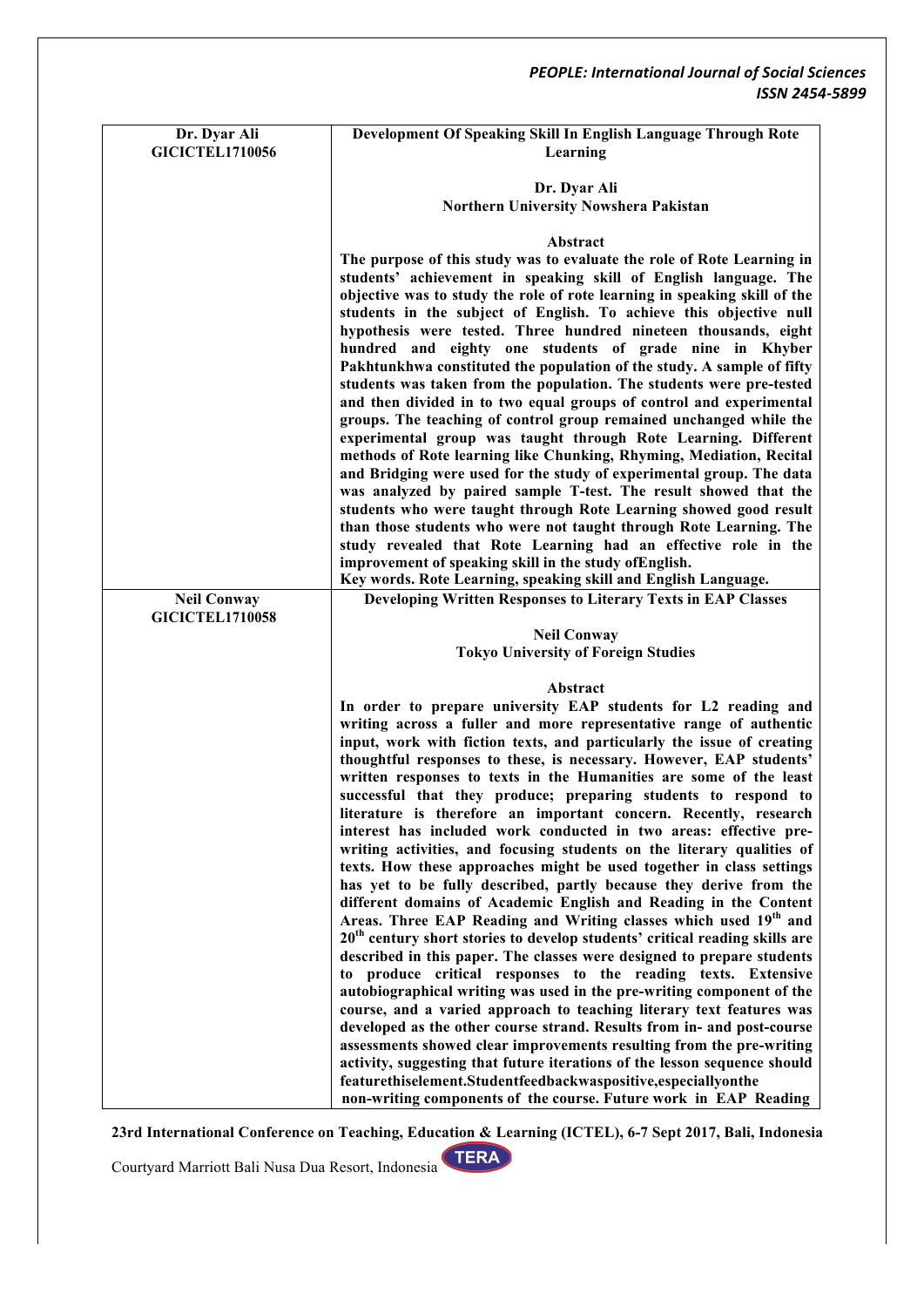|                                                 | classes with literary text analysis may benefit from Extensive<br>autobiographical writing, and the next iteration of these courses will<br>explore the balance of coursework to writing output required.<br>Keywords: EAP Reading and Writing, literary texts, Extensive<br>Writing, critical reading skills                                                                                                                                                                                                                                                                                                                                                                                                                                                                                                                                                                                                                                                                                                                                                                                                                                                                                                                                                         |
|-------------------------------------------------|-----------------------------------------------------------------------------------------------------------------------------------------------------------------------------------------------------------------------------------------------------------------------------------------------------------------------------------------------------------------------------------------------------------------------------------------------------------------------------------------------------------------------------------------------------------------------------------------------------------------------------------------------------------------------------------------------------------------------------------------------------------------------------------------------------------------------------------------------------------------------------------------------------------------------------------------------------------------------------------------------------------------------------------------------------------------------------------------------------------------------------------------------------------------------------------------------------------------------------------------------------------------------|
| <b>Elroy</b><br>PremanaGICICTEL1710<br>061      | <b>Evaluation of Entrepreneurial Education from Student's Perspective</b><br>Study Case of Entrepreneurship Study Program Surya University.<br>Supervised by DessyAliandrina Ph.D.                                                                                                                                                                                                                                                                                                                                                                                                                                                                                                                                                                                                                                                                                                                                                                                                                                                                                                                                                                                                                                                                                    |
|                                                 | <b>Elroy Premana</b><br><b>Entrepreneurship Department Surya University Bogor, Indonesia</b>                                                                                                                                                                                                                                                                                                                                                                                                                                                                                                                                                                                                                                                                                                                                                                                                                                                                                                                                                                                                                                                                                                                                                                          |
|                                                 | Abstract<br>Essential function of entrepreneurship in making more sustainable<br>economic has attract policy-makers to stimulate entrepreneurial<br>education. In Indonesia, Surya University is the only university that<br>has entrepreneurship study programme registered in Dikti. For that<br>reason, this research is conducted to evaluate the entrepreneurship<br>competence that the study program instilled, viewed from student<br>perspective.<br>Competence<br>that<br>accomodate<br>needs<br>оf<br>entrepreneur/intrapreneur will elevate the entrepreneurial intention.<br>Entrepreneurial competence also provides assistance throughout<br>entrepreneurial action processes. There are four categories of<br>competence : advantage, creativity, effectual logic, and ego. To<br>evaluate those categories, this research uses qualitative approach with<br>study case design. Data collected with document analysis of syllabus<br>courses and semi-structured interview. Data analysis will be conducted<br>with selective-coding and interpretative analysis.<br>word<br>Entrepreneurship,<br>Entrepreneurial<br>$\cdot$<br><b>Kev</b><br><b>Education,</b><br>Entrepreneurial Competence, Effectuation, Entrepreneurial Action<br><b>Process</b> |
| AbubakarShehu, Arzika<br><b>GICICTEL1710062</b> | Survey on the effect of social network on student's academic activities<br>a case study of Usman Dan-Fodio University Sokoto                                                                                                                                                                                                                                                                                                                                                                                                                                                                                                                                                                                                                                                                                                                                                                                                                                                                                                                                                                                                                                                                                                                                          |
|                                                 | AbubakarShehu, Arzika<br>Education/School of Education, Federal College of Education (Tech.),<br>Gusau, Zamfara State, Nigeria                                                                                                                                                                                                                                                                                                                                                                                                                                                                                                                                                                                                                                                                                                                                                                                                                                                                                                                                                                                                                                                                                                                                        |
|                                                 | Arzika A.S<br><b>Federal college of education Gusau</b>                                                                                                                                                                                                                                                                                                                                                                                                                                                                                                                                                                                                                                                                                                                                                                                                                                                                                                                                                                                                                                                                                                                                                                                                               |
|                                                 | Abdulhafiz A<br><b>Usman Danfodio University Sokoto</b>                                                                                                                                                                                                                                                                                                                                                                                                                                                                                                                                                                                                                                                                                                                                                                                                                                                                                                                                                                                                                                                                                                                                                                                                               |
|                                                 | Abstract<br>In recent years Information Communication Technology has become<br>an important means of spreading information and knowledge globally.<br>This research was aimed to examine the effect of social network in<br>University Sokoto one of the off shoot of ICT development are social<br>media, which has negative and positive effects. It distracts many<br>students from dedicating their time to their academic activities and<br>affects them psychological, physically and mentally. About 52<br>undergraduate student respondents through questionnaires using<br>random samplingtechniques, the information received were subjected<br>to statistical analysis and in presented in table bar graph and chart.                                                                                                                                                                                                                                                                                                                                                                                                                                                                                                                                      |

**23rd International Conference on Teaching, Education & Learning (ICTEL), 6-7 Sept 2017, Bali, Indonesia**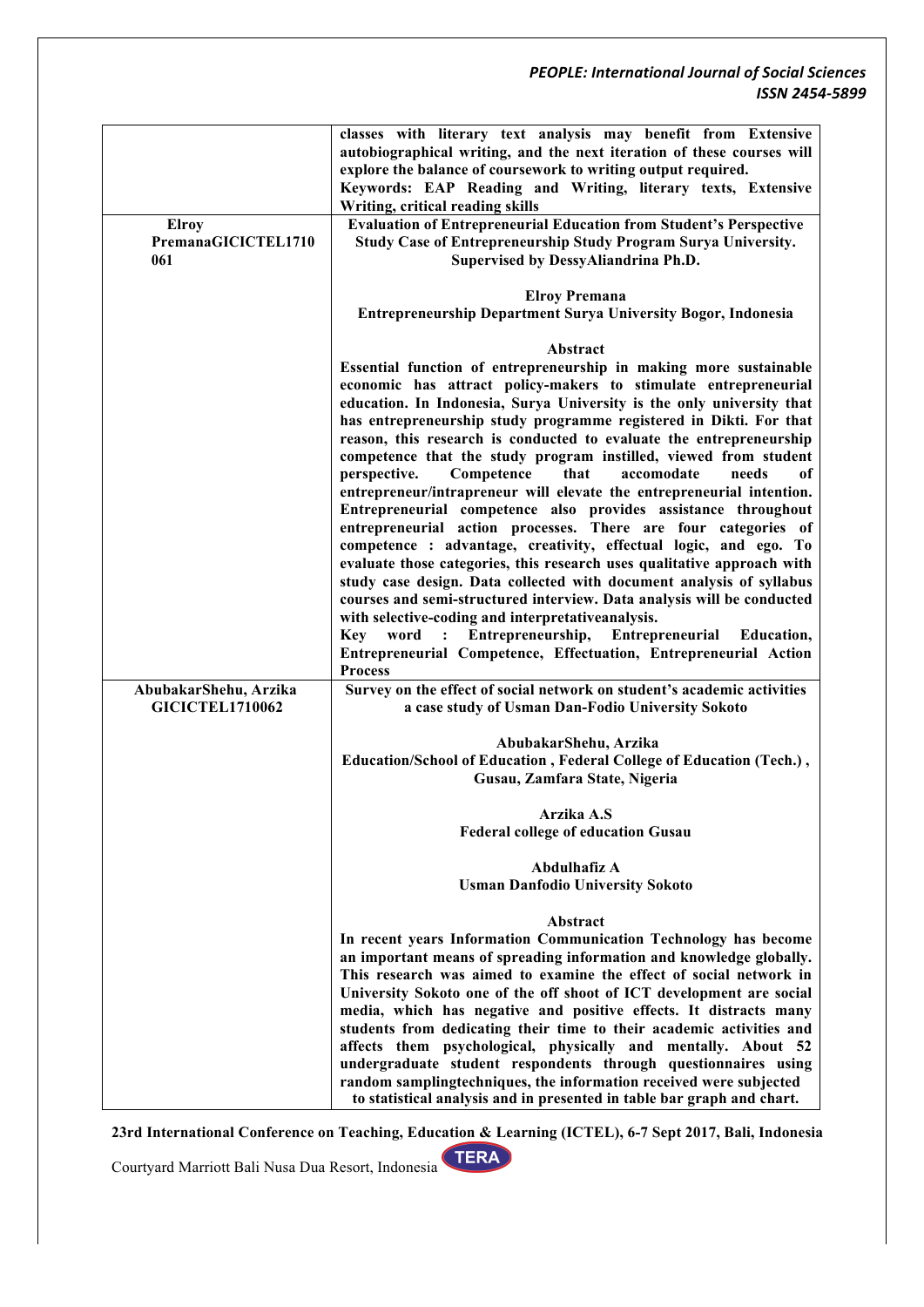|                                         | The result shows that Face book was the most visited social network<br>with about 37%. The result also shows that students spend more time<br>in academic activities than the social network. The calculated chi<br>square value $(16:3)$ is greater than the tabulated value $(0.989)$ at $0.005$<br>significant levels. The result shows that about 67% of the respondent<br>use mobile device in assessing internet services. The school ICT<br>network should extend to the areas student hostels and areas of<br>academic activities for the student to make use of it without usingtheir<br>energy to walk to the areas where network is available within the<br>school. |
|-----------------------------------------|--------------------------------------------------------------------------------------------------------------------------------------------------------------------------------------------------------------------------------------------------------------------------------------------------------------------------------------------------------------------------------------------------------------------------------------------------------------------------------------------------------------------------------------------------------------------------------------------------------------------------------------------------------------------------------|
|                                         | The Asian Short Film in the Literature Classroom<br>Dr Dennis Yeo<br>National Institute of Education, Nanyang Technological University,<br>Singapore<br>Abstract                                                                                                                                                                                                                                                                                                                                                                                                                                                                                                               |
| Dr Dennis Yeo<br><b>GICICTEL1710057</b> | <b>Research Objectives</b><br>The issue of contemporary 21 <sup>st</sup> Century literacies foregrounds the<br>strategies of literary analysis, interpretation and representation,<br>particularly in terms of visual, media and critical literacy. The rich<br>schema of cinematic narratives, conventions, and techniques that<br>students bring into the classroom remains largely untapped. The<br>accessibility, brevity, and creativity of the short film format offers an<br>entire narrative in a short space of time for the Literature teacher to<br>teach plot structure, characterization, thematic viewpoints and stylistic<br>technique.<br>Methodology          |
|                                         | This paper will draw together short films from the Asia-Pacific region<br>to explore the use of the Asian short film as a viable resource for the<br>Literature classroom. As a receptacle of history and an artefact of<br>culture, the Asian short film offers a diversity of national cinemas, but<br>also potentially suggests a commonality of our Asian heritage.                                                                                                                                                                                                                                                                                                        |
|                                         | <b>Findings</b><br>The Asian short film lends a strong indigenous voice to local<br>communities that runs counter to dominant global literatures, cultures<br>and ideologies. This uses the short film as "a window on other worlds"<br>to inform, contemplate and compare "culture, feeling, historical<br>knowledge and context" (Reid 189).<br><b>Research Outcomes</b>                                                                                                                                                                                                                                                                                                     |
|                                         | Incorporating the Asian short film into the Literature classroom<br>embraces a postmodern world that is multimodal, multicultural and<br>multi-layered. The inherent interest and appeal of film makes literary<br>concepts both accessible and relevant to students regardless of their<br>language competency and contexts.<br><b>Future Scope</b>                                                                                                                                                                                                                                                                                                                           |
|                                         | Besides developing the reading skills of students to analyze the ideas,<br>realities and levels of meaning with different text types, the study of the<br>Asian short film will expand the global experience of students,<br>especially when it includes short films from other countries around the<br>globe.                                                                                                                                                                                                                                                                                                                                                                 |
|                                         | The conference presentation will focus on the depiction of education in<br>three short films, Bun Chan Nimol's Dream from Cambodia, A Drop<br>of Hope from Malaysia and SufyanSam'an's Child fromSingapore.<br><b>Keywords</b>                                                                                                                                                                                                                                                                                                                                                                                                                                                 |

**23rd International Conference on Teaching, Education & Learning (ICTEL), 6-7 Sept 2017, Bali, Indonesia**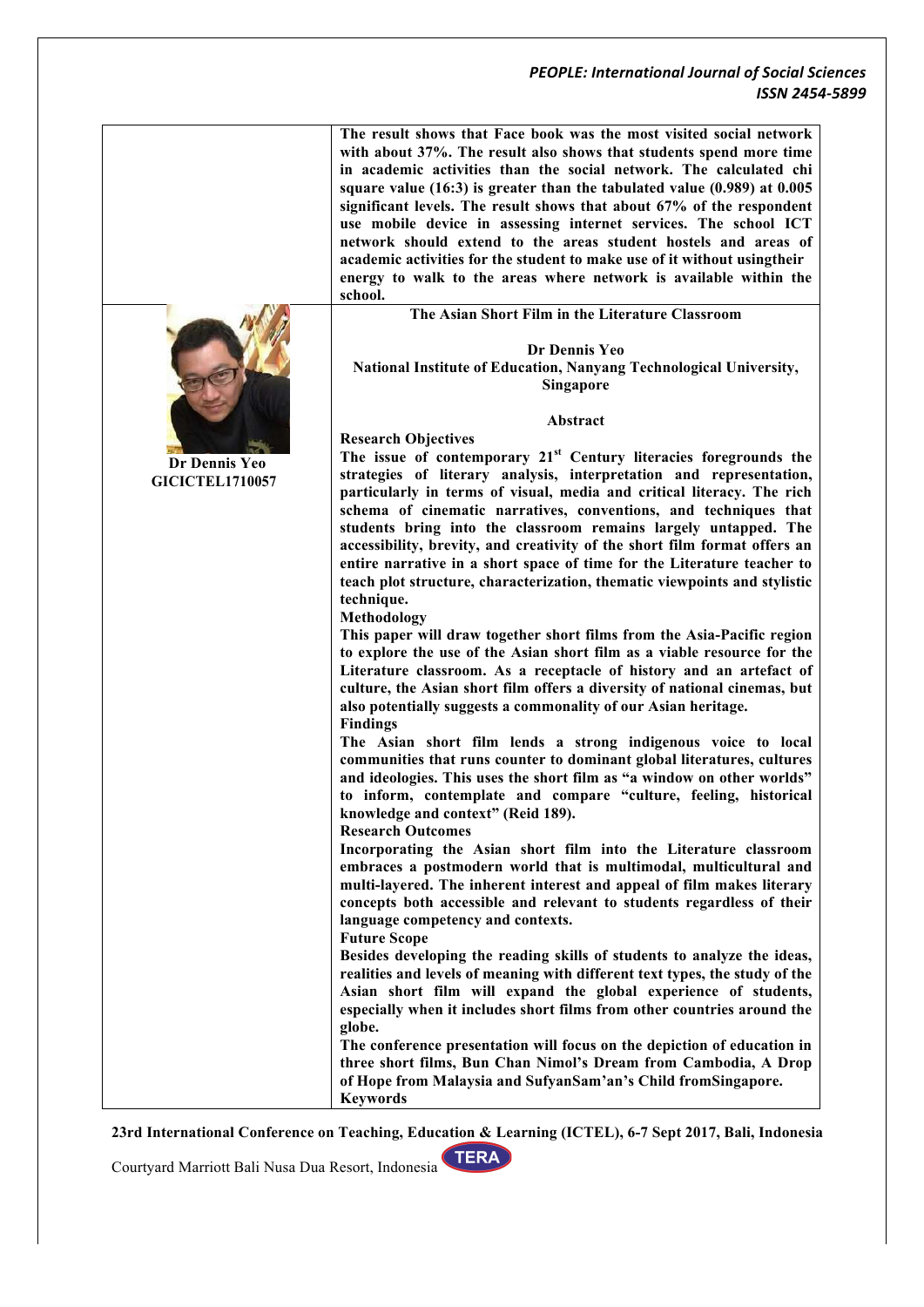

**23rd International Conference on Teaching, Education & Learning (ICTEL), 6-7 Sept 2017, Bali, Indonesia**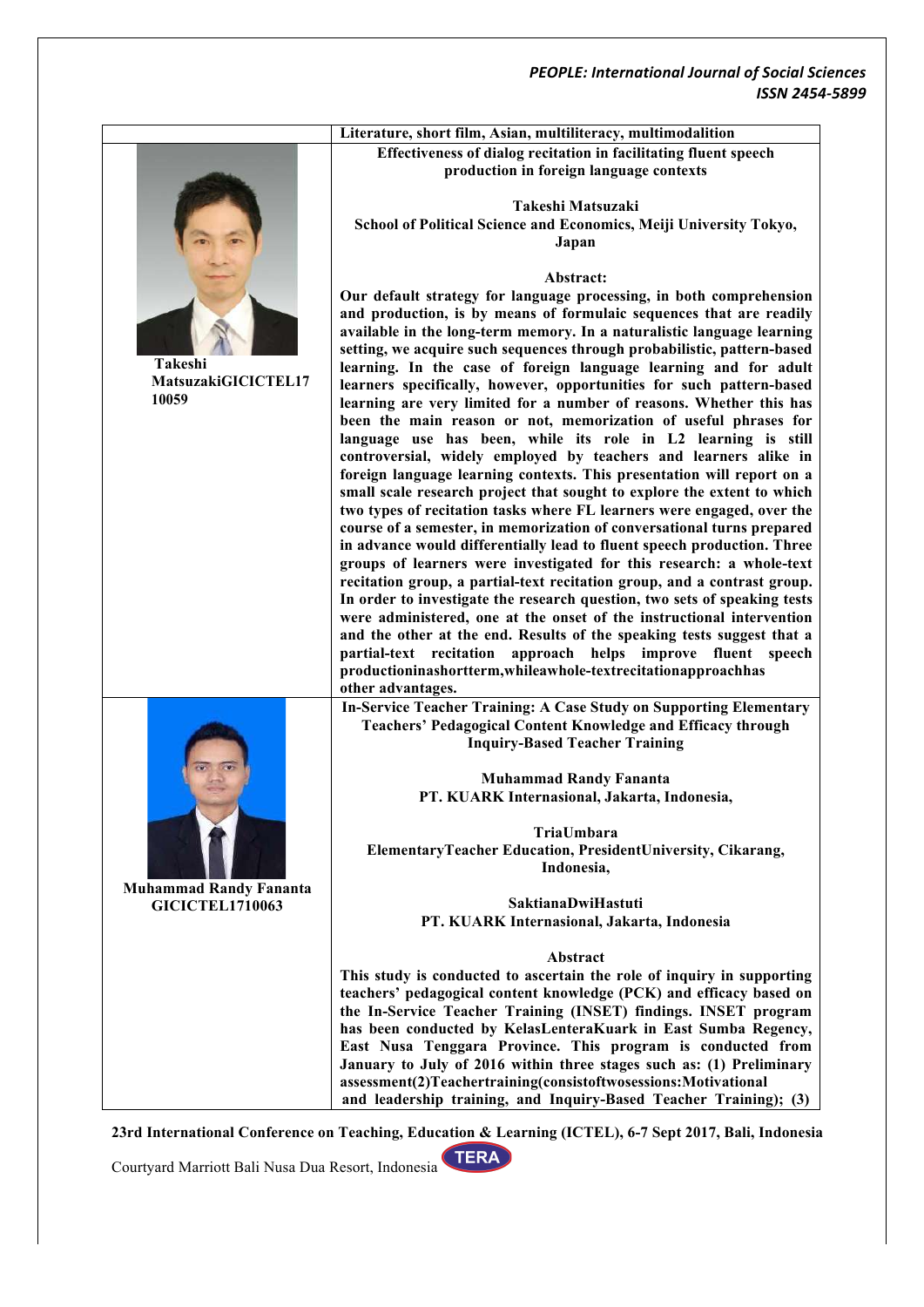|                                                      | Monitoring and Evaluation. This study is conducted using the<br>qualitative approach of multiple cases study. We obtain the data from<br>multiple sources and analyzed through the approach of constant<br>comparative method. The findings show that inquiry plays an<br>important role in constructing teachers' PCK and efficacy. Inquiry is<br>not only serves as an instructional teaching but also it develops their<br>paradigm to understand more about Nature of Science thus they have<br>the ability to develop PCK that can bring a direct impact to their<br>efficacy.<br><b>Keywords</b><br>PCK, efficacy, inquiry, teacher training, science, nature of science |
|------------------------------------------------------|--------------------------------------------------------------------------------------------------------------------------------------------------------------------------------------------------------------------------------------------------------------------------------------------------------------------------------------------------------------------------------------------------------------------------------------------------------------------------------------------------------------------------------------------------------------------------------------------------------------------------------------------------------------------------------|
| <b>Alan Fenn-Lavington</b><br><b>GICICTEL1710064</b> | <b>First Year University Students' Perceptions About Elearning Versus</b><br>On Campus Learning in the 21 <sup>st</sup> Century: An Activity Theory Analysis                                                                                                                                                                                                                                                                                                                                                                                                                                                                                                                   |
|                                                      | <b>Alan Fenn-Lavington</b><br>Doctor of Education student, Griffith University, Gold Coast,<br>Queensland Australia                                                                                                                                                                                                                                                                                                                                                                                                                                                                                                                                                            |
|                                                      |                                                                                                                                                                                                                                                                                                                                                                                                                                                                                                                                                                                                                                                                                |
|                                                      | Abstract<br>The aim of this study was to identify the tensions, contradictions and<br>implications for informing the improvement of university teaching and                                                                                                                                                                                                                                                                                                                                                                                                                                                                                                                    |
|                                                      | learning regarding eLearning and on campus relationships within the<br>context of the first-year experience (FYE) of university study through<br>an activity theory lens (Engestrom, 1987, 2001).                                                                                                                                                                                                                                                                                                                                                                                                                                                                              |
|                                                      | Considerable attention is being afforded to the First-Year Experience<br>(FYE) of University students to enhance student retention and success.<br>The importance of social capital and strong academic relationships                                                                                                                                                                                                                                                                                                                                                                                                                                                          |
|                                                      | (Bourdieu, 1993; Tinto, 2012) is seen to be influential for student<br>success (Tinto, 2012; Kuh, 2013; Kift, 2016).<br>Therefore, the key research question guiding this study:                                                                                                                                                                                                                                                                                                                                                                                                                                                                                               |
|                                                      | What approaches are most effective in developing students' academic<br>capital?                                                                                                                                                                                                                                                                                                                                                                                                                                                                                                                                                                                                |
|                                                      | Locating the study within the theoretical and conceptual framework of<br>cultural activity theory (Engestrom, 1987; Bourdieu, 1993) provides a<br>means to describe the dynamic interactions of the various personnel<br>including lecturers and students in teaching and learning.                                                                                                                                                                                                                                                                                                                                                                                            |
|                                                      | The study used a mixed-methods approach (Creswell, 2010; Neuman,<br>2011) conducted in two phases at an Australian Metropolitan<br>University. By employing activity theory, the findings of the survey and                                                                                                                                                                                                                                                                                                                                                                                                                                                                    |
|                                                      | the subsequent focus on four first year students provide an expanded<br>view<br>of<br>student<br>cognition<br>that<br>illuminates<br>the<br>complex<br>interrelationships<br>students'<br>academic<br>their<br>among<br>beliefs.<br>interpretation of the academic 'affordances-in-use', their experiences<br>so far as university students, and the academic and social structures in<br>their localenvironment.                                                                                                                                                                                                                                                              |
|                                                      | Balancing the descriptive and interpretive elements of this study with<br>structure and organisation enhanced the explication of the findings. In<br>doing so, this study represents a credible contribution to the field and                                                                                                                                                                                                                                                                                                                                                                                                                                                  |
|                                                      | offers a viable approach for future investigations.                                                                                                                                                                                                                                                                                                                                                                                                                                                                                                                                                                                                                            |
|                                                      | Keywords: eLearning, relationships, Activity theory,                                                                                                                                                                                                                                                                                                                                                                                                                                                                                                                                                                                                                           |
| <b>MUHAMMAD Musa Usman</b><br><b>GICICTEL1710066</b> | Developing Learner-Centered Teachers: An Assessment Of Students<br>Pedagogical Training In The Faculty Of Education, Sokoto State<br>University.                                                                                                                                                                                                                                                                                                                                                                                                                                                                                                                               |
|                                                      | <b>MUHAMMAD Musa Usman</b>                                                                                                                                                                                                                                                                                                                                                                                                                                                                                                                                                                                                                                                     |

**23rd International Conference on Teaching, Education & Learning (ICTEL), 6-7 Sept 2017, Bali, Indonesia**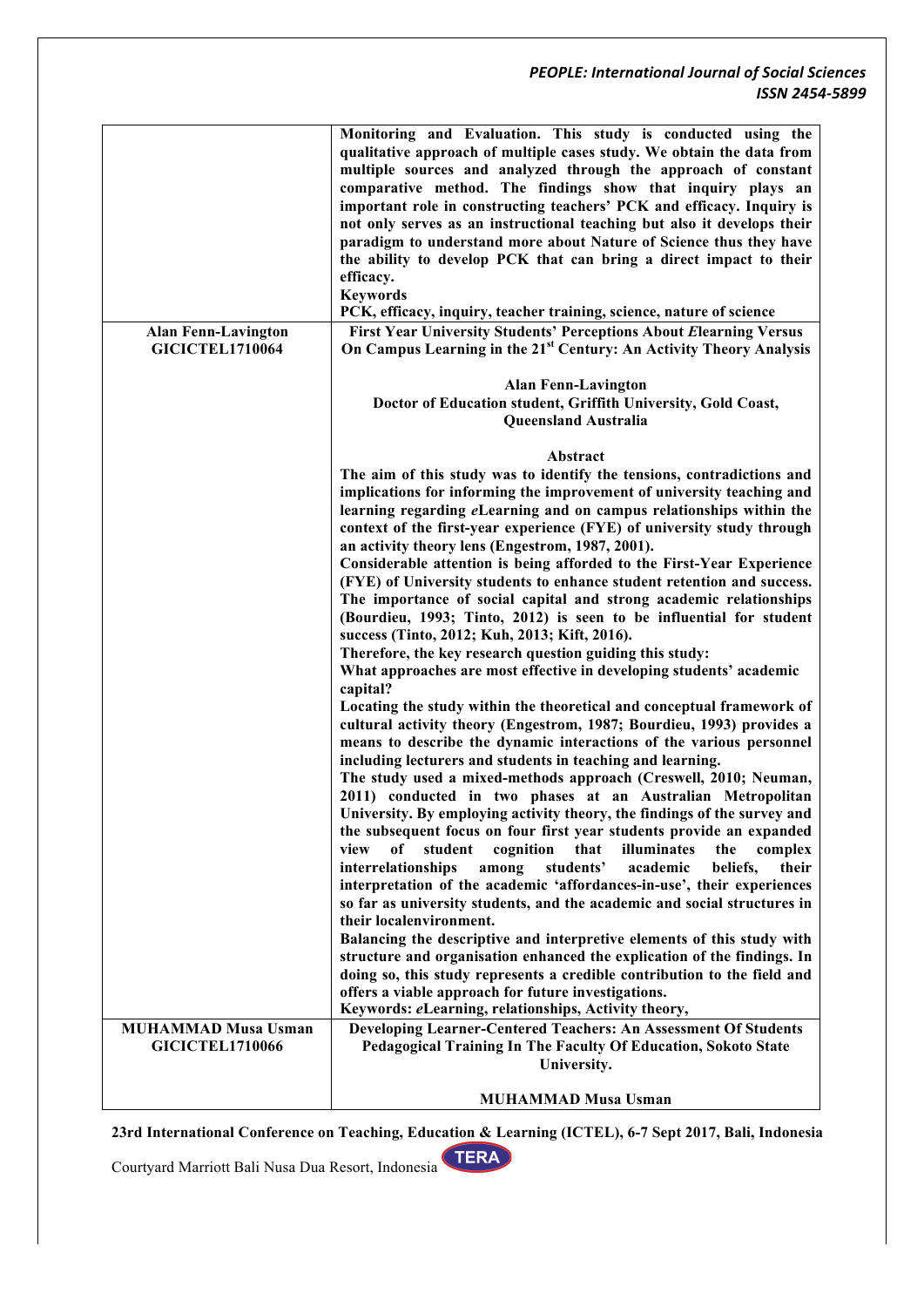|                             | <b>M. Ed Adult Education</b>                                               |
|-----------------------------|----------------------------------------------------------------------------|
|                             |                                                                            |
|                             | <b>Department of Educational Foundations</b>                               |
|                             | <b>Sokoto State University, Sokoto.</b>                                    |
|                             |                                                                            |
|                             | <b>Abstract</b>                                                            |
|                             | This is an assessment of student's pedagogical training in the Faculty     |
|                             | of Education Sokoto State University with emphasis on developing           |
|                             | learner-centered teachers in Sokoto State University. Learner-centered     |
|                             | method of teaching is a style of instruction that is responsive,           |
|                             | collaborative, problem-centered, and democratic. The study argued          |
|                             | that, students from the Faculty of education, Sokoto State University      |
|                             | (S.S.U) are not adequately trained to become learner-centered              |
|                             | teachers. The purpose of the research was to ascertain if lecturers in     |
|                             | the faculty of education SSU have ever offered a course or courses         |
|                             | during their learning processes as students or ever attended a training    |
|                             | workshop on learner-centered method of teaching, and to explore the        |
|                             | extent of training/teaching students and courses offered by the faculty    |
|                             | that are developing students to become learner-centered teachers.          |
|                             |                                                                            |
|                             | Questionnaire titled Students Pedagogical Training Assessment              |
|                             | Questionnaire (SPTAQ) will be use to collect the data. Population of       |
|                             | the study will comprise students from 200, 300 and 400 levels from         |
|                             | each unit and department of the Faculty of Education, Sokoto State         |
|                             | University. Sample of 300 students will be taken out of the 635 students   |
|                             | in the faculty. Simple descriptive statistics will be use on SPSS software |
|                             | to analyze the collected data. Part of the recommendations will include    |
|                             | a call for training and re-training of the lecturers on learner-centered   |
|                             | method ofinstruction                                                       |
|                             | Keywords: Learner-centered, Teachers, Pedagogy, Training                   |
| Dr. SankaranarayananPaleeri | Native and Nonnative Dogmas as Precursors of Value Education:              |
| <b>GICICTEL1710067</b>      | Indian Teacher Educators' Attitude towards Development and                 |
|                             | <b>Implementation of Value Education in Teacher Education</b>              |
|                             |                                                                            |
|                             | Dr. SankaranarayananPaleeri                                                |
|                             | <b>Assistant Professor &amp; HOD, Department of Social Science</b>         |
|                             | <b>Education NSS Training College Ottapalam, Palakkad, Kerala</b>          |
|                             | India                                                                      |
|                             |                                                                            |
|                             | Abstract                                                                   |
|                             | Proper Education is a passport to a good, comfortable and                  |
|                             | secure life. To make man a social being to lead effective social life,     |
|                             | education bags different imperatives time to time such as value            |
|                             | education, moral education, human rights education, women                  |
|                             | education, environmental education, sex education and so on(Sharique,      |
|                             | 1984). Teacher education sector must purposely flourish this wide          |
|                             | scope of education through the practice of distinguished ideals because    |
|                             | teacher education is that which arranges platforms for a state's future    |
|                             | educational affaires. Meticulous teacher education is zeroed in on         |
|                             | conscious efforts of moral and social responsibilities of the prospective  |
|                             | teachers. Well-designed value education in teacher education may save      |
|                             | this purpose to a certainextent.                                           |
|                             | Value education is always essential to shape one's life and to             |
|                             | give him/her morale of performing him/herself on the global stage. The     |
|                             | need for value education among the parents, children and teachersis        |
|                             | constantly increasing. Prospective teachers must be carefully trained      |
|                             | during their teacher education course with preplanned actions for          |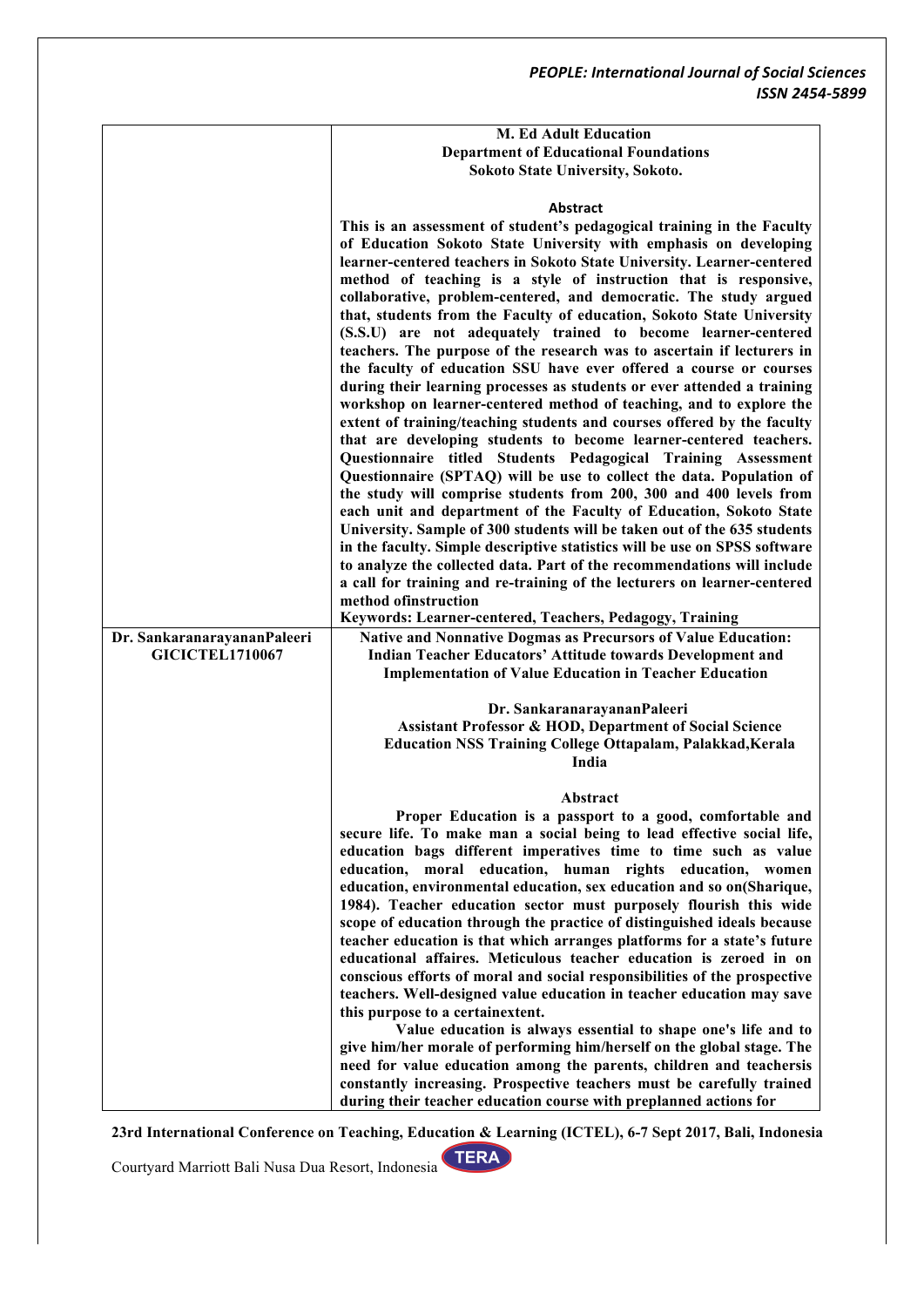|                        | value development. Student teachers with value quintessence only can                                                                              |
|------------------------|---------------------------------------------------------------------------------------------------------------------------------------------------|
|                        | serve as value oriented teachers in future.                                                                                                       |
| LutfiIstikharohGICIC   | <b>Grammatical Mistakes In Simple Writing Produced By</b>                                                                                         |
| <b>TEL1710068</b>      | The 1 <sup>st</sup> Semester Students Of English Education Department                                                                             |
|                        | University Of MuhammadiyahPurwokerto                                                                                                              |
|                        | LutfiIstikharoh                                                                                                                                   |
|                        | University of MuhammadiyahPurwokerto                                                                                                              |
|                        |                                                                                                                                                   |
|                        | DyahKusumastuti                                                                                                                                   |
|                        | University of MuhammadiyahPurwokerto                                                                                                              |
|                        |                                                                                                                                                   |
|                        | Abstract                                                                                                                                          |
|                        | This study was aimed at (1) identifying and describing grammatical                                                                                |
|                        | mistake frequency appeared in simple essays written by the 1 <sup>st</sup><br>semester students of English Education Department; (2) identifying  |
|                        | grammatical mistake forms and types; and (3) revealing the most                                                                                   |
|                        | dominant grammatical mistakes made by the students in their simple                                                                                |
|                        | writing.                                                                                                                                          |
|                        | This study was descriptive qualitative method. The data was revealed                                                                              |
|                        | through test which was given to the $1st$ semester students after they                                                                            |
|                        | finished completing their odd final test in academic year 2016/2017.                                                                              |
|                        | The total students' writing which was used and selected randomly as                                                                               |
|                        | the sample was 28 (25% of the whole population, 109 students).                                                                                    |
|                        | The data was then analyzed descriptively and normatively. Descriptive                                                                             |
|                        | technique was used to describe nine elements of writing (article,                                                                                 |
|                        | concord, finite verb, tense, verb group, preposition, gerund principle,<br>punctuation and spelling) which were covered in the students' writing, |
|                        | while normative technique was implemented to calculate the frequency                                                                              |
|                        | of the nine elements used by the students.                                                                                                        |
|                        | The analysis showed three main findings of this study: (1) some                                                                                   |
|                        | students ignored the use of article before singular countable nouns                                                                               |
|                        | written in the essay; (2) the students were not accustomed to using                                                                               |
|                        | appropriate concord and determiner; (3) The students still did not                                                                                |
|                        | realize that there should be finite verb and to be in a sentence.                                                                                 |
|                        | The students' mistakes which were revealed through this study were                                                                                |
|                        | affected by the use of their first language, Bahasa Indonesia. The                                                                                |
|                        | structure of Bahasa Indonesia does not cover such kind of writing                                                                                 |
|                        | elements which consequently makes the students not accustomed to<br>constucting the English sentences, appropriately.                             |
|                        | Key words: simple writing, grammatical mistakes, first language                                                                                   |
| <b>Fahdia Khalid</b>   | <b>Accreditations and Internationalization of Business School Curricula</b>                                                                       |
| <b>GICICTEL1710071</b> |                                                                                                                                                   |
|                        | <b>Fahdia Khalid</b>                                                                                                                              |
|                        | University of Bath, Bath, UK                                                                                                                      |
|                        | Abstract:                                                                                                                                         |
|                        | Globalization<br>and<br>technology<br>integration<br>have<br>brought                                                                              |
|                        | internationalization as an obvious implication for Higher Education                                                                               |
|                        | Institutions (HEIs). One of the key agendas for such HEIs is the<br>internationalization of its curricula (Edwards et al., 2003). The             |
|                        | (as product, process or outcome) represents the<br>curriculum                                                                                     |
|                        | institutional strategic orientation on internationalization. Though                                                                               |
|                        | implemented as multicultural curriculum, since early 20 <sup>th</sup> century, the                                                                |
|                        | topic still has potential to provide guidelines to the new and existing                                                                           |
|                        | business schools. Such as, what is curriculum in the new global                                                                                   |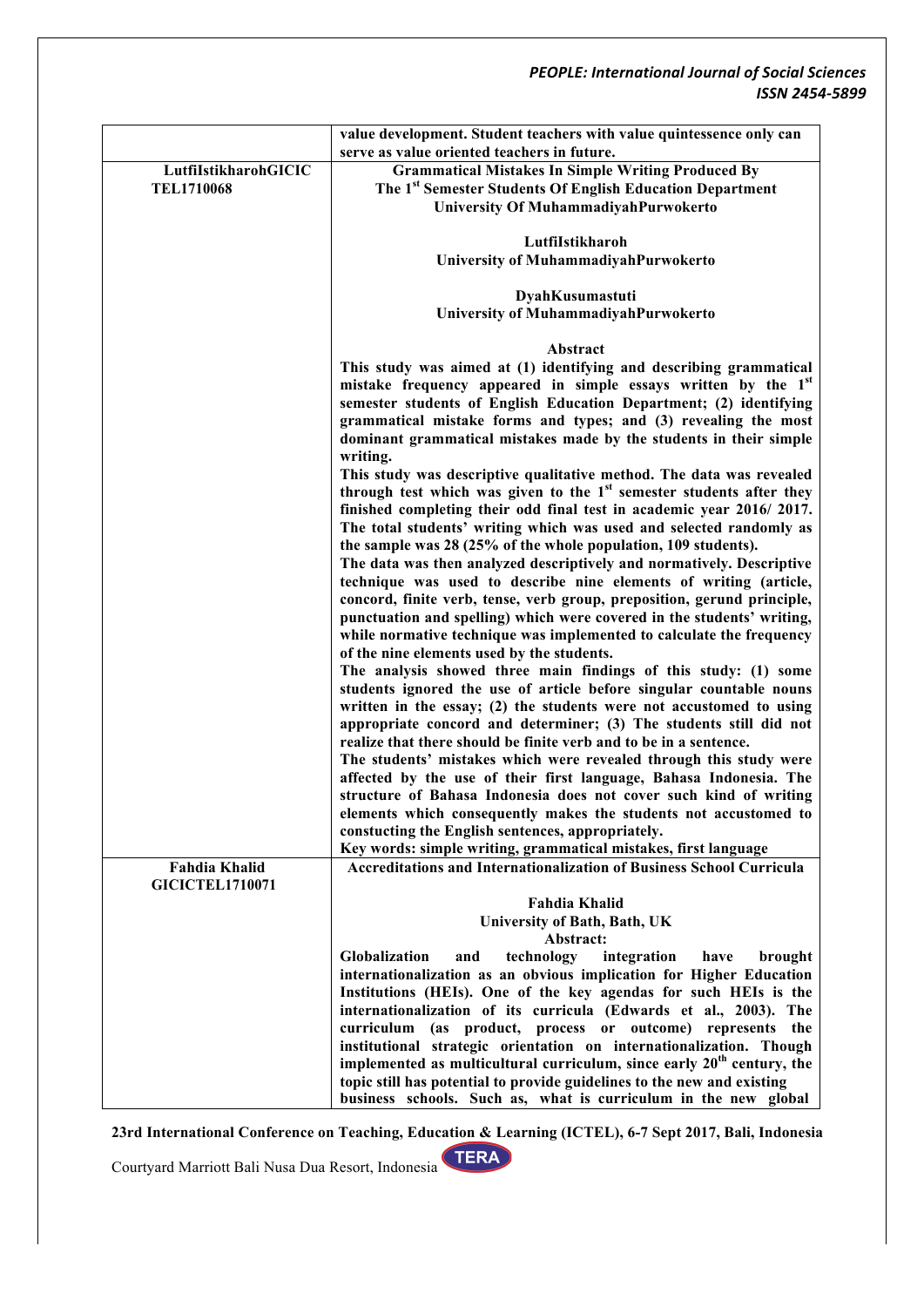|                                          | settings, what are the determinants of an internationalized curriculum<br>and how can we approach curriculum internationalization that ensure<br>achievement of institutional agenda and compliance to international<br>higher education regulations, at the same time. This study analyzes<br>policy artifacts to guide academics on the mandated requirements on<br>to answer these questions. By undertaking content analysis of policy<br>and guidelines from OECD (Organization for Economic Co-operation<br>and Development) and European and American accreditations the<br>study presents a synthesized model on curriculum internationalization<br>from policy to practice.                                            |
|------------------------------------------|---------------------------------------------------------------------------------------------------------------------------------------------------------------------------------------------------------------------------------------------------------------------------------------------------------------------------------------------------------------------------------------------------------------------------------------------------------------------------------------------------------------------------------------------------------------------------------------------------------------------------------------------------------------------------------------------------------------------------------|
|                                          | The feasibility of 'Free' higher education in South Africa: Views of                                                                                                                                                                                                                                                                                                                                                                                                                                                                                                                                                                                                                                                            |
|                                          | commerce students<br><b>Eloise de Jager</b><br>School of Accountancy, University of Stellenbosch, Cape Town, South<br>Africa                                                                                                                                                                                                                                                                                                                                                                                                                                                                                                                                                                                                    |
|                                          | Abstract                                                                                                                                                                                                                                                                                                                                                                                                                                                                                                                                                                                                                                                                                                                        |
| <b>Eloise</b> de<br>JagerGICICTEL1710075 | At the end of 2015, student protests (demanding 'free' higher<br>education) took place at most South African universities. An official<br>answer from the South African government regarding 'free higher<br>education' is still being awaited. In the meantime, a zero present                                                                                                                                                                                                                                                                                                                                                                                                                                                 |
|                                          | increase in university fees for 2016 and an increase of not more than<br>8% for 2017 was announced. South Africa is known for expensive<br>higher education as tuition fees increase every year. Many students<br>struggle to fund their studies, while government subsidies to higher<br>education institution decrease. The question that remains is: Will it be<br>feasible for South Africa to implement 'free higher education'?<br>This study aimed to investigate the perceptions of commerce students<br>at one South African university regarding the feasibility of 'free'<br>higher education. A questionnaire was used as research instrument<br>which consisted of Likert-scale statements regarding general ideas |
|                                          | about 'free higher education' as well as open-ended questions asking<br>students about the definition of 'free higher education' and the effects<br>on the South Africaneconomy.                                                                                                                                                                                                                                                                                                                                                                                                                                                                                                                                                |
|                                          | The results proposed that even though most students were aware of the                                                                                                                                                                                                                                                                                                                                                                                                                                                                                                                                                                                                                                                           |
|                                          | students protests regarding 'free higher education' that took place, not<br>all of them agreed with it. The respondents realised that it is not<br>feasible for South Africa to implement 'free higher education' at this<br>moment in time.                                                                                                                                                                                                                                                                                                                                                                                                                                                                                    |
|                                          | Despite the views of these commerce students, if 'free higher education'                                                                                                                                                                                                                                                                                                                                                                                                                                                                                                                                                                                                                                                        |
|                                          | were considered as a viable option in South Africa, implementation                                                                                                                                                                                                                                                                                                                                                                                                                                                                                                                                                                                                                                                              |
|                                          | considerations should be examined. These issues will be discussed in a<br>follow-up study.                                                                                                                                                                                                                                                                                                                                                                                                                                                                                                                                                                                                                                      |
| SantinaSipayungGICI                      | A Cross Cultural Study of Adolescents' Attitude towards Science                                                                                                                                                                                                                                                                                                                                                                                                                                                                                                                                                                                                                                                                 |
| <b>CTEL1710072</b>                       | Learning between Taiwanese and Indonesian through Motivationand<br>Enjoyment                                                                                                                                                                                                                                                                                                                                                                                                                                                                                                                                                                                                                                                    |
|                                          |                                                                                                                                                                                                                                                                                                                                                                                                                                                                                                                                                                                                                                                                                                                                 |
|                                          | SantinaSipayung<br><b>National Dong Hwa University</b>                                                                                                                                                                                                                                                                                                                                                                                                                                                                                                                                                                                                                                                                          |
|                                          | Ku, Chih-Hsiung                                                                                                                                                                                                                                                                                                                                                                                                                                                                                                                                                                                                                                                                                                                 |
|                                          | <b>National Dong Hwa University</b>                                                                                                                                                                                                                                                                                                                                                                                                                                                                                                                                                                                                                                                                                             |
|                                          | Abstract                                                                                                                                                                                                                                                                                                                                                                                                                                                                                                                                                                                                                                                                                                                        |

**23rd International Conference on Teaching, Education & Learning (ICTEL), 6-7 Sept 2017, Bali, Indonesia**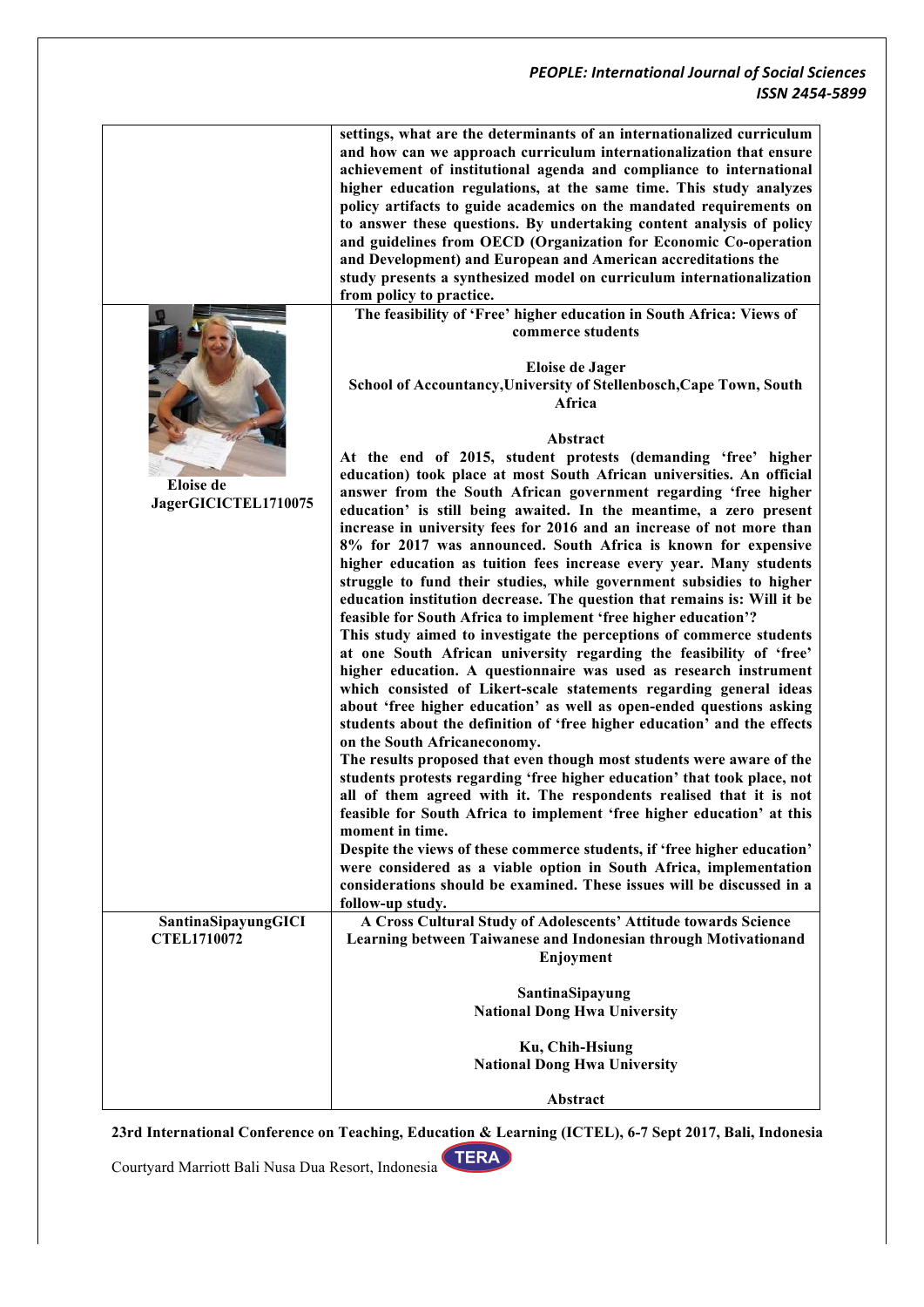**Attitude towards science has been a focus of study for many educational researchers and it ultimately helps to explore the aspects that can be intervened to enhance the students' attitude towards science because a relationship has been reported between students' attitude be affected by students' motivation and enjoyment. Many research found conclude of the research that students' attitude contribute to teachers' judgments and students' achievement. The purpose of this research is to examine adolescent student attitude between Taiwan and Indonesia through science learning. Students' attitude analyze quantitatively and qualitatively based on motivation and enjoyment questionnaires. the results of the analysis of students' cronbach's alpha for the whole set of survey data (N=208) was .865, indicating high internal consistency reliability. Alpha for Taiwanese data alone (N=105) was .913, indicating even higher internal consistency reliability. The cronbach's alpha for Indonesian data (N=103) at .736. According to the results of the analysis of students' document, generally students enjoying class learning and student response positively related to teacher teaching in class. Students' explanations and their answers to the open-ended questions also indicate that the most common model of a science lesson they see is readings from the textbook, accompanied by the teacher's explanations. The interaction of students with their teachers and with the study material involves yet another very important and widely studied feature in attitude andmotivation.**

**Keywords: Student attitude, Student motivation, Student enjoyment, Student Achievement, Adolescent attitude, Motivation and Enjoyment Science Learning (MESL), Taiwan and Indonesia.**

**"Social inequalities and economic development" Gender discrimination role of family in gender socialisation**

**Dr. Sunita Jain Asst. Prof Pillai College of Education & Research, Chembur**

#### **Abstract**

**Gender socialization is the process through which children learn about the social expectations, attitudes and behaviours typically associated with their gender norms. There are several primary as well secondary socialising agents which have an impact on Gender socialization of the child. The family is the primary source of socialisation and has a significant long lasting impact on the developing gender norms among the children.**

**The present study focuses to find out the impact of parents on**

- **Gender-stereotypical expectations ofchildren,**
- **Model traditional gender-role behavioursand**
- **Channelizingthechild'sinterestasperthegendernormsof the children.**

**The researcher used survey method. The data was collected from sample from 100 B.Ed students and was analysed. Knowingly or unknowingly, many parents with their both overt and covert behaviour play a significant role in sowing the seeds of Gender discrimination right from the childhood itself. The words like "Girls should not laugh loudly or Boys should not cry" go deep with the upbringing of the child and it results in stereo typed behaviour expectations from the family and society.**

**23rd International Conference on Teaching, Education & Learning (ICTEL), 6-7 Sept 2017, Bali, Indonesia**

**TERA** Courtyard Marriott Bali Nusa Dua Resort, Indonesia

**Dr. Sunita Jain GICICTEL1710074**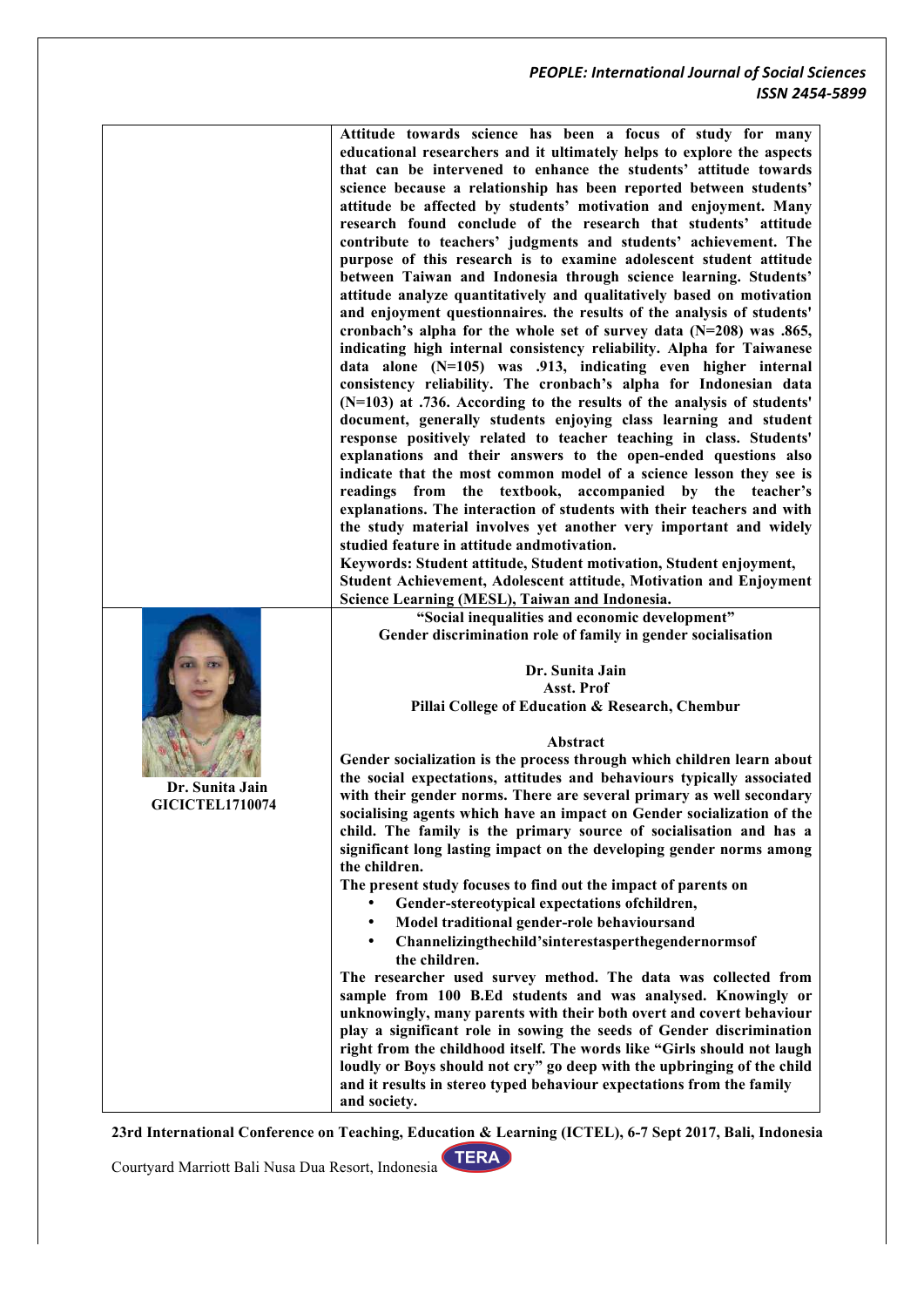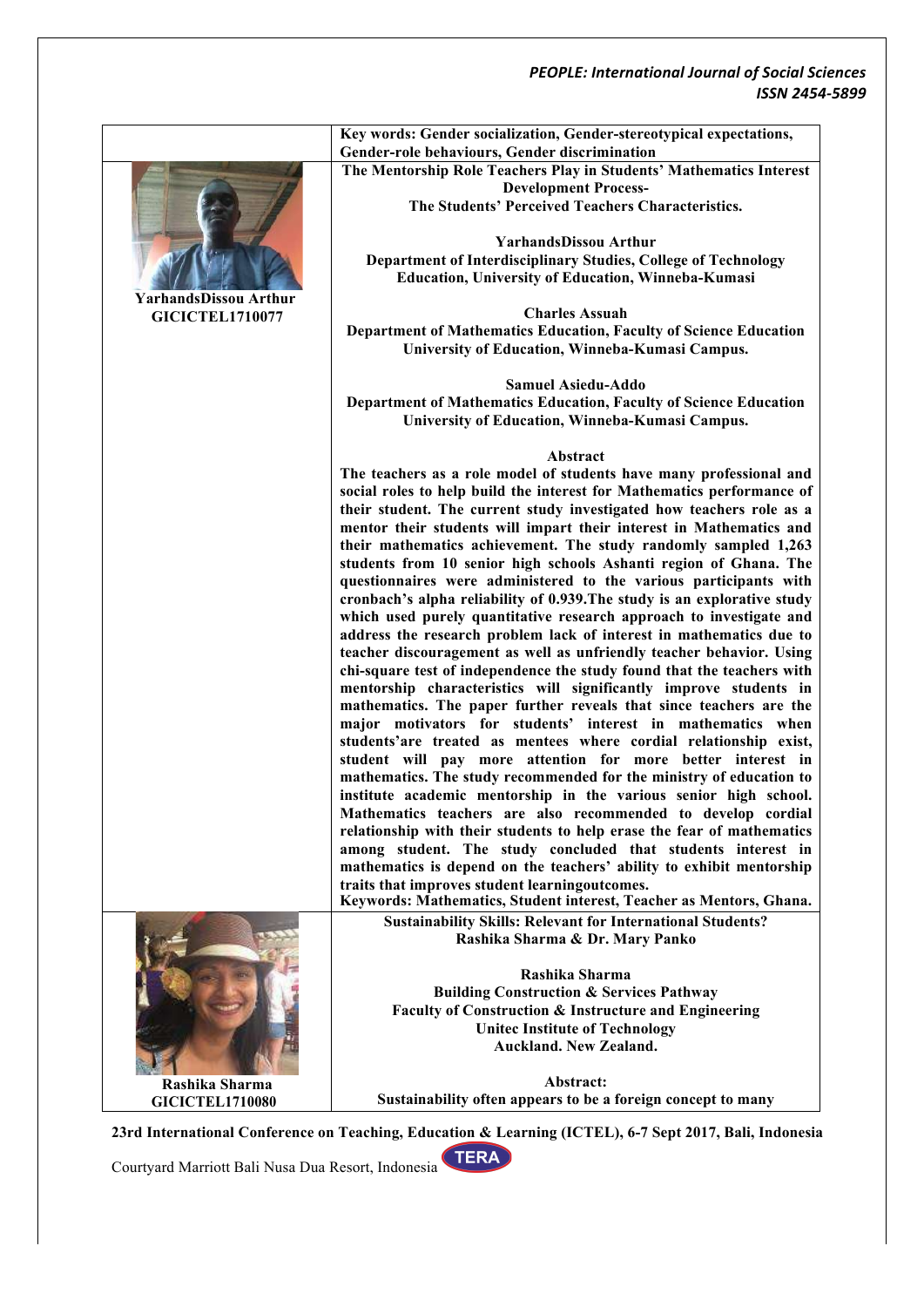|                                               | international students that enrol in a New Zealand technological<br>degree. Lecturer experiences with classroom interactions and<br>evaluation of assessments indicate that studying the concept enlightens<br>and enhances international students understanding of sustainability.<br>However, in most cases, even after studying sustainability in their<br>degree programme, students are not given an opportunity to practice<br>and apply this concept into their professions<br>their<br>in<br>home<br>countries. Therefore, using a qualitative approach, the academics<br>conducted research to determine the change in international students<br>understanding of sustainability before and after their enrolment in an<br>Applied Technology degree. The research also aimed to evaluate if<br>international students viewed sustainability of relevance to their<br>professions and whether the students felt that they will be provided<br>with an opportunity to apply their knowledge about sustainability in<br>the industry. The findings of the research are presented in thispaper.<br>Sustainability;<br>Vocational<br>International<br>Keywords:<br>education;<br>students.                                                                                                                                                                                                                                                |
|-----------------------------------------------|------------------------------------------------------------------------------------------------------------------------------------------------------------------------------------------------------------------------------------------------------------------------------------------------------------------------------------------------------------------------------------------------------------------------------------------------------------------------------------------------------------------------------------------------------------------------------------------------------------------------------------------------------------------------------------------------------------------------------------------------------------------------------------------------------------------------------------------------------------------------------------------------------------------------------------------------------------------------------------------------------------------------------------------------------------------------------------------------------------------------------------------------------------------------------------------------------------------------------------------------------------------------------------------------------------------------------------------------------------------------------------------------------------------------------------------------|
| <b>Fozia Fatima</b><br><b>GICICTEL1710083</b> | Teachers' Attitude Towards Brain Based Learning And Its Effect On<br>The Achievement Motivation Of The Students At University Level                                                                                                                                                                                                                                                                                                                                                                                                                                                                                                                                                                                                                                                                                                                                                                                                                                                                                                                                                                                                                                                                                                                                                                                                                                                                                                            |
|                                               | <b>Fozia Fatima</b><br><b>Faculty Of Social Sciences National University Of Modern Languages</b><br>Islamabad, H-9 Pakistan                                                                                                                                                                                                                                                                                                                                                                                                                                                                                                                                                                                                                                                                                                                                                                                                                                                                                                                                                                                                                                                                                                                                                                                                                                                                                                                    |
|                                               | Abstract<br>This study was undertaken to explore the attitude of university<br>teachers regarding brain-based learning and its effect on achievement<br>motivation of the students at university level. This study was intended<br>to; explore the teachers' attitude towards brain based learning at<br>university level; determine the achievement motivation of the students<br>at university level; investigate the effect of bbl on achievement<br>motivation of the students at university level. This study was<br>descriptive in nature. Random sampling technique was used for this<br>study. In the sample, 311 teachers and 622 students were selected from<br>both public and private universities of islamabad. Survey method was<br>used and data were collected through two questionnaires. Bbl<br>questionnaire was developed by shelly klinek (2009) and questionnaire<br>regarding achievement motivation, developed by mclnerney (1997).<br>Findings of this study indicated that teachers rarely practice positive<br>attitude towards brain based learning and students often showed high<br>degree of achievement motivation at university level. Teachers'<br>attitude towards bbl and achievement motivation of students are highly<br>correlated witheach-others.<br>attitude towards<br>Keywords: teachers'<br>brain<br>based<br>learning,<br>achievement motivation of the students, university teachers & students |
| GustiMillaQuaidyGICI<br><b>CTEL1710089</b>    | Socio Emotional Approach in Teaching for Senior High School Can<br><b>Influence the Learning Ambition of Learners</b>                                                                                                                                                                                                                                                                                                                                                                                                                                                                                                                                                                                                                                                                                                                                                                                                                                                                                                                                                                                                                                                                                                                                                                                                                                                                                                                          |
|                                               | <b>GustiMillaQuaidy</b><br><b>Islamic Institute of Bukittinggi</b>                                                                                                                                                                                                                                                                                                                                                                                                                                                                                                                                                                                                                                                                                                                                                                                                                                                                                                                                                                                                                                                                                                                                                                                                                                                                                                                                                                             |
|                                               | Abstract<br>As we know, Education is really needed for every single people,                                                                                                                                                                                                                                                                                                                                                                                                                                                                                                                                                                                                                                                                                                                                                                                                                                                                                                                                                                                                                                                                                                                                                                                                                                                                                                                                                                    |
|                                               | however nowadays most of learners or students are lazy to learn a lot.                                                                                                                                                                                                                                                                                                                                                                                                                                                                                                                                                                                                                                                                                                                                                                                                                                                                                                                                                                                                                                                                                                                                                                                                                                                                                                                                                                         |
|                                               | We can see the fact in Indonesia especially, I have made a research that                                                                                                                                                                                                                                                                                                                                                                                                                                                                                                                                                                                                                                                                                                                                                                                                                                                                                                                                                                                                                                                                                                                                                                                                                                                                                                                                                                       |

**23rd International Conference on Teaching, Education & Learning (ICTEL), 6-7 Sept 2017, Bali, Indonesia**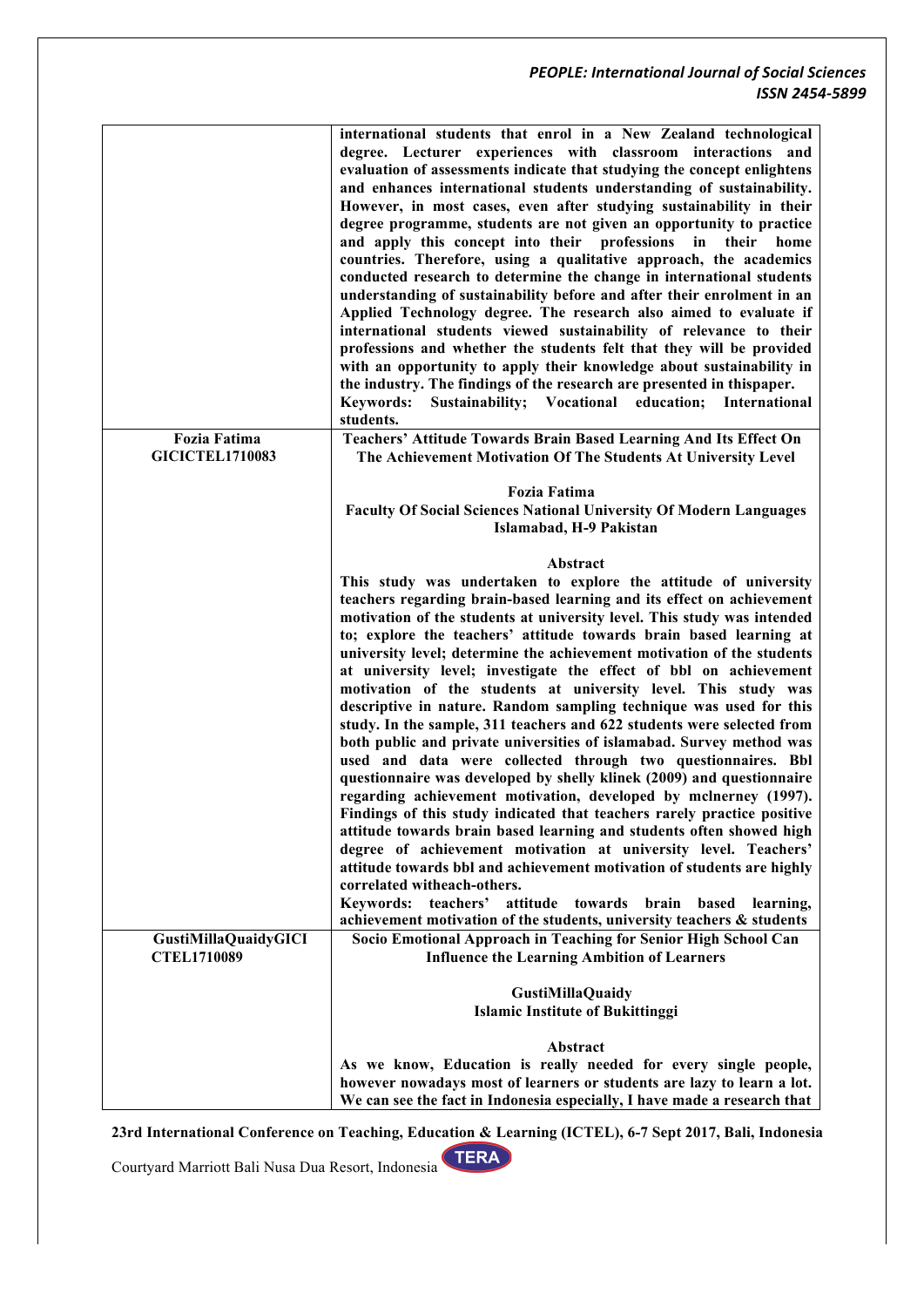|                                     | wheni wander around several schools, most of students spend their<br>time at canteen when they have a class at that time. If every people<br>want to have a job, they have a good education and it will be tested.<br>How can all of the students in Indonesia get job if just several of them<br>want to study well. It is the obligation of parents, school and<br>enviroment yet most of parents do not care about their children, they<br>just focus on their activity, that's why the teacher at school should have<br>innovative or way to interest the students. We already know that one of<br>the function of teacher is being a inspirator or motivator for the<br>students. It means that the teacher should be close with the students for<br>the teacher is the second parent for the students, thus the teacher<br>should be able to follow every single students development whether it is<br>better or worst. The teacher can do evaluation for the student why<br>he/she is like that. And the teacher can find out the problem.<br>Hence, Socio emotional is the best way to interect students to learn for<br>it the students like the teacher, they will like the subject. Teacher is a<br>leader in the classroom. If a person doesn't like the leader, it will be                                                                                                                                                                                                                                                                                                                                                                                    |
|-------------------------------------|----------------------------------------------------------------------------------------------------------------------------------------------------------------------------------------------------------------------------------------------------------------------------------------------------------------------------------------------------------------------------------------------------------------------------------------------------------------------------------------------------------------------------------------------------------------------------------------------------------------------------------------------------------------------------------------------------------------------------------------------------------------------------------------------------------------------------------------------------------------------------------------------------------------------------------------------------------------------------------------------------------------------------------------------------------------------------------------------------------------------------------------------------------------------------------------------------------------------------------------------------------------------------------------------------------------------------------------------------------------------------------------------------------------------------------------------------------------------------------------------------------------------------------------------------------------------------------------------------------------------------------------------------------------------------|
|                                     | useless tolearn.                                                                                                                                                                                                                                                                                                                                                                                                                                                                                                                                                                                                                                                                                                                                                                                                                                                                                                                                                                                                                                                                                                                                                                                                                                                                                                                                                                                                                                                                                                                                                                                                                                                           |
|                                     | Keyword: teacher, learner, parent, education.                                                                                                                                                                                                                                                                                                                                                                                                                                                                                                                                                                                                                                                                                                                                                                                                                                                                                                                                                                                                                                                                                                                                                                                                                                                                                                                                                                                                                                                                                                                                                                                                                              |
| Ali Ahmad<br><b>GICICTEL1710090</b> | Causes, effects and possible solutions to exam malpractice<br>among student of sulelamido University kafinhausa, jigawa<br>state                                                                                                                                                                                                                                                                                                                                                                                                                                                                                                                                                                                                                                                                                                                                                                                                                                                                                                                                                                                                                                                                                                                                                                                                                                                                                                                                                                                                                                                                                                                                           |
|                                     | Ali Ahmad                                                                                                                                                                                                                                                                                                                                                                                                                                                                                                                                                                                                                                                                                                                                                                                                                                                                                                                                                                                                                                                                                                                                                                                                                                                                                                                                                                                                                                                                                                                                                                                                                                                                  |
|                                     | Department of Education SuleLamido University, Kafin Hausa                                                                                                                                                                                                                                                                                                                                                                                                                                                                                                                                                                                                                                                                                                                                                                                                                                                                                                                                                                                                                                                                                                                                                                                                                                                                                                                                                                                                                                                                                                                                                                                                                 |
|                                     |                                                                                                                                                                                                                                                                                                                                                                                                                                                                                                                                                                                                                                                                                                                                                                                                                                                                                                                                                                                                                                                                                                                                                                                                                                                                                                                                                                                                                                                                                                                                                                                                                                                                            |
|                                     | Abstract<br>The researcher begins with the introduction and review of related<br>literature, concept of malpractice and exam malpractice, so also he<br>highlighted on the epoch of exam malpractice in Nigeria,<br>causal<br>factors of exam malpractice, effects of exam malpractice, forms of<br>exam malpractice, Consequences of Examinations misconduct in<br>SuleLamido University (SLU), consequences faced by student if they<br>commit malpractice,. At last solution/recommendations were offered<br>such as; much emphasis should not be laid on paper qualifications to<br>offer basic jobs, adequate classrooms, laboratories, libraries should be<br>well equipped and other learning materials should be provided in<br>schools. The Schools Authorities should provide enough invigilators for<br>each examination, sitting arrangements in the examination hall should<br>be organised in a way to eliminate proximity-induced cheating. The<br>teachers and school counsellors should guide students to develop a<br>proper self-concept which would help them to form a right disposition<br>to life. This would help them to modify their attitudes against any act<br>of anti socialbehaviour. Students should avoid laziness, gross<br>indiscipline and other anti-social behaviours. They should on their part<br>attend classes regularly, study individually and in groups, prepare well<br>for and pass examinations by themselves. The parents should not lend<br>anysupporttotheirwardstoengageinanysortofexamination<br>malpractice. And finally conclusion was drown<br>A Report on the Use of an ICT Support System in a First-Year Course |
|                                     | at Kobe Tokiwa University                                                                                                                                                                                                                                                                                                                                                                                                                                                                                                                                                                                                                                                                                                                                                                                                                                                                                                                                                                                                                                                                                                                                                                                                                                                                                                                                                                                                                                                                                                                                                                                                                                                  |
|                                     | <b>Kunihiko Takamatsu</b><br>Faculty of Health Sciences, Kobe Tokiwa University, Kobe,                                                                                                                                                                                                                                                                                                                                                                                                                                                                                                                                                                                                                                                                                                                                                                                                                                                                                                                                                                                                                                                                                                                                                                                                                                                                                                                                                                                                                                                                                                                                                                                     |

**23rd International Conference on Teaching, Education & Learning (ICTEL), 6-7 Sept 2017, Bali, Indonesia**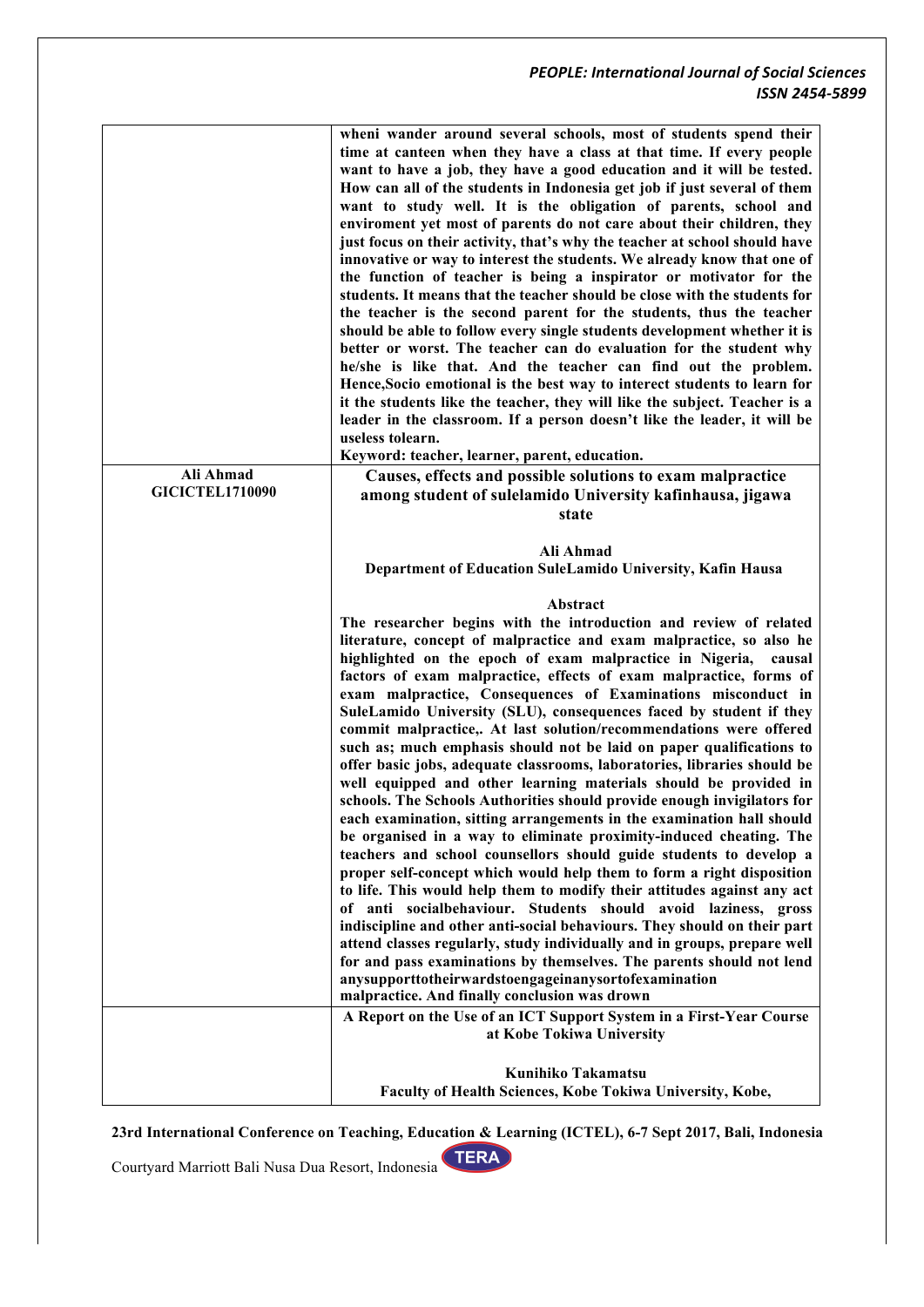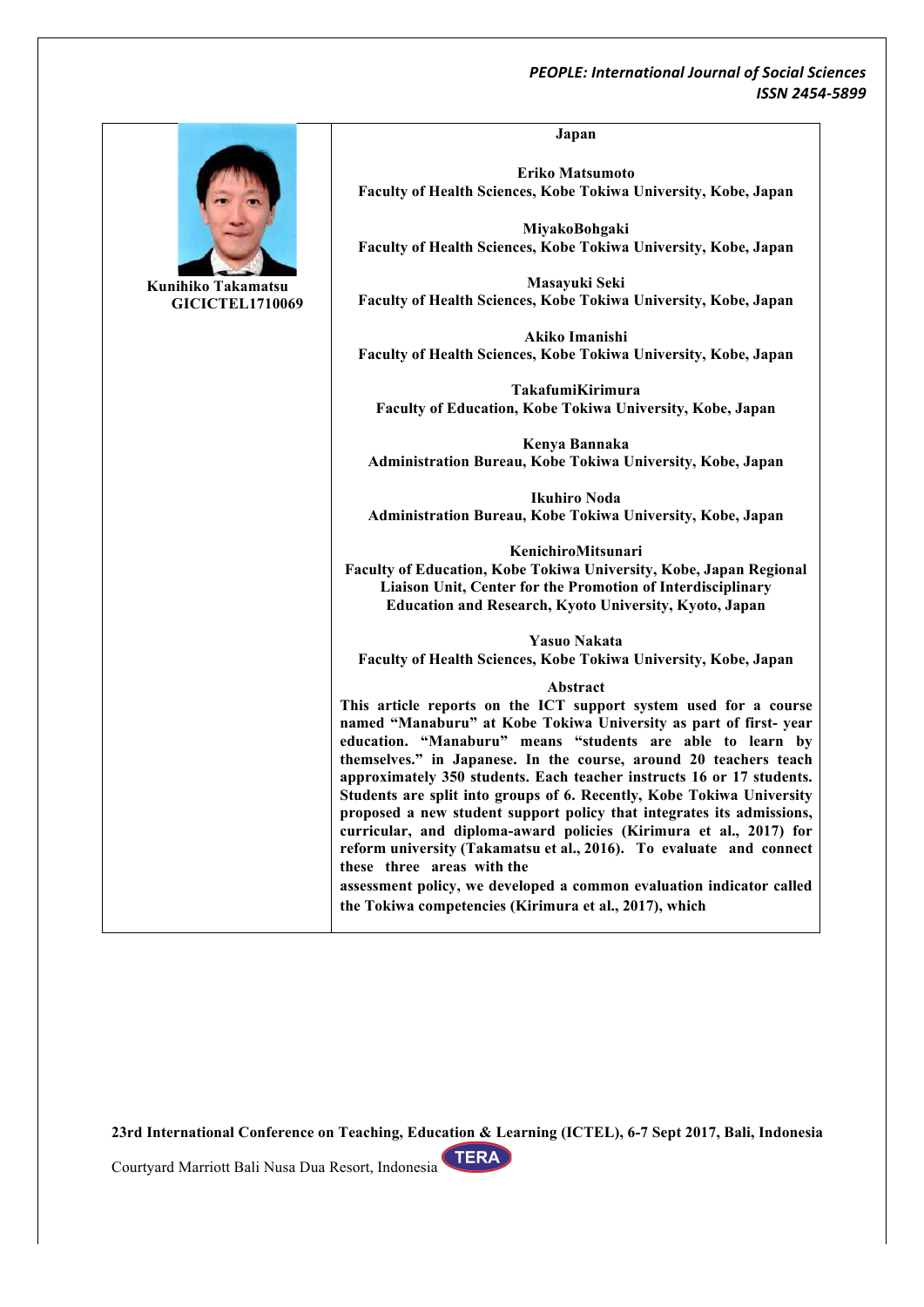

**23rd International Conference on Teaching, Education & Learning (ICTEL), 6-7 Sept 2017, Bali, Indonesia TERA** Courtyard Marriott Bali Nusa Dua Resort, Indonesia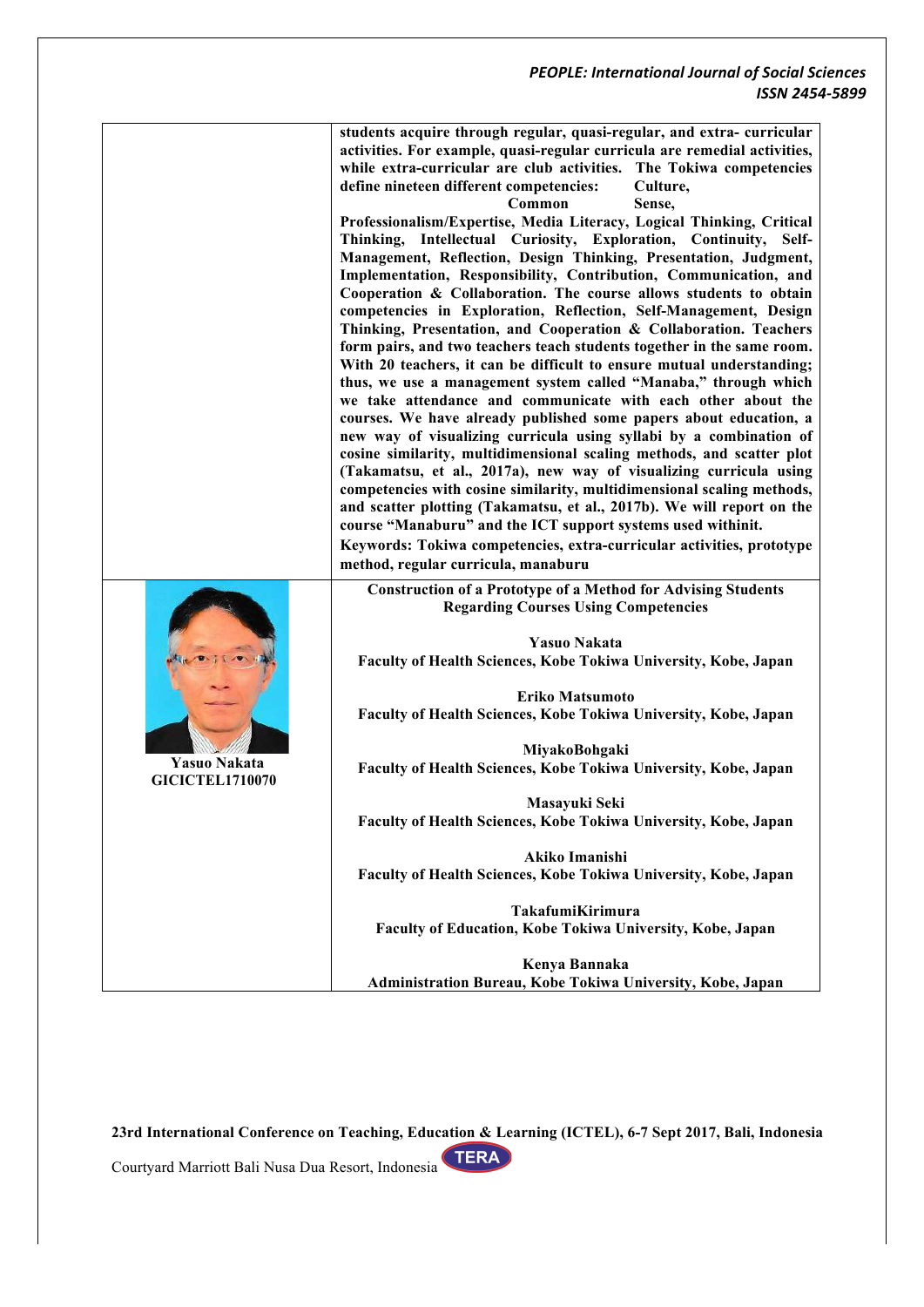**Ikuhiro Noda Administration Bureau, Kobe Tokiwa University, Kobe, Japan**

**KenichiroMitsunari Faculty of Education, Kobe Tokiwa University, Kobe, Japan Regional Liaison Unit, Center for the Promotion of Interdisciplinary Education and Research, Kyoto University, Kyoto, Japan**

**Kunihiko Takamatsu Faculty of Health Sciences, Kobe Tokiwa University, Kobe, Japan**

#### **Abstract**

**This article reports prototype methods that teachers employ to advise students taking courses based on competencies. Typically, students choose courses based solely on content. Recently, Kobe Tokiwa University proposed a new student support policy to integrate its admissions, curricular, and diploma-award policies. To evaluate and connect these three with the assessment policy, we developed a common evaluation indicator called Tokiwa competencies that students acquire through regular, quasi-regular, and extra-curricular activities. For example, Quasi-regular curricula are remedial while extracurricular are club activities. Tokiwa competencies define 19 types of competencies – Culture, Common Sense, Professionalism/Expertise, Media Literacy, Logical Thinking, Critical Thinking, Intellectual Curiosity, Exploration, Continuity, Self-Management, Reflection, Design Thinking, Presentation, Judgment, Implementation, Responsibility, Contribution, Communication, and Cooperation & Collaboration. It is difficult to obtain all Tokiwa competencies in regular curricula. For example, Responsibility competency is more easily obtained through club activities. In this article, we define a competency as a functionally linked complex of knowledge, skills, and attitudes that enable successful performance of tasks and problem solving. Beginning with this year's syllabi, Kobe Tokiwa University has established a relationship between coursework or design and Tokiwa competencies. During the period when students modify their course registrations, teachers can advise them based on their competencies. In this study, five teachers attempted to advice students based on their competencies while 15 faculty members advised the control group based on conventional course content. We compared these groups and presented the differences in this paper. Five faculty members reflected on their advisory practice and experience; we have included their considerations aswell.**

**Keywords: Tokiwa competencies, extra-curricular activities, prototype method, regular curricula**

**The feasibility of 'Free' higher education in South Africa: Views of commerce students**

**Eloise de Jager School of Accountancy,University of Stellenbosch,Cape Town, South Africa**

**Abstract**

**At the end of 2015, student protests (demanding 'free' higher education) took place at most South African universities. An official answer from the South African government regarding 'free higher**

**23rd International Conference on Teaching, Education & Learning (ICTEL), 6-7 Sept 2017, Bali, Indonesia**

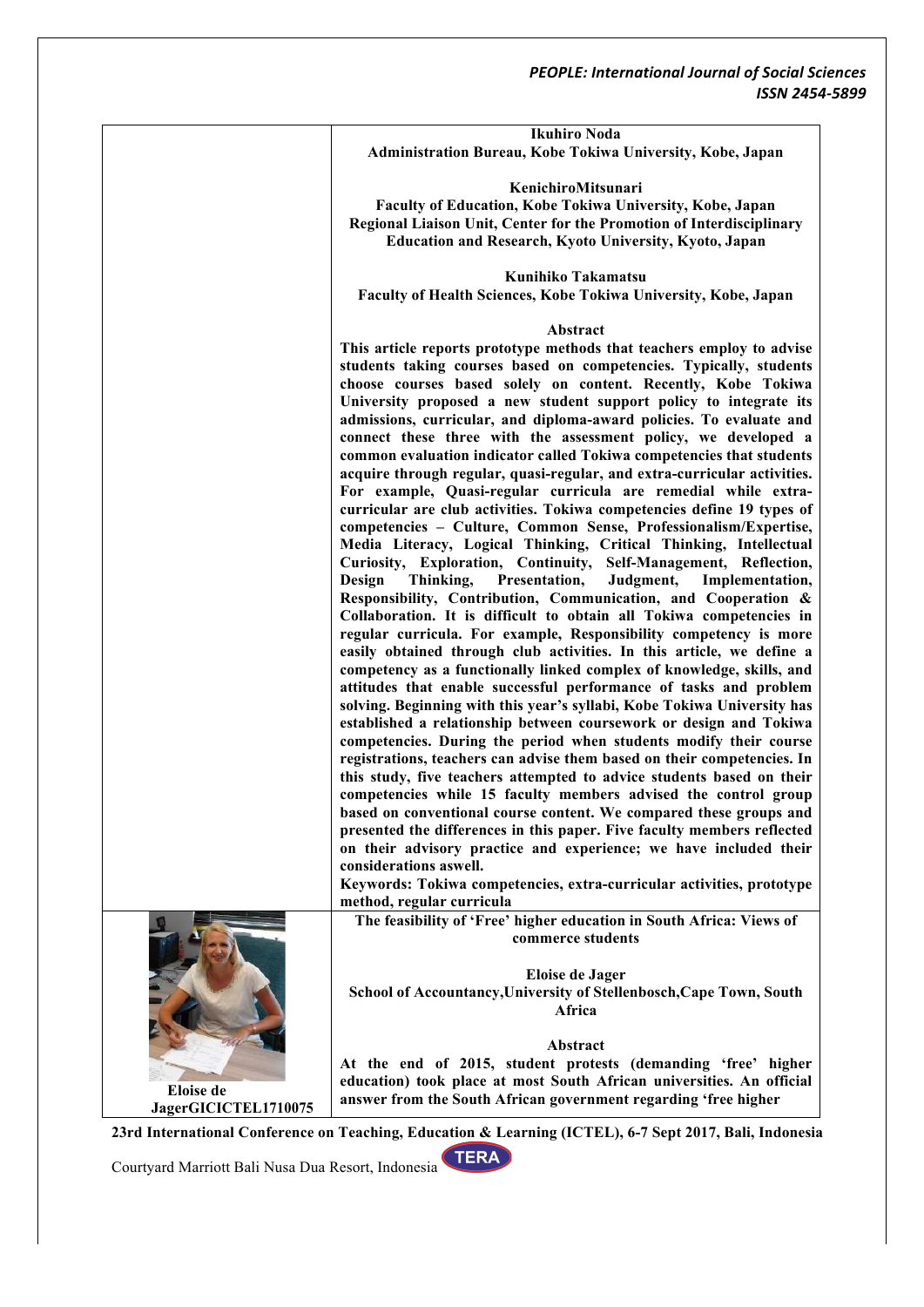| <b>Michelle De</b><br>BruynGICICTEL171007<br>6 | education' is still being awaited. In the meantime, a zero present<br>increase in university fees for 2016 and an increase of not more than<br>8% for 2017 was announced. South Africa is known for expensive<br>higher education as tuition fees increase every year. Many students<br>struggle to fund their studies, while government subsidies to higher<br>education institution decrease. The question that remains is: Will it be<br>feasible for South Africa to implement 'free higher education'?<br>This study aimed to investigate the perceptions of commerce students<br>at one South African university regarding the feasibility of 'free'<br>higher education. A questionnaire was used as research instrument<br>which consisted of Likert-scale statements regarding general ideas<br>about 'free higher education' as well as open-ended questions asking<br>students about the definition of 'free higher education' and the effects<br>on the South Africaneconomy.<br>The results proposed that even though most students were aware of the<br>students protests regarding 'free higher education' that took place, not<br>all of them agreed with it. The respondents realised that it is not<br>feasible for South Africa to implement 'free higher education' at this<br>moment in time.<br>Despite the views of these commerce students, if 'free higher education'<br>were considered as a viable option in South Africa, implementation<br>considerations should be examined. These issues will be discussed in a<br>follow-up study.<br>Enhancing the pervasive skills of aspirant South African Chartered<br>Accountants by improving their emotional intelligence<br><b>Michelle De Bruyn</b><br>School of Accountancy, Stellenbosch University, South Africa<br>Abstract<br>South African Chartered Accountants have to complete a rigorous<br>academic program as part of their compulsory training. The academic<br>requirements are prescribed by the South African Institute of<br>Chartered Accountants (SAICA). SAICA changed the academic<br>requirements in 2010 from knowledge-based curricula to a<br>competency-based curricula. The current academic curricula are set<br>out in the SAICA Competency Framework: Detailed Guidance for the<br><b>Academic Programme.</b><br>The current curricula prescribe that aspirant chartered accountants<br>must develop their pervasive skills during the completion of their<br>academic program. Some of these skills are their ability to self-manage,<br>their ability to demonstrate responsible leadership and their ability to<br>recognise their own limits.<br>The current competency framework provides a detailed list of<br>pervasive skills that must be developed by aspirant chartered<br>accountants, but does not provide specific guidance on how these skills<br>can or should be developed successfully. The competency framework<br>encourages academic institutions to use innovation and multi-<br>disciplined courses in order to meet this requirement but recent studies<br>confirmed that, although the competency-based framework has been in |
|------------------------------------------------|----------------------------------------------------------------------------------------------------------------------------------------------------------------------------------------------------------------------------------------------------------------------------------------------------------------------------------------------------------------------------------------------------------------------------------------------------------------------------------------------------------------------------------------------------------------------------------------------------------------------------------------------------------------------------------------------------------------------------------------------------------------------------------------------------------------------------------------------------------------------------------------------------------------------------------------------------------------------------------------------------------------------------------------------------------------------------------------------------------------------------------------------------------------------------------------------------------------------------------------------------------------------------------------------------------------------------------------------------------------------------------------------------------------------------------------------------------------------------------------------------------------------------------------------------------------------------------------------------------------------------------------------------------------------------------------------------------------------------------------------------------------------------------------------------------------------------------------------------------------------------------------------------------------------------------------------------------------------------------------------------------------------------------------------------------------------------------------------------------------------------------------------------------------------------------------------------------------------------------------------------------------------------------------------------------------------------------------------------------------------------------------------------------------------------------------------------------------------------------------------------------------------------------------------------------------------------------------------------------------------------------------------------------------------------------------------------------------------------------------------------------------------------------------------------------------------------------------------------------------------------------------------------------------------------------------------------------------------------------------------------------------------------------------------------------------------------------------------------------------------------------------------------------------|
|                                                |                                                                                                                                                                                                                                                                                                                                                                                                                                                                                                                                                                                                                                                                                                                                                                                                                                                                                                                                                                                                                                                                                                                                                                                                                                                                                                                                                                                                                                                                                                                                                                                                                                                                                                                                                                                                                                                                                                                                                                                                                                                                                                                                                                                                                                                                                                                                                                                                                                                                                                                                                                                                                                                                                                                                                                                                                                                                                                                                                                                                                                                                                                                                                                |
|                                                | effect for the last six years, the South African academic institutions are<br>failing in the successful development of these pervasiveskills.<br>This study explores what emotional intelligence competencies are and<br>compares it with the pervasive skills that SAICA prescribes. A clear                                                                                                                                                                                                                                                                                                                                                                                                                                                                                                                                                                                                                                                                                                                                                                                                                                                                                                                                                                                                                                                                                                                                                                                                                                                                                                                                                                                                                                                                                                                                                                                                                                                                                                                                                                                                                                                                                                                                                                                                                                                                                                                                                                                                                                                                                                                                                                                                                                                                                                                                                                                                                                                                                                                                                                                                                                                                  |
|                                                |                                                                                                                                                                                                                                                                                                                                                                                                                                                                                                                                                                                                                                                                                                                                                                                                                                                                                                                                                                                                                                                                                                                                                                                                                                                                                                                                                                                                                                                                                                                                                                                                                                                                                                                                                                                                                                                                                                                                                                                                                                                                                                                                                                                                                                                                                                                                                                                                                                                                                                                                                                                                                                                                                                                                                                                                                                                                                                                                                                                                                                                                                                                                                                |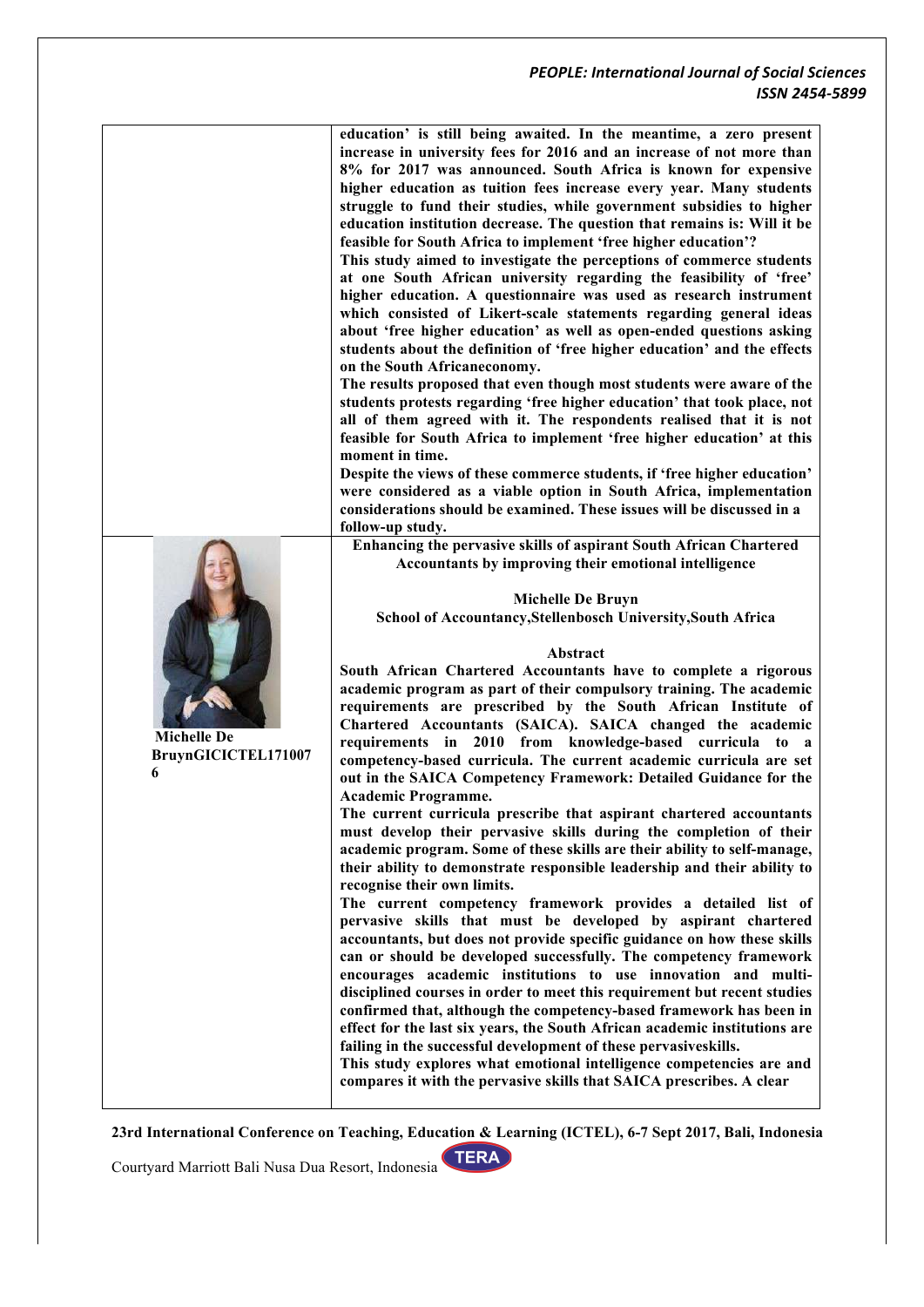| connection was confirmed between emotional intelligence competencies<br>and the prescribed pervasive skills. The study further explores how<br>emotional intelligence competencies could be developed successfully<br>during the completion of an academic program. The study concludes<br>by suggesting that South African academic institutions should consider<br>the development of aspirant chartered accountant's emotional<br>intelligence competencies while they complete an academic programin<br>order to facilitate the successful development of their pervasive skills as<br>prescribed by SAICA. |
|-----------------------------------------------------------------------------------------------------------------------------------------------------------------------------------------------------------------------------------------------------------------------------------------------------------------------------------------------------------------------------------------------------------------------------------------------------------------------------------------------------------------------------------------------------------------------------------------------------------------|
|                                                                                                                                                                                                                                                                                                                                                                                                                                                                                                                                                                                                                 |

| <b>Hayato</b> Ito      | An Analysis of Participial Construction and its Application to English                                                                          |
|------------------------|-------------------------------------------------------------------------------------------------------------------------------------------------|
| <b>GICICTEL1710078</b> | <b>Education</b>                                                                                                                                |
|                        | <b>Hayato</b> Ito                                                                                                                               |
|                        | Shinshu University, Japan                                                                                                                       |
|                        | Abstract                                                                                                                                        |
|                        | This study analyzes participial construction and aims to give an answer<br>to why conjunctions like "when" and "while" are used in some         |
|                        | participial construction by considering the iconic principle of                                                                                 |
|                        | sequential order, which is explained in Radden and Dirven (2007).                                                                               |
|                        | Also, through the analysis, we will propose a better teaching method<br>for the Japanese EFL learners who find it difficult to master the       |
|                        | construction.                                                                                                                                   |
|                        | Ito (2016) argues that the preposed participle clauses like in (1) lay the<br>ground, which shows precondition for the whole sentence.          |
|                        | Turning to the left, you will see a large building. (Sugiyama 1998:                                                                             |
|                        | 417)<br>If we look at participial constructions with conjunctions such as (2),                                                                  |
|                        | not only the participle clause in (1) but also that in (2) expresses the<br>precondition.                                                       |
|                        | When turning to the left, you will see a large building. Here the                                                                               |
|                        | question arises: why is the conjunction added when precondition can                                                                             |
|                        | be expressed without the conjunction. In fact, COCA (Corpus of                                                                                  |
|                        | Contemporary American English) gives a lot of examples of such<br>participial constructions withconjunctions.                                   |
|                        | In order to consider why conjunctions are added to participial                                                                                  |
|                        | constructions, we collect examples from COCA and analyze the                                                                                    |
|                        | differences between preposed and postposed participle clauses.<br>The analysis shows that among those participial constructions that are        |
|                        | interpreted as having the meaning of CONCESSION, the participle                                                                                 |
|                        | clause with the conjunction while is mainly postposed, while clauses                                                                            |
|                        | without the conjunction are usually preposed. With these data, we can                                                                           |
|                        | argue that the order of clauses plays a role in showing the ground. i.e.,                                                                       |
|                        | the ground can either be expressed by adding the conjunction while, or<br>by putting the clauses that express the ground in front. On the other |
|                        | hand, in the case of the participle clause with the conjunction when, we                                                                        |
|                        | could not see such differences in the position; the clause with when can                                                                        |
|                        | either be preposed or postposed. This might be attributable to the fact                                                                         |
|                        | that when clearly shows simultaneity, hence there is no need in showing                                                                         |

**23rd International Conference on Teaching, Education & Learning (ICTEL), 6-7 Sept 2017, Bali, Indonesia TERA**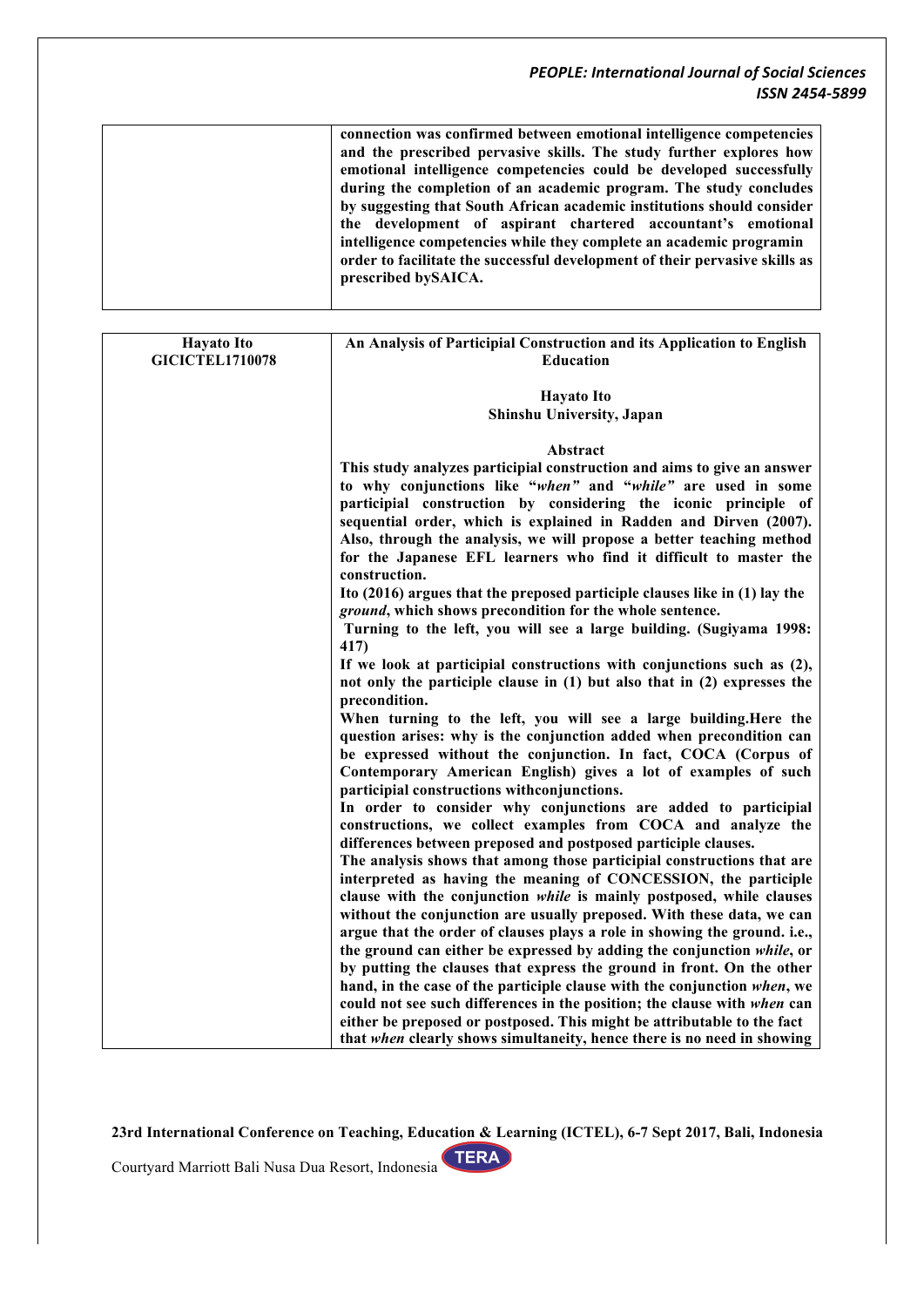|                                               | the temporal order by the position. The participle clause with the<br>conjunction when indicates the very specific time instead.<br>We believe that this result can easily be applied to English education.<br>In Japanese EFL settings, the importance of the position of the<br>participle clause is never taught: to teach the importance of the<br>position of the participle clause should be effective for English<br>education.Asthelastremark,thispaperwillsuggestspecificwaysto<br>teach participial construction effectively.                                                                                                                                                                                                                                                                                                                                                                                                                                                                                                                                                                                                                                                                                                                                                                                                                                                                                                                                                                                                                                                                                                                                                                                                                                                                                                                                                                                                                                                                                                                                                                                                 |
|-----------------------------------------------|-----------------------------------------------------------------------------------------------------------------------------------------------------------------------------------------------------------------------------------------------------------------------------------------------------------------------------------------------------------------------------------------------------------------------------------------------------------------------------------------------------------------------------------------------------------------------------------------------------------------------------------------------------------------------------------------------------------------------------------------------------------------------------------------------------------------------------------------------------------------------------------------------------------------------------------------------------------------------------------------------------------------------------------------------------------------------------------------------------------------------------------------------------------------------------------------------------------------------------------------------------------------------------------------------------------------------------------------------------------------------------------------------------------------------------------------------------------------------------------------------------------------------------------------------------------------------------------------------------------------------------------------------------------------------------------------------------------------------------------------------------------------------------------------------------------------------------------------------------------------------------------------------------------------------------------------------------------------------------------------------------------------------------------------------------------------------------------------------------------------------------------------|
| <b>Carla Morris</b><br><b>GICICTEL1710079</b> | Developing employable business graduates: Demonstrating pervasive<br>skills through blended-learning business simulations                                                                                                                                                                                                                                                                                                                                                                                                                                                                                                                                                                                                                                                                                                                                                                                                                                                                                                                                                                                                                                                                                                                                                                                                                                                                                                                                                                                                                                                                                                                                                                                                                                                                                                                                                                                                                                                                                                                                                                                                               |
|                                               | <b>Carla Morris</b><br><b>Stellenbosch University, School of Accountancy South Africa</b>                                                                                                                                                                                                                                                                                                                                                                                                                                                                                                                                                                                                                                                                                                                                                                                                                                                                                                                                                                                                                                                                                                                                                                                                                                                                                                                                                                                                                                                                                                                                                                                                                                                                                                                                                                                                                                                                                                                                                                                                                                               |
|                                               | Natasha Sexton & Prof<br><b>Stellenbosch University, School of Accountancy South Africa</b>                                                                                                                                                                                                                                                                                                                                                                                                                                                                                                                                                                                                                                                                                                                                                                                                                                                                                                                                                                                                                                                                                                                                                                                                                                                                                                                                                                                                                                                                                                                                                                                                                                                                                                                                                                                                                                                                                                                                                                                                                                             |
|                                               | <b>Riaan Rudman</b><br><b>Stellenbosch University, School of Accountancy South Africa</b>                                                                                                                                                                                                                                                                                                                                                                                                                                                                                                                                                                                                                                                                                                                                                                                                                                                                                                                                                                                                                                                                                                                                                                                                                                                                                                                                                                                                                                                                                                                                                                                                                                                                                                                                                                                                                                                                                                                                                                                                                                               |
|                                               | Almost 10% of South Africa's skyrocketing unemployed workforce are<br>university graduates, due in part to a perception of their<br>unemployability. The job market requires well-rounded business<br>graduates who are able to show initiative in solving unstructured<br>business problems, whilst maintaining working relationships with<br>clients and colleagues. Globally, business graduates tend to have a<br>strong technical foundation but lack real-world business decision-<br>making and pervasive skills, leaving many firms to shoulder the<br>burden of providing additional training. The three largest accounting<br>professional bodies in South Africa restructured their competency<br>frameworks in recent years to address the changing student needs. As<br>a result, inter alia, practical business simulations were introduced<br>within university courses to develop business awareness and showcase<br>these 'missing' graduateattributes.<br>The objectives of this research were to provide an overview of a<br>blended-learning business plan simulation assignment developed for a<br>university business course, provide feedback on the learning benefits<br>thereof identified by the students, as well as demonstrate its efficacy in<br>the development of pervasive skills expected of business professionals.<br>The primary student deliverables of the business simulation comprised<br>the components of a business plan in various presentation formats<br>(video, Excel and PowerPoint), using an online learning platform.<br>Further deliverables included real-world sourcing of financing and a<br>critical self-assessment of their business plans. A post-assignment<br>questionnaire comprising Likert-scale questions and open-ended<br>comments was used to gather student feedback on the efficacy of the<br>project in developing pervasive skills,<br>Overall, the results showed that business simulation offered students a<br>greater awareness of current affairs and the financial sector, and<br>stimulating practice in their pervasive skills - professionalism, time |
|                                               | management, professional scepticism and teamwork inter alia. The<br>online learning platform offered unexpected benefits as a forum for<br>peer discussions on areas of difficulty.<br>Keywords: Business simulation; Pervasive skills; Business education;                                                                                                                                                                                                                                                                                                                                                                                                                                                                                                                                                                                                                                                                                                                                                                                                                                                                                                                                                                                                                                                                                                                                                                                                                                                                                                                                                                                                                                                                                                                                                                                                                                                                                                                                                                                                                                                                             |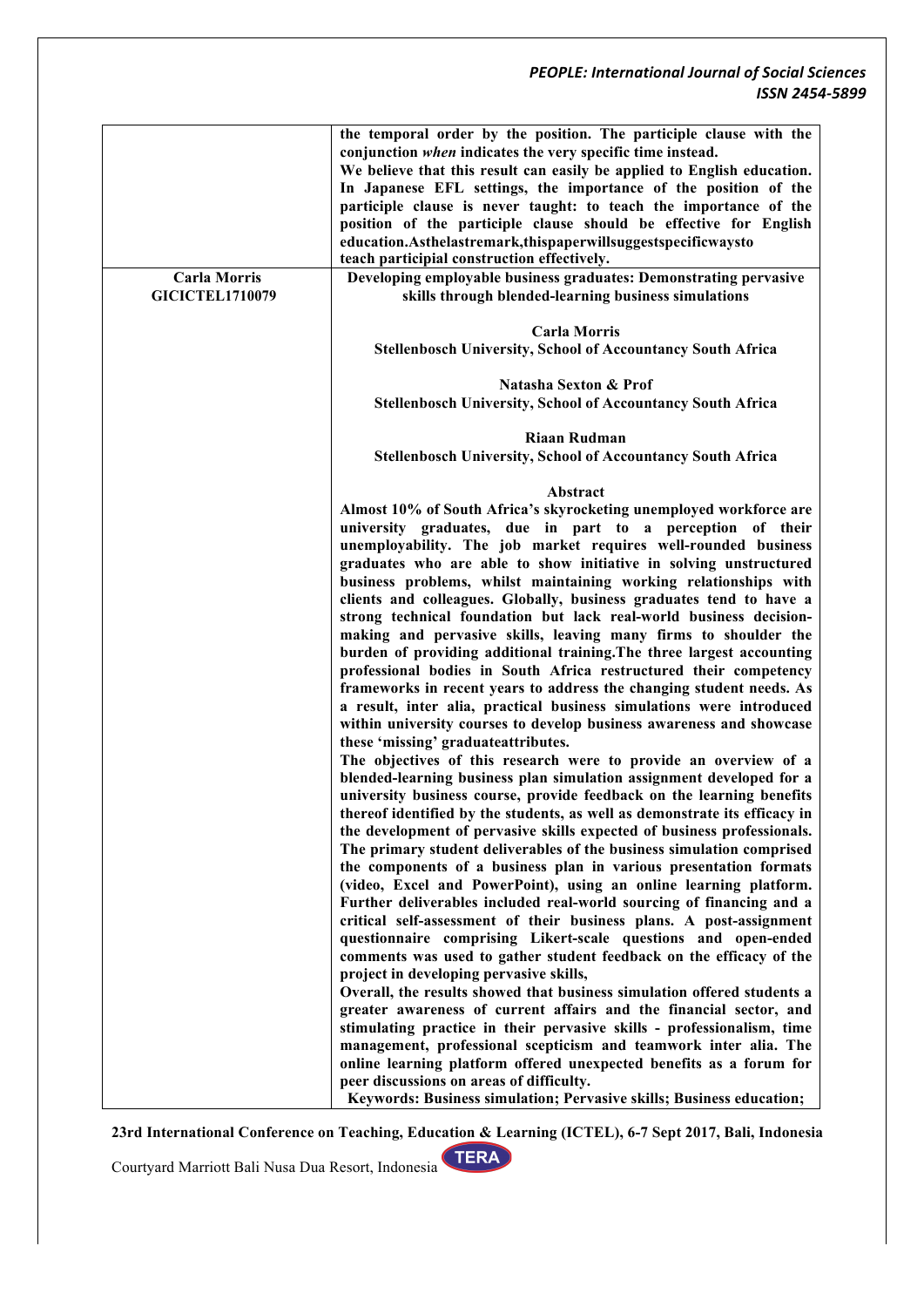|                                                         | <b>Blended learning</b>                                                                                                                                                                                                                                                                                                                                                                                                                                                                                                                                                                                                                                                                                                                                                                                                                                                                                                                                                                                                                                                                                                                                                                                                          |
|---------------------------------------------------------|----------------------------------------------------------------------------------------------------------------------------------------------------------------------------------------------------------------------------------------------------------------------------------------------------------------------------------------------------------------------------------------------------------------------------------------------------------------------------------------------------------------------------------------------------------------------------------------------------------------------------------------------------------------------------------------------------------------------------------------------------------------------------------------------------------------------------------------------------------------------------------------------------------------------------------------------------------------------------------------------------------------------------------------------------------------------------------------------------------------------------------------------------------------------------------------------------------------------------------|
| <b>Maria Elizabeth Eggink</b><br><b>GICICTEL1710082</b> | The applicability of the constructivist approach for learning history at<br>higher education institutions: the case of an economic history class                                                                                                                                                                                                                                                                                                                                                                                                                                                                                                                                                                                                                                                                                                                                                                                                                                                                                                                                                                                                                                                                                 |
|                                                         | <b>Maria Elizabeth Eggink</b><br>School of Development Studies, University of Mpumalanga, Nelspruit,<br><b>South Africa</b>                                                                                                                                                                                                                                                                                                                                                                                                                                                                                                                                                                                                                                                                                                                                                                                                                                                                                                                                                                                                                                                                                                      |
|                                                         | Abstract<br>History is a subject that involves values, cultural perceptions and<br>emotions. Historical information is difficult to conceptualise if it is<br>different from one's terms of reference. To address this difficulty often<br>experienced in history teaching, the constructivist learning approach<br>needs to be explored. Constructivism implies that learners construct<br>their own knowledge by interpreting their experiences. The research<br>question underlying this paper is: what role can constructivist theory<br>play in teaching and learning and how applicable is the constructivist<br>approach to History teaching? This paper reports on the case of a first<br>year South African Economic History class. Constructivist theory was<br>applied in the form of a practical assignment. The students' learning<br>experiences were tested by means of a questionnaire. The major<br>findings are that the constructivist learning approach was positively<br>experienced by the students, that it contributed to higher order                                                                                                                                                                   |
|                                                         | learning, and that it provided a more holistic learning experience.                                                                                                                                                                                                                                                                                                                                                                                                                                                                                                                                                                                                                                                                                                                                                                                                                                                                                                                                                                                                                                                                                                                                                              |
| Katsuaki Sano                                           | A Study on Will + Progressive:                                                                                                                                                                                                                                                                                                                                                                                                                                                                                                                                                                                                                                                                                                                                                                                                                                                                                                                                                                                                                                                                                                                                                                                                   |
| GICICTEL1710084                                         | <b>Leading to A Better Education for Japanese EFL</b>                                                                                                                                                                                                                                                                                                                                                                                                                                                                                                                                                                                                                                                                                                                                                                                                                                                                                                                                                                                                                                                                                                                                                                            |
|                                                         | Learners                                                                                                                                                                                                                                                                                                                                                                                                                                                                                                                                                                                                                                                                                                                                                                                                                                                                                                                                                                                                                                                                                                                                                                                                                         |
|                                                         | Katsuaki Sano<br>Graduate school, Shinshu University                                                                                                                                                                                                                                                                                                                                                                                                                                                                                                                                                                                                                                                                                                                                                                                                                                                                                                                                                                                                                                                                                                                                                                             |
|                                                         | Abstract                                                                                                                                                                                                                                                                                                                                                                                                                                                                                                                                                                                                                                                                                                                                                                                                                                                                                                                                                                                                                                                                                                                                                                                                                         |
|                                                         | "Will + Progressive" is one of the most difficult grammatical categories<br>to fully understand for Japanese EFL learners. This might be because<br>the meaning of "will+progressive" cannot be compositionally<br>calculated through adding the meaning of the word will with<br>progressive; will itself is used to show that "someone is willing or ready<br>to do something"("will"in Longman), but "will+progressive" does<br>not include this meaning init.<br>This study analyzes the usages of "will $+$ progressives" found in<br>corpuses(1COHA,2COCA,3GloWbE) in order to propose a better way<br>for teaching English progressives in Japanese classroom and<br>contribute to the English education for Japanese EFLIearners.<br>The literature on "will + progressive" can be divided into two types;<br>one line of thought, of which Leech(2014) is a representative, argues<br>that $(1)$ and $(2)$ have different meanings. In $(1)$ the subject is actually<br>thinking about a possibility of driving into London, while in (2) the fact<br>that I drive into London is merely stated . In other words, the subject<br>in (2) does not have a clear intention of driving into London as opposed<br>to $(1)$ . |
| <b>Jorge Paz-</b>                                       | Comparison between teacher grading and student self-grading                                                                                                                                                                                                                                                                                                                                                                                                                                                                                                                                                                                                                                                                                                                                                                                                                                                                                                                                                                                                                                                                                                                                                                      |
| FerreiroGICICTEL1710<br>085                             | <b>Jorge Paz-Ferreiro</b><br>School of Engineering, RMIT University, Melbourne, Australia                                                                                                                                                                                                                                                                                                                                                                                                                                                                                                                                                                                                                                                                                                                                                                                                                                                                                                                                                                                                                                                                                                                                        |

**23rd International Conference on Teaching, Education & Learning (ICTEL), 6-7 Sept 2017, Bali, Indonesia**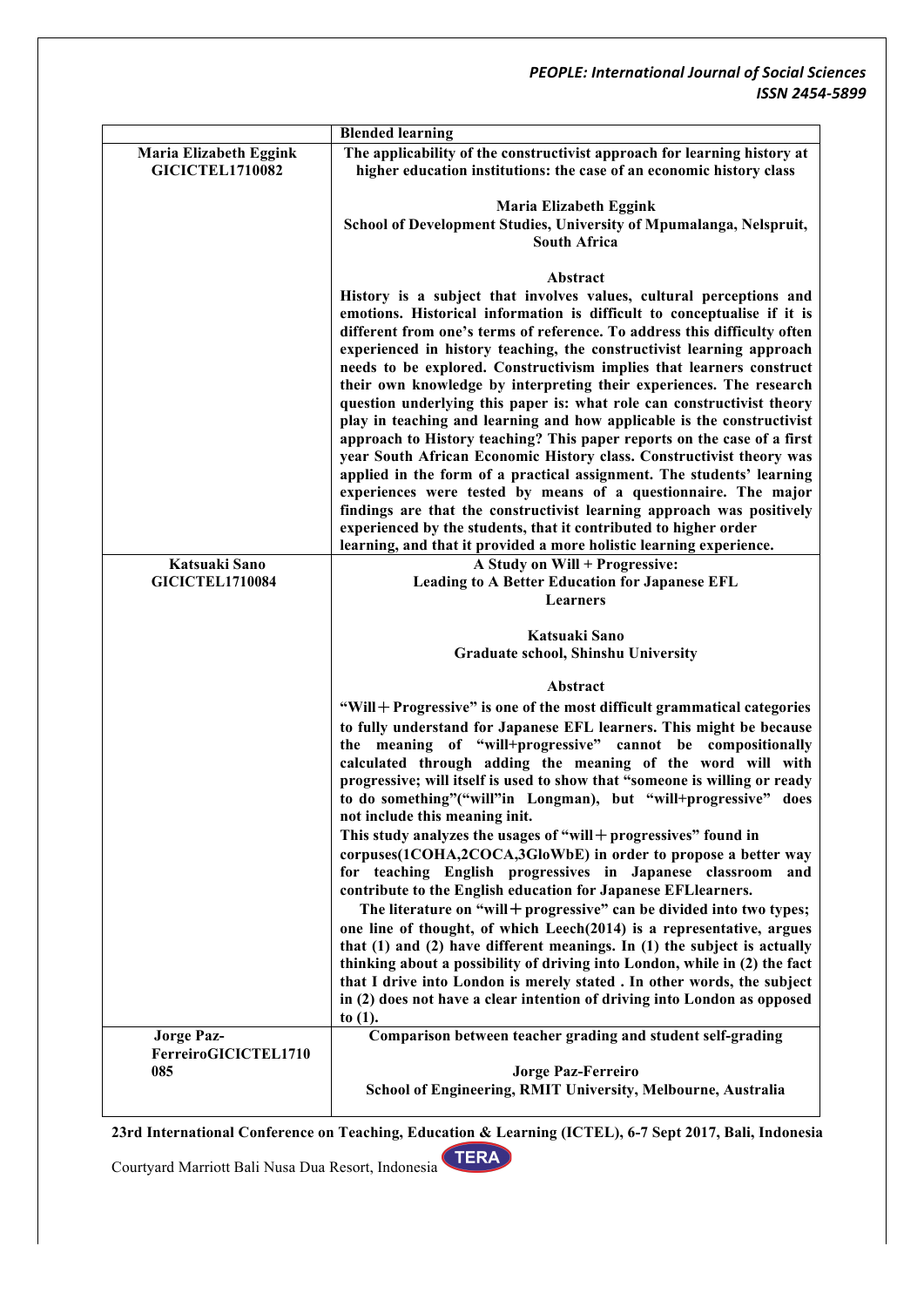|                          | Abstract                                                                 |
|--------------------------|--------------------------------------------------------------------------|
|                          | Students must obtain specific capabilities in the different degrees or   |
|                          | masters. For example, in the degree of Environmental Engineering at      |
|                          | RMIT University, they must command<br>mathematics,<br>land               |
|                          |                                                                          |
|                          | contamination and geology. Moreover, students must attain personal       |
|                          | skills such as leadership, team work, a critical spirit and a social,    |
|                          | environmental and ethical commitment with the environment and the        |
|                          | society. A way to evaluate the critical spirit of the students is to     |
|                          |                                                                          |
|                          | compare the grade obtained in a specific module with the grade that      |
|                          | the students think they deserve. The aim of this work is to evaluate the |
|                          | differences between teacher and student grading in different subjects    |
|                          | at RMITUniversity.                                                       |
|                          | Keywords: Environment, self-ranking, ethics                              |
|                          |                                                                          |
| Miki                     | The Semantics of With Revisited: Applying Theory to Practice             |
| HanazakiGICICTEL171      |                                                                          |
| 0087                     | Miki Hanazaki                                                            |
|                          | Department of English, Faculty of Arts, Shinshu University, Japan        |
|                          |                                                                          |
|                          |                                                                          |
|                          | Abstract                                                                 |
|                          | Preposition is one of the most difficult grammatical items to fully      |
|                          | acquire for Japanese EFL learners. This paper analyzes the semantics     |
|                          | of with, argues why the word has "meanings" which seem to have no        |
|                          | "family resemblance" with other "meanings", and suggests a way to        |
|                          |                                                                          |
|                          | apply the results to English education                                   |
| Magdalena pranatasantoso | The effective pattern design for children education to raise godly       |
| <b>GICICTEL1710091</b>   | children based on biblical standard                                      |
|                          |                                                                          |
|                          | Magdalena pranatasantoso                                                 |
|                          |                                                                          |
|                          | Petra christian university surabaya, Indonesia                           |
|                          |                                                                          |
|                          | Abstract                                                                 |
|                          | In this digital era where individuals in the community turn out to be    |
|                          | more secular and dependent on science and technology, some devoted       |
|                          | Christian parents still want to teach their children to have godly       |
|                          |                                                                          |
|                          | characters. These parents assume that the Bible ought to be the basisof  |
|                          | educating their children. They need an effective pattern design to teach |
|                          | their children in the light of the Bible since their early age. Various  |
|                          | samples of parents were selected based on the children's age, gender,    |
|                          |                                                                          |
|                          | number of siblings, parents' occupations, and church ministries. The     |
|                          | number of parents was about forty. They focused on teaching their        |
|                          | children based on Biblical standard. The procedure began with the        |
|                          | step of exploration, in which the indicators were determined. The        |
|                          | characters of their children had been described before starting the      |
|                          |                                                                          |
|                          | observations. Parents employed the pattern design of character           |
|                          | education that was adopted from the childhood of some Bible heroes       |
|                          | and Christian leaders in the Church History. Those models are            |
|                          | individuals who have a Christ-like character and credibility. On the     |
|                          | second half of the preparation year, the second observation was          |
|                          |                                                                          |
|                          | conducted to find out the difference and the development of their        |
|                          | children's characters. The result is a significant change in the         |
|                          | characters of their children. Children who encountered this pattern of   |
|                          | character education showed better character traits. They developed the   |
|                          | abilitytocommunicatewithahealthyemotion,tobeobedienttotheparents,        |
|                          | and also to build better relationships with parents and siblings.        |
|                          |                                                                          |
|                          | Educating children based on Biblical standards can bean                  |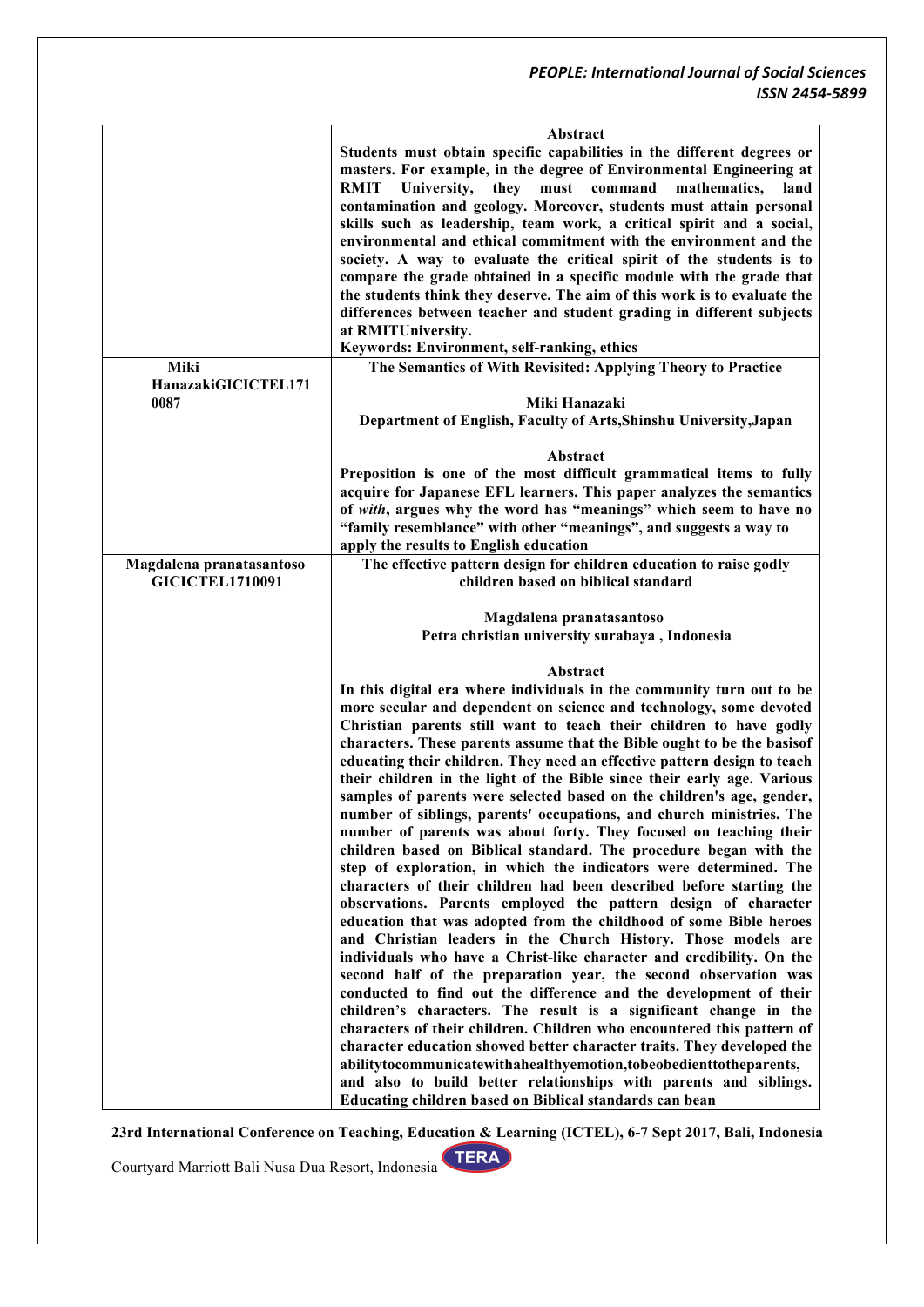|                                                | effective pattern design of children education. It is a recommended<br>model to equip parents who want their children to have godly<br>characters in the middle of the digital era and secular society.<br>Keywords: Biblical pattern design, early childhood education, godly<br>characters.                                                                                                                                                                                                                                                                                                                                                                                                                                                                                                                                                                                                                                                                                                                                                                                                                                                                                                                                                                                                                                                                                                                                                                                                          |
|------------------------------------------------|--------------------------------------------------------------------------------------------------------------------------------------------------------------------------------------------------------------------------------------------------------------------------------------------------------------------------------------------------------------------------------------------------------------------------------------------------------------------------------------------------------------------------------------------------------------------------------------------------------------------------------------------------------------------------------------------------------------------------------------------------------------------------------------------------------------------------------------------------------------------------------------------------------------------------------------------------------------------------------------------------------------------------------------------------------------------------------------------------------------------------------------------------------------------------------------------------------------------------------------------------------------------------------------------------------------------------------------------------------------------------------------------------------------------------------------------------------------------------------------------------------|
| Lidia Lestari Sibuea<br><b>GICICTEL1710092</b> | Students' Perspectives on the Efficiency of Using Tinder and Okcupid<br>to Improve Speaking Skills                                                                                                                                                                                                                                                                                                                                                                                                                                                                                                                                                                                                                                                                                                                                                                                                                                                                                                                                                                                                                                                                                                                                                                                                                                                                                                                                                                                                     |
|                                                | Lidia Lestari Sibuea<br>Department of English, Krida Wacana Christian University<br>Jakarta, Jakarta, Indonesia                                                                                                                                                                                                                                                                                                                                                                                                                                                                                                                                                                                                                                                                                                                                                                                                                                                                                                                                                                                                                                                                                                                                                                                                                                                                                                                                                                                        |
|                                                | Abstract<br>The purposes of this study is to find students' perspective of using<br>Tinder or Okcupid that is used by students from Ukrida Department<br>of English batch 2014, 2015, and 2016. The students will get some<br>question related to the benefit and what conversation that they usually<br>do. All of the questions are all about their perspective. There are five<br>respondents from different batch. The researcher<br>choose five<br>respondents who already used Tinder or Okcupid more than one<br>month so the students will know how far their improvement in their<br>speaking skills. The researcher also choose students who chatting with<br>native speaker. Based on the interview, chatting with Tinder or<br>Okcupid is effective for them because they can use every word freely<br>and they can talk everything with them without being afraid of<br>grammar mistakes. It appeared that the students thought that their<br>speaking skills and also their self-confidence in speaking had<br>improved. The technological tool and also native speaker can motivate<br>them to produce and practice more english in the real-time because<br>based on the interview, to improve their speaking skills, they need<br>partner that can motivate them to always speaking english and<br>chatting with Tinder or Okcupid to native speaker is one of the way<br>for them to improve their speakingskills.<br>Keywords: perspective, speaking, social media, tinder, okcupid |
| MunaBalfaqeehGICIC<br><b>TEL1710093</b>        | Closing the loop: Reflections from Alumni Engineers on Higher Order<br><b>Thinking Skills (HOTS)</b>                                                                                                                                                                                                                                                                                                                                                                                                                                                                                                                                                                                                                                                                                                                                                                                                                                                                                                                                                                                                                                                                                                                                                                                                                                                                                                                                                                                                   |
|                                                | MunaBalfaqeeh<br>Petroleum Institute, Khalifa University for Science and<br>Technology, Abu Dhabi, United Arab Emirates                                                                                                                                                                                                                                                                                                                                                                                                                                                                                                                                                                                                                                                                                                                                                                                                                                                                                                                                                                                                                                                                                                                                                                                                                                                                                                                                                                                |
|                                                | Abstract<br>Educators and accreditation bodies believe that higher order thinking<br>skills is a critical element in a successful engineering program. This<br>led to greater collective efforts to expand the infusion and application<br>of critical thinking, higher order thinking skills and all related<br>professional skills. Despite its importance which may give credit to an<br>individual or specific university over the other, the impact of these<br>efforts is not measured as such in the actual work environment and<br>therefore the feedback loop is not completed. Unlike the content<br>specific and curriculum based skills in which the feedback loop directly<br>feeds into the educationalsteams.<br>In this research, we will explore the understanding of the concept and<br>use of higher order thinking skills in the engineering work place. We<br>will focus on at least two main groups, recent graduated and those with                                                                                                                                                                                                                                                                                                                                                                                                                                                                                                                                             |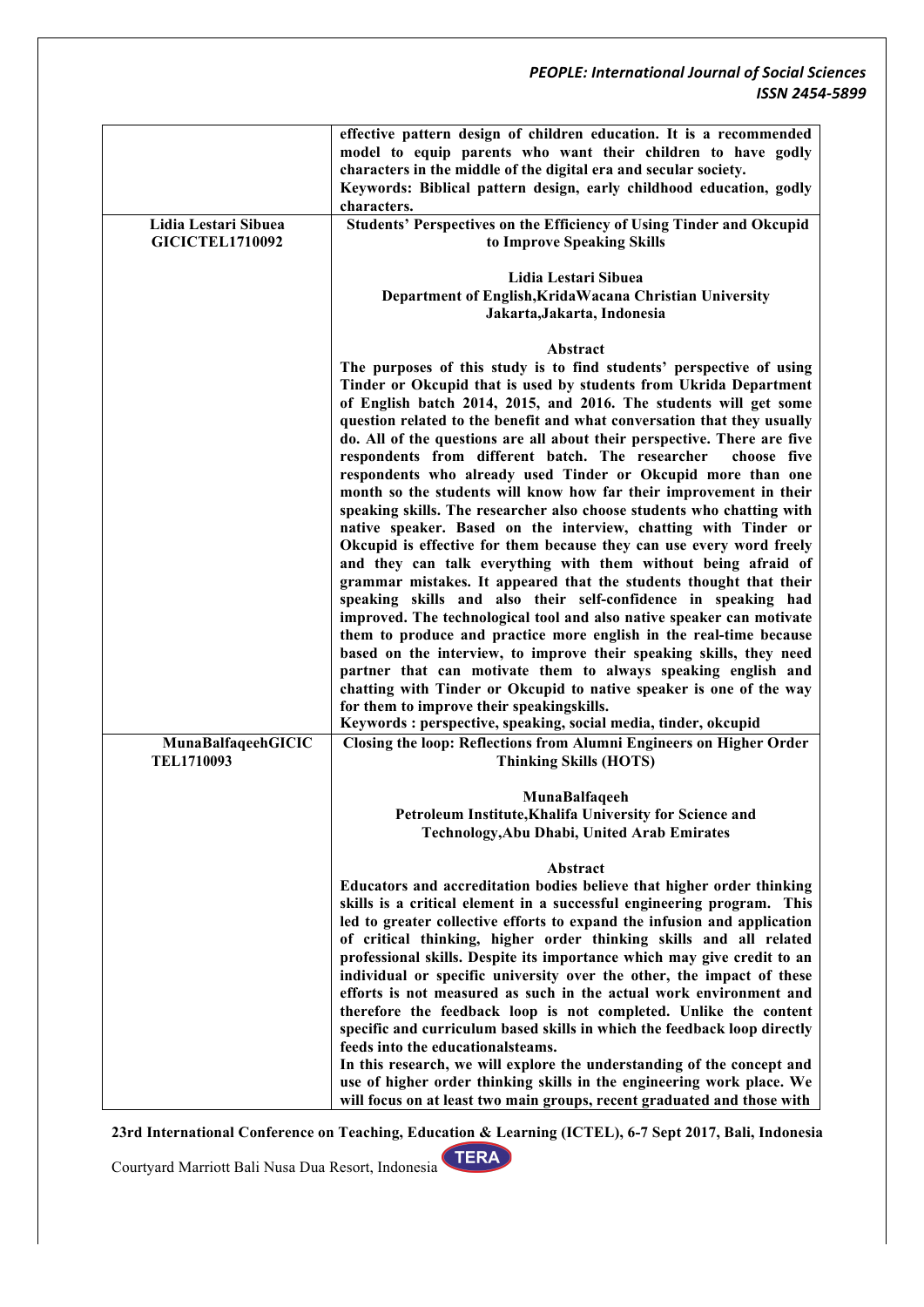|                        | more than 5 years of experience in order to get a full spectrum of the     |
|------------------------|----------------------------------------------------------------------------|
|                        | target population. We will use a combination of qualitative and            |
|                        | quantitative methodologies represented by a survey and interviews to       |
|                        | facilitate the data collection. This paper will attempt to investigate the |
|                        | following:                                                                 |
|                        | ٠<br>The understanding and application of higher order thinking            |
|                        | skills and scope of their use and whether it there is any                  |
|                        | correlation between these elements and the engineers years of              |
|                        | experience.                                                                |
|                        | The level of awareness of required and taught (if any) higher<br>٠         |
|                        | order thinking skills in the workforce throughself-reflection.             |
|                        | Create a formal feedback loop to connect the needs of the<br>٠             |
|                        | engineering work place with the educationalproviders.                      |
|                        | Identify ownership and locate the ideal conditions to teachand             |
|                        | learn higher order thinking skills or any professional skills              |
|                        | that an engineer mayrequire.                                               |
| Zakir Hussain          | The effects of ICT-based learning on students' vocabulary mastery in       |
| <b>GICICTEL1710094</b> | junior high school, Bandung.                                               |
|                        |                                                                            |
|                        | Zakir Hussain                                                              |
|                        | <b>English Education Department</b>                                        |
|                        | <b>Indonesia University of Education Indonesia</b>                         |
|                        |                                                                            |
|                        | Abstract                                                                   |
|                        | In order to achieve the governmental goal which is called "three pillars   |
|                        | of educations development" (decree no. 65, 2013), ICT must be              |
|                        | implemented in teaching all subjects to achieve the teaching and           |
|                        | learning objectives in Indonesia (Fortunasari, 2016) and Since ICT         |
|                        | plays a vital role in English language learning, it boosts motivation      |
|                        | (Schoepp&Erogul, 2001), learners' autonomy (Tri. et al., 2014) and         |
|                        | learning skills (Galavis, 1998). This study aimed to examine the effects   |
|                        | of ICT-based learning using wiki on learning of students' vocabulary       |
|                        | mastery at the junior high school. The design of the present study was     |
|                        | quasi-experimental study. The population of the study was seventh          |
|                        | graders of a junior high school in Bandung. Experimental group and         |
|                        | control group comprised of 25 students each. The instruments of the        |
|                        | study were a pre-test and a post-test of vocabulary mastery and an         |
|                        | online learning platform called wiki. The data were analyzed by SPSS       |
|                        | 16.0 for the windows. The findings revealed that there were significant    |
|                        | differences at .05 level between experimental group and control group      |
|                        | $(df = 49, t = 2.02)$ . Furthermore, recommendations are proposed for      |
|                        | the teachers whose teaching philosophy is twisted with ICT-based           |
|                        | learning. For instance, they should provide an interesting topic on wiki,  |
|                        | let them chat while working online, assign them working online at          |
|                        | home and well prepare the facilities used in the class before starting of  |
|                        | thelesson.                                                                 |
|                        | Keywords: ICT-based learning, effect, vocabulary mastery, EFL              |

**23rd International Conference on Teaching, Education & Learning (ICTEL), 6-7 Sept 2017, Bali, Indonesia TERA**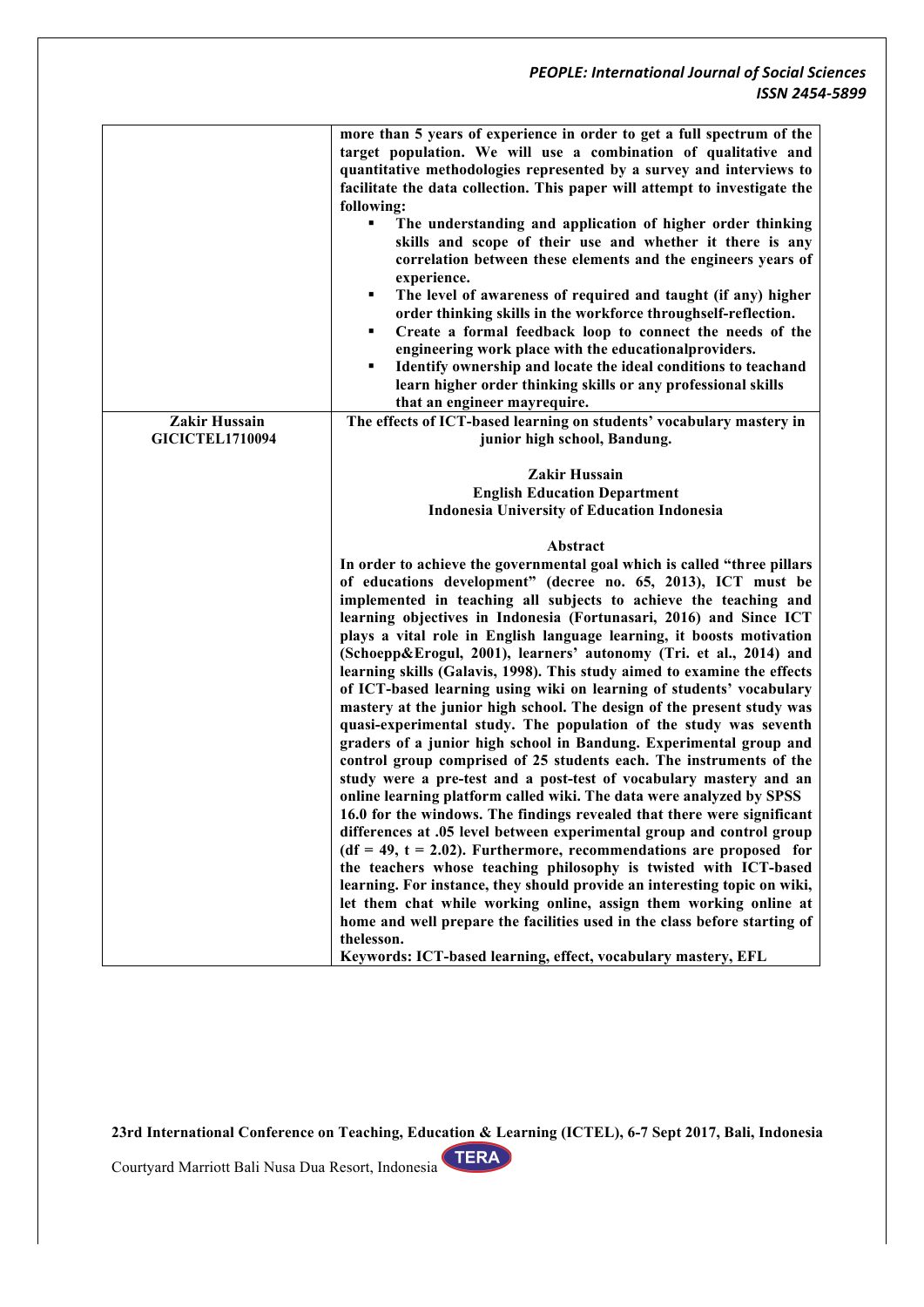|                        | Promoting the Students' Language Competence though                                                                                          |
|------------------------|---------------------------------------------------------------------------------------------------------------------------------------------|
|                        | <b>Indonesian Folktales-Based Instruction</b>                                                                                               |
|                        |                                                                                                                                             |
|                        | Ida BagusNyoman Mantra                                                                                                                      |
|                        | Mahasaraswati University Denpasar, Bali                                                                                                     |
|                        |                                                                                                                                             |
|                        | Abstract                                                                                                                                    |
|                        | This present study was conducted to explore the implementation of                                                                           |
|                        | Indonesian Folktales written in English used as medium of English                                                                           |
| Ida BagusNyoma Mantra  | language learning. The use of folktales in English language learningis                                                                      |
| <b>GICICTEL1710095</b> | considered to be very beneficial, due to the fact that it enables the                                                                       |
|                        | students to develop their language competence and their Indonesian                                                                          |
|                        | culture understanding. A number of selected Indonesian folktales are                                                                        |
|                        | usedtoimprovethestudents'Englishlanguageskillandtheircultural                                                                               |
|                        | awareness. The subject of the present study consisted of 30 EFL                                                                             |
|                        | learners as the participants of the study. The study was conducted in                                                                       |
|                        | two consecutive cycles of English language instruction and post tests                                                                       |
|                        | were administered at the end of every cycle. The focus of the                                                                               |
|                        | instruction was to activate the students' engagement in various                                                                             |
|                        | English classroom activities to attain higher level of English language<br>competency. The research result showed that the students'        |
|                        | competence in English improved significantly and their learning                                                                             |
|                        | motivation increased considerably. This study<br>suggests<br>that                                                                           |
|                        | teachers should consider utilizing folktales to enhance the students'                                                                       |
|                        | English language skill and the students' culturalawareness.                                                                                 |
|                        | Promoting, Language Competence, Indonesian<br><b>Key words:</b>                                                                             |
|                        | <b>Folktales, Instruction</b>                                                                                                               |
| Ana                    | "The Role of Self Control to Mediate The Influence of Perfectionism                                                                         |
| RachmawatiGICICTEL     | towards Academic Procrastination"                                                                                                           |
| 1710096                |                                                                                                                                             |
|                        | Ana Rachmawati                                                                                                                              |
|                        | <b>Economic Education Faculty Of Economics, Semarang State</b>                                                                              |
|                        | University, Jakarta Indonesia                                                                                                               |
|                        | Abstract                                                                                                                                    |
|                        | The biggest problem in education is academic procrastination.                                                                               |
|                        | Academic procrastination disposed delay to finishing the final project                                                                      |
|                        | and did other's activity, and thus makes obstruction and the final                                                                          |
|                        | project can't be accomplished on time. It causes the decrease of                                                                            |
|                        | productivity and individual work ethic and to creates low human                                                                             |
|                        | quality. This study aimes to analyze the theoretical influence and case                                                                     |
|                        | study related to achievement motivation, perfectionism and economic                                                                         |
|                        | hardship towards academic procrastination and self control as                                                                               |
|                        | intervening variable. The population of the study was the final-year                                                                        |
|                        | students (2010,2011,2012) doing final project more than 4 years in                                                                          |
|                        | Economic Faculty, Semarang State University. Data is collected using                                                                        |
|                        | questionnaires. Sample is obtained by employing convenience sampling                                                                        |
|                        | technique. In addition, the data is analyzed using descriptive analysis                                                                     |
|                        | and regression analysis. The result of the study showed that                                                                                |
|                        | perfectionism had a negative effect on academic procrastination and                                                                         |
|                        | this study finds that the role of self-control to mediated the influence of                                                                 |
|                        | perfectionism toward academic procrastination. It is suggested that<br>there should be a good employment creation which can lower the level |
|                        | of academic procrastination and propel the acceleration of country's                                                                        |
|                        | economy to decrease educated unemployed that may increase poverty                                                                           |

**23rd International Conference on Teaching, Education & Learning (ICTEL), 6-7 Sept 2017, Bali, Indonesia**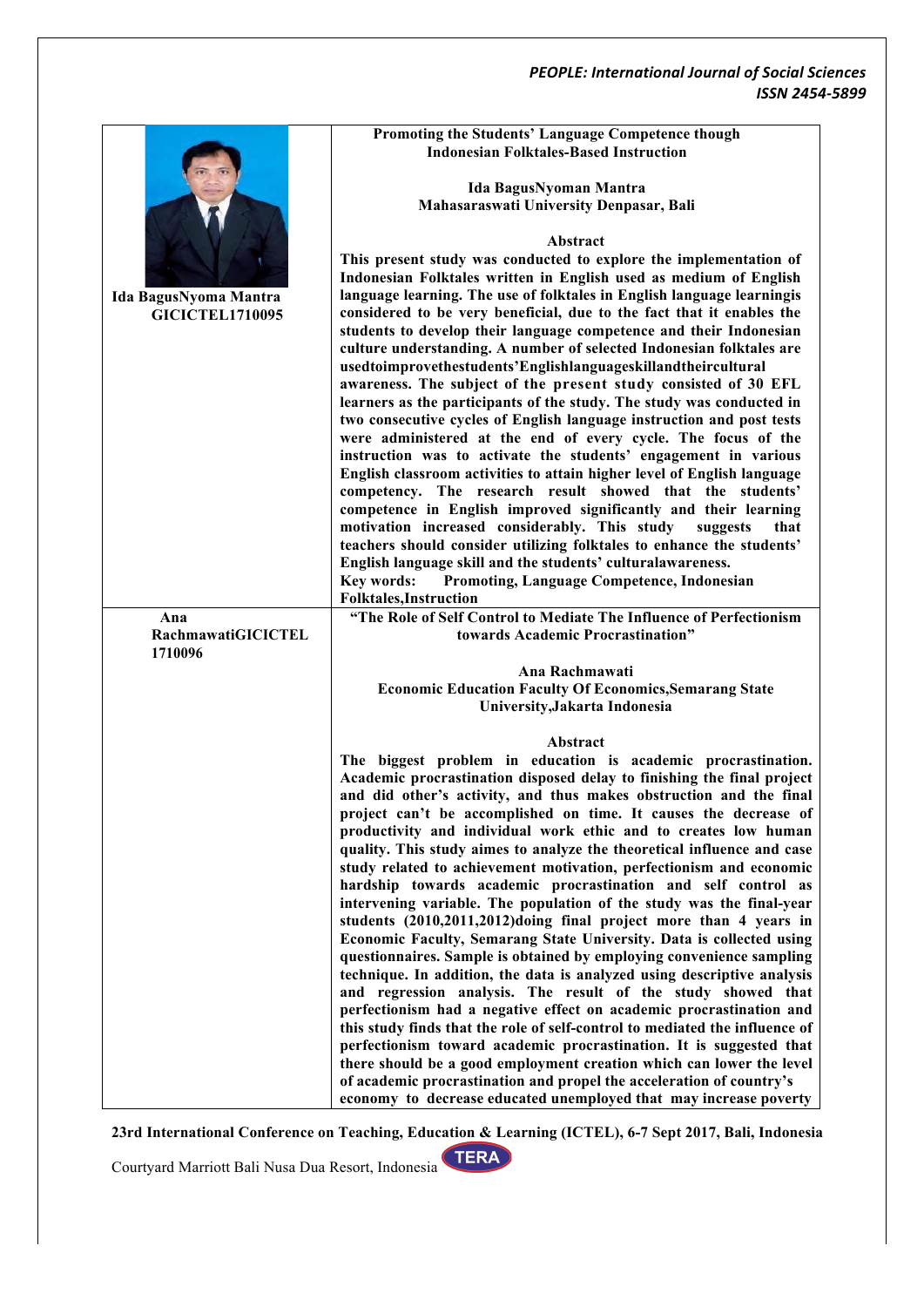|                        | and social unrest.                                                          |
|------------------------|-----------------------------------------------------------------------------|
|                        | Keywords: Academic Procrastination, Achievement Motivation,                 |
|                        | Perfectionism, Economic Hardship, Self-Control.                             |
|                        |                                                                             |
| Sho Fujisawa           | On the differences between just now used with Past tense and just used      |
| <b>GICICTEL1710097</b> | with Present perfect                                                        |
|                        |                                                                             |
|                        |                                                                             |
|                        | Sho Fujisawa                                                                |
|                        | <b>Gratuate School Of Humanities, Faculty Of Arts, Shinshu University</b>   |
|                        | Of Japan, Matsumoto City, Nagano Prefectue, Japan                           |
|                        |                                                                             |
|                        | Abstract                                                                    |
|                        | This paper will clarify the differences between just now used with past     |
|                        | tense and just used with present perfect in order to show the core          |
|                        | meaning of present perfect.                                                 |
|                        | I have argued in Fujisawa et al (2016) that just now depicts that an        |
|                        | action has started a little while ago and has ended at the moment of        |
|                        | utterance as in $(1)$ ;                                                     |
|                        | You made a mistake just now in your setup piece, which really was a         |
|                        | setup piece. (COCA)                                                         |
|                        | However, just now used with past tense is a counterpart of now used         |
|                        | with present perfect as in $(2)$ ;                                          |
|                        | a. I have just metAnn.                                                      |
|                        |                                                                             |
|                        | b. I met Ann just now                                                       |
|                        | An analysis on the data from COCA shows that said , had and heard           |
|                        | prefer "past verb + just now", while got, finished and come prefer          |
|                        | "present perfect + just" Through analyzing the type of verbs used in        |
|                        | sentences with "past tense $+$ just now" and "present perfect $+$ just",    |
|                        | this paper will argue the differences between those two patterns.           |
|                        | a. because they don't know any of the stuff that you just now know,         |
|                        | Sean.                                                                       |
|                        | b. I heard his comments justnow.                                            |
|                        | ?c. I have met Ann just now.                                                |
|                        | d. It must have arrivedjustnow.<br>(COCA)                                   |
|                        | As for the method, this paper will follow the following three steps: first, |
|                        | we will use COCA(Corpus of Contemporary American English), and              |
|                        | study frequency of usage about just now. Second, we will study history      |
|                        | of just now. Finally, we will suggest effective pedagogy of perfect tense.  |
|                        | A Corpus-based Analysis of English Past Perfect Tense in Written and        |
|                        | <b>Spoken English</b>                                                       |
|                        |                                                                             |
|                        |                                                                             |
|                        | Surya Budi Putra Johan                                                      |
|                        | Department of Industrial Engineering,                                       |
|                        | Universal University, Batam, Riau Island, Indonesia                         |
|                        |                                                                             |
|                        | Abstract                                                                    |
| Surya Budi Putra Johan | The ability to use English past perfect tense in different functions such   |
| <b>GICICTEL1710100</b> | setting background information, or explaining cause-effect<br>as            |
|                        | relationship is an important aspect of language use. This research          |
|                        | paper explores the different functions of past perfect tense in academic    |
|                        | writing and speaking. The Corpus of Contemporary American English           |
|                        | (COCA) was used for an analysis of the functional patterns of past          |
|                        | perfect tense in different functions. A combination of both quantitative    |

**23rd International Conference on Teaching, Education & Learning (ICTEL), 6-7 Sept 2017, Bali, Indonesia TERA** Courtyard Marriott Bali Nusa Dua Resort, Indonesia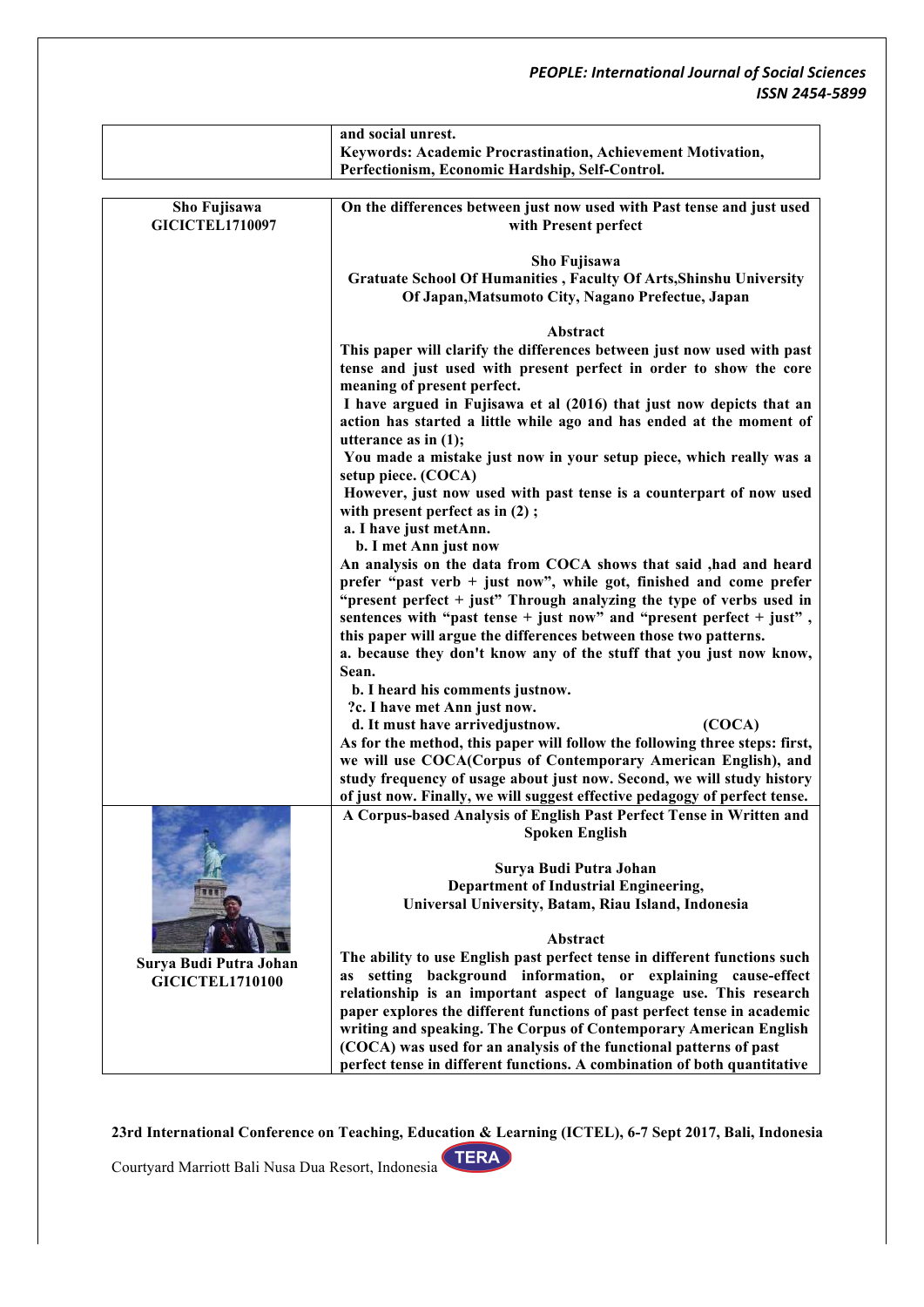| and qualitative research techniques was used during the research.          |
|----------------------------------------------------------------------------|
| Based on the corpus data, the top two patterns of past perfect tense       |
| have been mainly used – to set background information, and toprovide       |
| reason/cause. The function of providing (or setting) the background        |
| information is further analyzed into seven sub-functions. Hence, for       |
| this research, we will focus in-depth on those first two functions of past |
| perfect tense. It is hoped that the corpus findings can be applied in      |
| language teaching so that language learners can discover language          |
| rules based on corpusdata.                                                 |
| Key words: Past perfect tense, corpus, contextualized functions of past    |
| perfect tense, setting background information, and explaining cause        |
| and effects relationship.                                                  |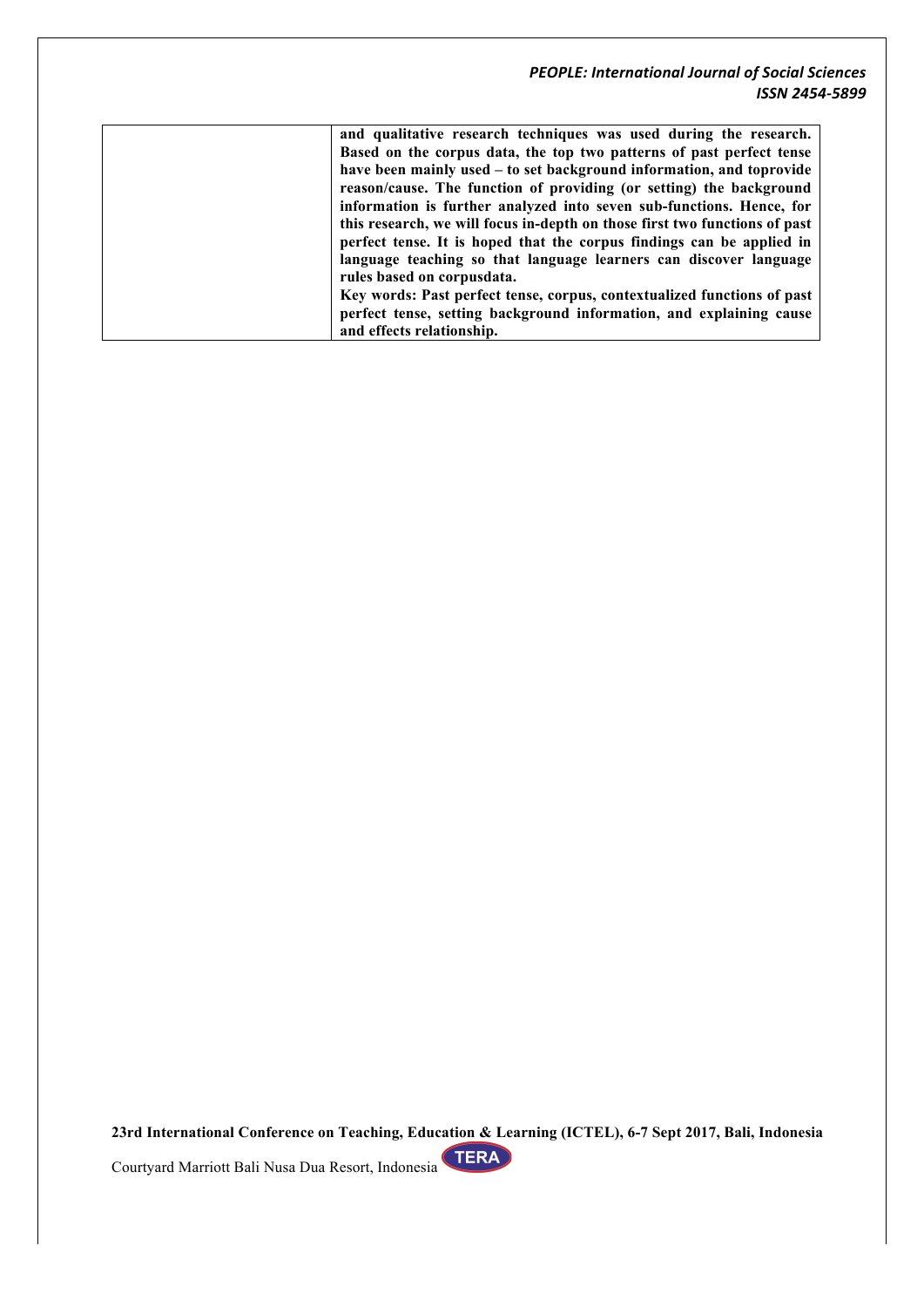|                                           | IJJIV <i>2454</i>                                                      |
|-------------------------------------------|------------------------------------------------------------------------|
| Mayumi Fujimori<br><b>GICICTEL1710102</b> | A Cognitive Approach to The Semantics of Adverbs Very and So           |
|                                           | Mayumi Fujimori                                                        |
|                                           | Shinshu University, Japan                                              |
|                                           |                                                                        |
|                                           | Abstract                                                               |
|                                           | Our concern is to consider a cognitive approach to the semantics of    |
|                                           | adverbs very and so. As a beginning, we will examine the meaning of    |
|                                           | so in thedictionary.                                                   |
|                                           | Thank you so (very) much.                                              |
|                                           | b Thank youso much.<br>(Genius5th)                                     |
|                                           | Those sentences look similar but really they are not the same meanings |
|                                           | between so and very. According to leaders English-Japanese             |
|                                           | Dictionary, so tells the degree shown (mainly women use it), but       |
|                                           | very(spoken language) means, terrible and following the state of       |
|                                           | agreements, confirmation, emphasis moreover certainly, a fact like as  |
|                                           | well.                                                                  |
|                                           | Extremely very much (informal used to emphasize a clause or negative   |
|                                           | statement Used with a gesture to indicate size (Oxford New English-    |
|                                           | <b>English Dictionary)</b>                                             |
|                                           | Soseemsmorecasualthanvery.Additionto 「somuch」 itseemsyou               |
|                                           | include your personal emotion or feelings to a well-known person or    |
|                                           | your friends.                                                          |
|                                           | It's so hot today.                                                     |
|                                           | -As if you're in there.                                                |
|                                           | (3) It's very hot in Japan.                                            |
|                                           | -Create the image that you don't live in Japan and you haven't been    |
|                                           |                                                                        |
|                                           | to Japan.                                                              |
|                                           | (4)a<br>I'm sotired.                                                   |
|                                           | $(4)$ <sub>b</sub><br>I'm verytired.                                   |
|                                           |                                                                        |
|                                           | —The image you reply to stranger who doesn't know that you're not      |
|                                           | tired and asked "How are you?"                                         |
|                                           | Farther more, so and very are frequently used in communication to      |
|                                           | emphasize in communicating. The two words seem close in meaning, ie,   |
|                                           |                                                                        |
|                                           | they both emphasize the content of an utterance. However; they differ  |
|                                           | in following points;                                                   |
|                                           | $(5)$ a Don't walk so fast. ( $\bullet$ Don't walk so fast as this.)   |
|                                           | (5) b *Don't walk very fast. $\rightarrow$ Don't walk that fast.       |
|                                           |                                                                        |
|                                           | $(6)$ a I'm so tired.                                                  |
|                                           |                                                                        |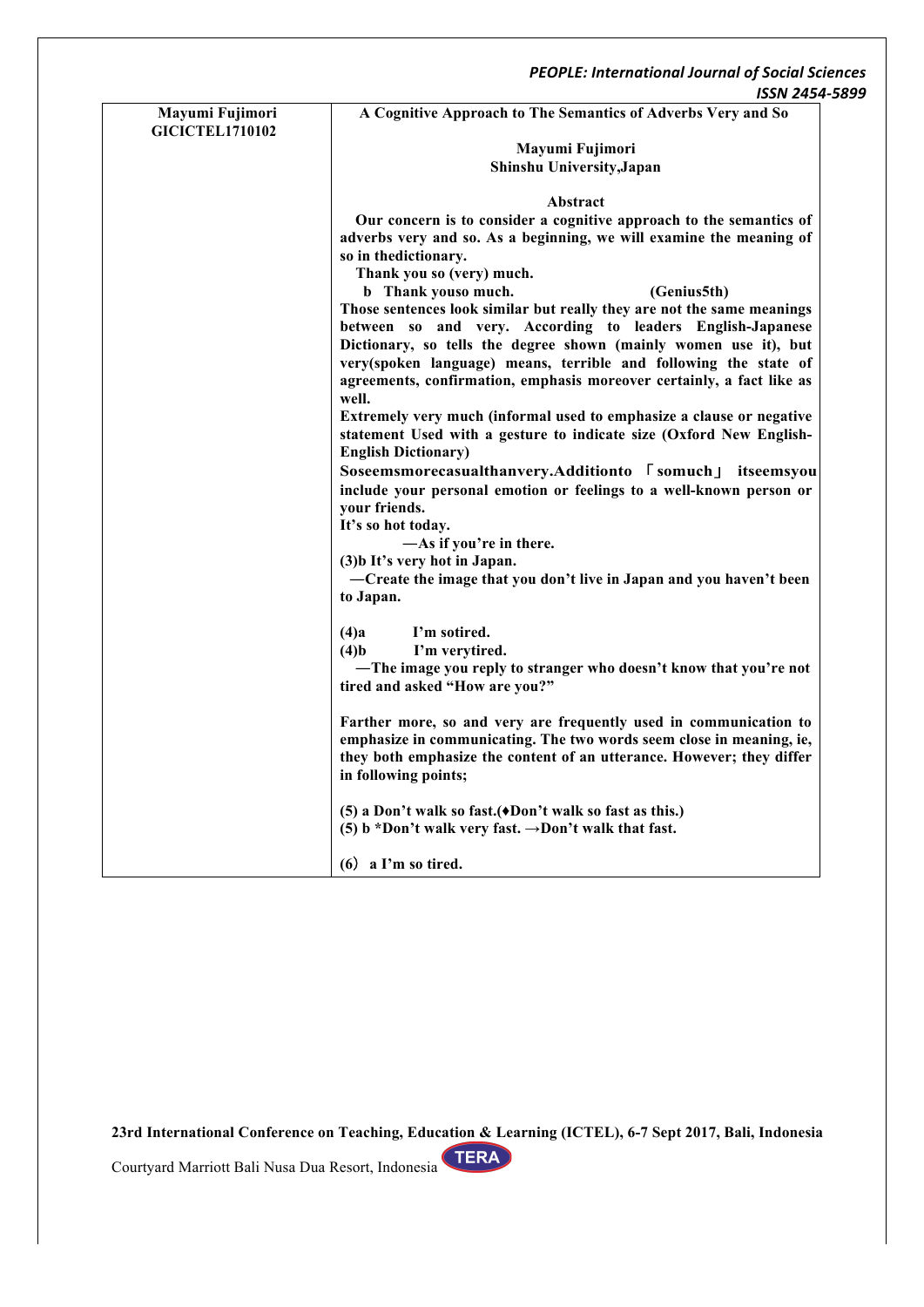|                                        | $\mathbf b$<br>*I'm verytired.                                                                                                                                                                                 |
|----------------------------------------|----------------------------------------------------------------------------------------------------------------------------------------------------------------------------------------------------------------|
|                                        | ) a London is very expensive.                                                                                                                                                                                  |
|                                        | (7) b London is so expensive.                                                                                                                                                                                  |
|                                        | Those examples of so and very seem to have similar meanings, however                                                                                                                                           |
|                                        | by changing them, the sentences do not make sense or sometimes both                                                                                                                                            |
|                                        | sound okay but the meanings are different.                                                                                                                                                                     |
|                                        | Therefore , in this paper, I would like to understand them better by                                                                                                                                           |
|                                        | thinking about the semantic view.                                                                                                                                                                              |
| Seri                                   | The role of Instant Messanging on the effectiveness of lecturer's                                                                                                                                              |
| HartatiGICICTEL17101<br>0 <sub>3</sub> | performance at the UniversitasAbdurrabPekanbaru                                                                                                                                                                |
|                                        | Seri Hartati                                                                                                                                                                                                   |
|                                        | Faculty of social and political science, UniversitasAbdurrb, Pekanbaru                                                                                                                                         |
|                                        |                                                                                                                                                                                                                |
|                                        | DikiArisandi                                                                                                                                                                                                   |
|                                        | Faculty of engineering, UniversitasAbdurrab, Pekanbaru,                                                                                                                                                        |
|                                        |                                                                                                                                                                                                                |
|                                        | Abstract                                                                                                                                                                                                       |
|                                        | Recently education has a high demand in terms of communication<br>services, instant messaging (IM) becomes an option in communicating<br>in University as the service increases in accordance with user needs. |
|                                        | Previous studies have suggested that the use of IM may interfere with<br>work activities. But in recent years research shown that use of IM had                                                                |
|                                        | increased in work life. With this instant messaging technology allows                                                                                                                                          |
|                                        | information can be shared quickly, precisely and accurately, so that<br>ultimately will improve the effectiveness of work. Lecturers have an                                                                   |
|                                        | important role in improving the quality of universities. With the<br>development of communication technology will impact the emergence                                                                         |
|                                        | of various types of activities based on technology, all of which are                                                                                                                                           |
|                                        | based on electronics such as instant messaging which will help the<br>effectiveness of lecturer's performance. This research uses quantitative                                                                 |
|                                        | method to measure the significance of the effect of instant messaging<br>on the performance of lecturers at the University of Abdurrab. This                                                                   |
|                                        | research shown that all lecturers using instant messaging in their work<br>have a significant influence on their performance. Through this                                                                     |
|                                        | research is expected to contribute to encourage efforts to increase the                                                                                                                                        |
|                                        | use of Instant Messaging, so that the Internet Service Providers can                                                                                                                                           |
|                                        | provide more specific services for the use of education, especially in                                                                                                                                         |
|                                        | university to support the creation of e-education ande-management.                                                                                                                                             |
|                                        | Keywords: Instant Messaging, Effectiveness, Lecturer Performance,                                                                                                                                              |
|                                        | University                                                                                                                                                                                                     |
| Fariz Mirza Abdillah                   | Leadership Education in Modern Islamic Boarding School of                                                                                                                                                      |
| <b>GICICTEL1710098</b>                 | <b>Darussalam Gontor</b>                                                                                                                                                                                       |
|                                        | Fariz Mirza Abdillah                                                                                                                                                                                           |
|                                        | <b>Fakulty of Education University of Darussalam Gontor</b>                                                                                                                                                    |
|                                        |                                                                                                                                                                                                                |
|                                        | Abstract                                                                                                                                                                                                       |
|                                        | Modern Islamic Boarding School of Darussalam Gontor is an                                                                                                                                                      |
|                                        | educational institution which kyiai as public figure and masjid as the                                                                                                                                         |
|                                        | central of spirit. Modern Islamic Boarding School of Darussalam                                                                                                                                                |
|                                        | Gontor also the one of many educational institutions in Indonesia that                                                                                                                                         |
|                                        | reputed has been successful created a national and religion figure since                                                                                                                                       |
|                                        | Gontor exist in 1926, the part of national figures are; HidayatNur                                                                                                                                             |
|                                        | Wahid (vice chairman of people consultative assembly), Prof Dr KH                                                                                                                                              |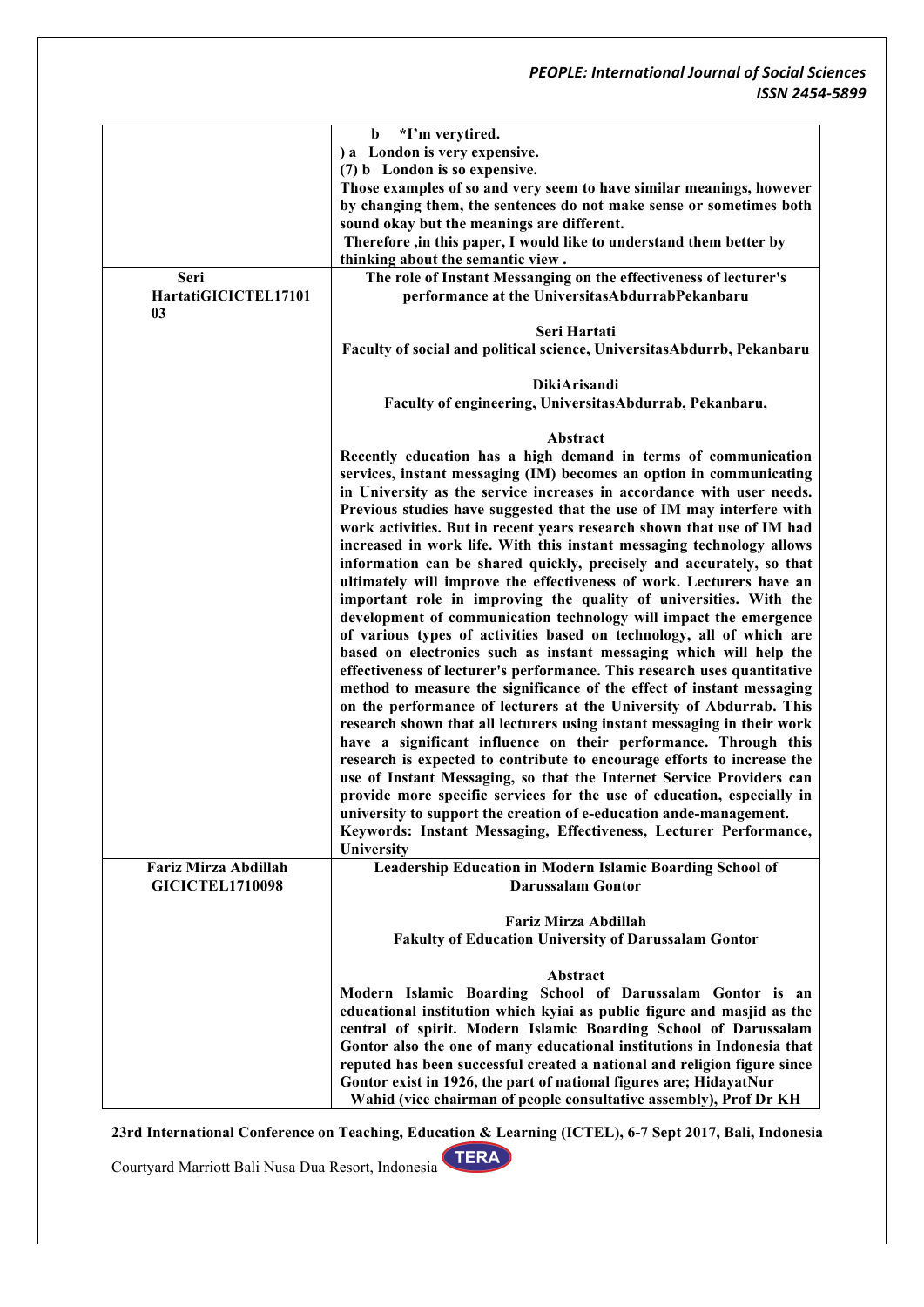|                     | Muhammad Sirajuddin Din Syamsuddin, MA (former of Indonesian              |
|---------------------|---------------------------------------------------------------------------|
|                     | Ulama Council), Lukman Hakim (current Ministry of Religion), KH           |
|                     | Achmad Hasyim Muzadi (former of Presidential Advisory Council)            |
|                     | and many others.                                                          |
|                     | Behind their success, there are many leadership experiences               |
|                     | that they got in their educational procces when they were studying in     |
|                     | Gontor. Modern Islamic Boarding School of Darussalam Gontor is            |
|                     | educational institution that prefers character building then learning,    |
|                     | with supervising in all activities in the day. The student educated and   |
|                     | learn all about responsibility, leadership, discipline and manner that    |
|                     | will be described more in this paper by author. And author also will      |
|                     | describe the mottoes, panjajiwa and philosopy that empower education      |
|                     | in Gontor. This paper aimed to give a solution for many problem           |
|                     | educationalinstitution.                                                   |
|                     | Filed of Reseacrch: Modern Islamic Boarding School of Darussalam          |
|                     | Gontor, leadership                                                        |
| N. Dede             | The social skill of students with visually impaired                       |
| KhoeriahGICICTEL171 |                                                                           |
| 0104                | N. Dede Khoeriah                                                          |
|                     | FakultasKeguruandanIlmuPendidikanUniversitas                              |
|                     | <b>Islam Nusantara</b>                                                    |
|                     | Abstract                                                                  |
|                     | Based on the results of observation and interviews conducted by the       |
|                     | research team (2016), it showed that the majority of students with        |
|                     | visually impaired at Special Education Department, Faculty of             |
|                     | Education, Nusantara Islamic University Bandung had low social skill,     |
|                     | who are proved less motivated to follow the activities held by student    |
|                     | association; they expect attention from faculty and other students.       |
|                     | Therefore, it should be revealed by the social skill and how the          |
|                     | implications of the duty of lecturers are. This research is a qualitative |
|                     | descriptive research, which the subjects are students with visually       |
|                     |                                                                           |
|                     | impaired and lecturers at the Special Education Department. The           |
|                     | research data was obtained through observation, interviews and            |
|                     | questionnaires. The result of this research showed that the students      |
|                     | with visually impaired have to learn, know and interact with social       |
|                     | environment on average 45% in the high category, the student's            |
|                     | adaptability with him/herself and his/her environment reaches 43.33%      |
|                     | in high category and the aspect profile of social problem-solving skill   |
|                     | reaches 44.17% in high category and the rest 55.83 % is in low            |
|                     | category. The implication of the study is that lecturers are expected to  |
|                     | facilitate visually impaired students to improve ability aspects covering |
|                     | to recognize and deal with the social environment, to make self-          |
|                     | adjustment with themselves and their environments, and to solve social    |
|                     | problems.                                                                 |
|                     | Keywords: social skill, student with visually impaired, special           |
|                     | education                                                                 |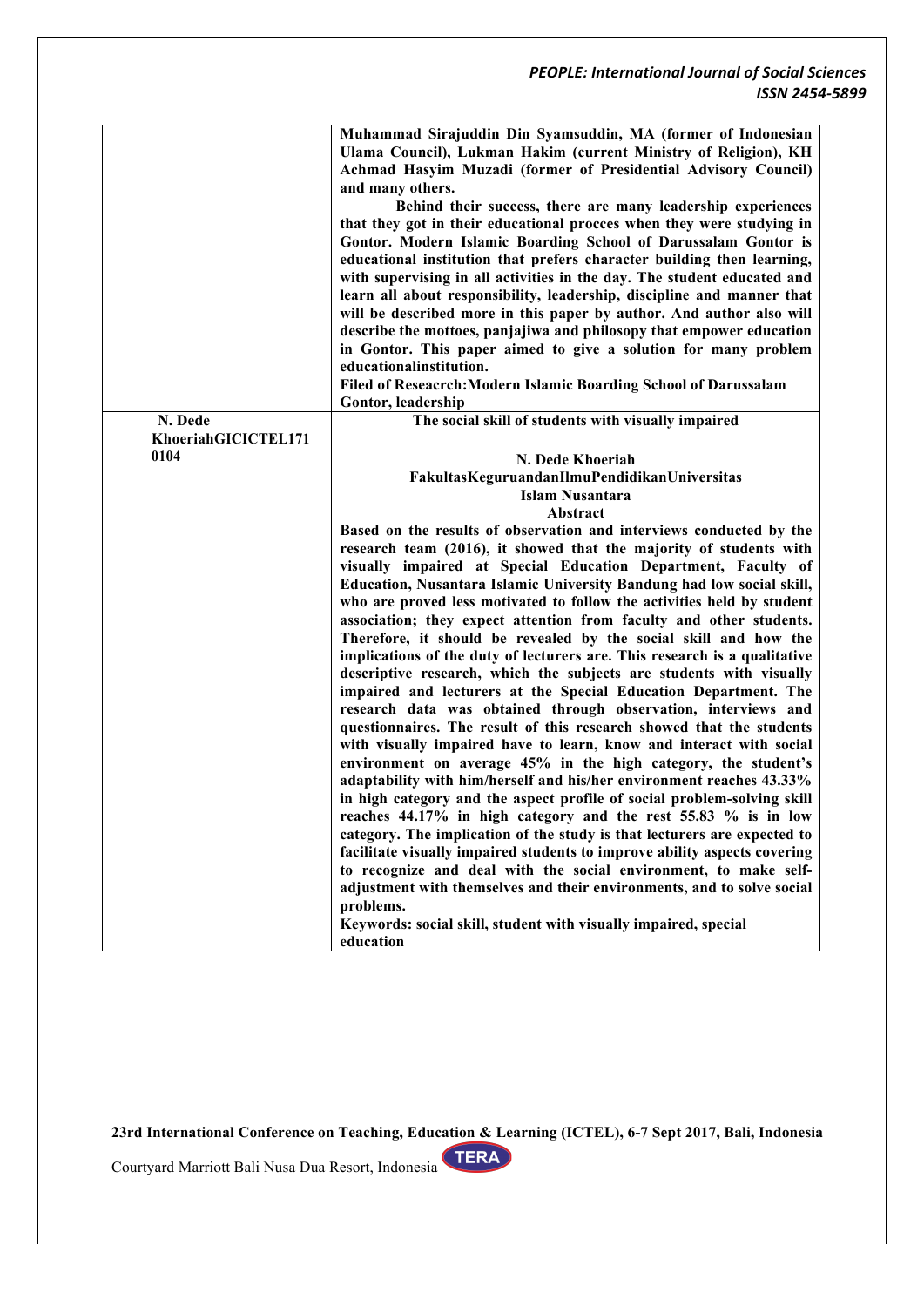|                             | <b>Improving Preschool Teachers' Drawing Skills through Creation Early</b>                                                                      |
|-----------------------------|-------------------------------------------------------------------------------------------------------------------------------------------------|
|                             | <b>Childhood Books Story Training</b>                                                                                                           |
|                             |                                                                                                                                                 |
|                             | <b>RevitaYanuarsari</b><br>FakultasKeguruandanIlmuPendidikanUniversitas Islam Nusantara                                                         |
|                             |                                                                                                                                                 |
|                             | HendiSuhendraya                                                                                                                                 |
|                             | MuchtarFakultasKeguruandanIlmuPendidikanUniversitas                                                                                             |
|                             | <b>Islam Nusantara</b>                                                                                                                          |
|                             | Abstract                                                                                                                                        |
| <b>RevitaYanuarsariGICI</b> | This research is expected to solve the lack of preschool teachers'                                                                              |
| <b>CTEL1710105</b>          | drawing skill. It is conducted by giving creation early childhood books                                                                         |
|                             | story training. This helps preschool teachers to master basic drawing                                                                           |
|                             | techniques. The research uses qualitative approach. There are 3 (three)                                                                         |
|                             | stages in this research namely Pre, On Going and Post Training. The<br>used instruments are observation and questionnaire. With this            |
|                             | training, it is expected that early childhood teachers can create a story                                                                       |
|                             | for Early Childhood, illustrate the story to draw, demonstrate and                                                                              |
|                             | animate the fairy tale, so that learning in early childhood will be more                                                                        |
|                             | effective, especially the character learning with story or fairytales.                                                                          |
| WachyudinGICICT             | Keywords: early childhood, training, drawing<br>Special need education teacher's competency mastery through teacher                             |
| EL1710106                   | internship program                                                                                                                              |
|                             |                                                                                                                                                 |
|                             | HilmanFarouqGhoerUniver                                                                                                                         |
|                             | sitas IslamNusantara<br>TetiRatnawulanUniversitasI                                                                                              |
|                             | slamNusantara                                                                                                                                   |
|                             |                                                                                                                                                 |
|                             | WachyudinUniversi                                                                                                                               |
|                             | tas Islam Nusantara                                                                                                                             |
|                             | EuisNaniMulyatiUniversitas                                                                                                                      |
|                             | <b>Islam Nusantara</b>                                                                                                                          |
|                             |                                                                                                                                                 |
|                             | Abtract<br>A teacher and prospective teacher of Special Need Education are                                                                      |
|                             | required to master, understand, and practice 4 (four) teachers' basic                                                                           |
|                             | competences covering pedagogy, personality, social and professional                                                                             |
|                             | competence with various peculiarities of learners, whether with                                                                                 |
|                             | permanent and temporary barriers. In fact, high score for final test<br>does not reflect the four basic competencies. So that, it needs crucial |
|                             | study. Through R & D method, it is obtained the result that is; the                                                                             |
|                             | developed instruments in teacher internship program I need to be                                                                                |
|                             | adjusted to the specialization of the learners; Obstacles that occur that                                                                       |
|                             | the school's paradigm still consider the program is identic with PPLK                                                                           |
|                             | (field practice), whereas teacher internship program is in semester 2,<br>PPLK is in semester 6, the campus parties have not provided yet the   |
|                             | theory of the internship<br>program I before the practicing                                                                                     |
|                             | comprehensively. The internships program needs to be adjusted to the                                                                            |
|                             | schedule of lectures; Designs are expected to be tailored to the specialty                                                                      |
|                             | of learners (A, B, C), specialized in UNINUS, specialization A and C.                                                                           |
|                             | To build teacher's attitude in pedagogic competence; Students<br>experience and gain information about teachers' competencies,                  |

**23rd International Conference on Teaching, Education & Learning (ICTEL), 6-7 Sept 2017, Bali, Indonesia**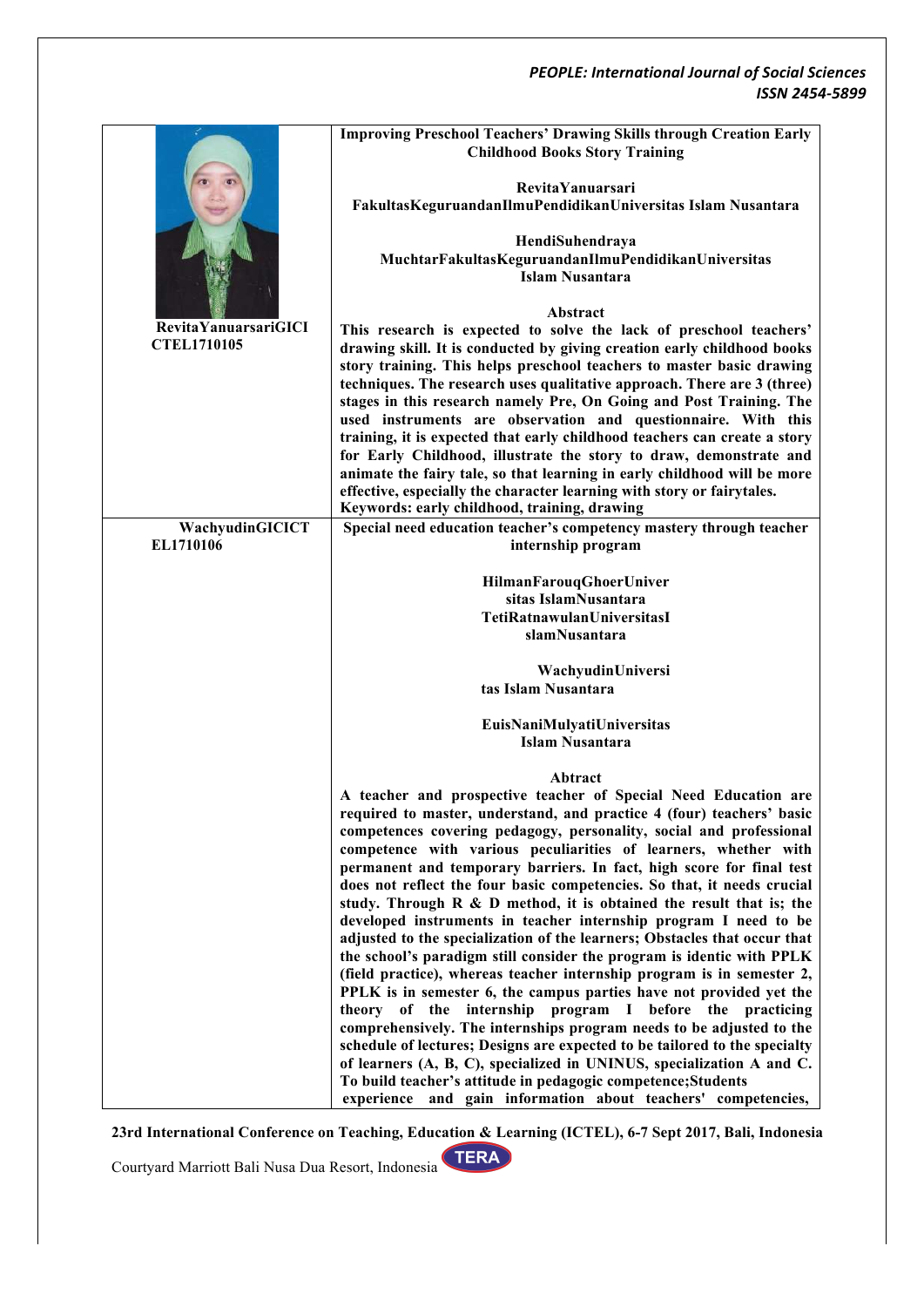| EmayMastianiGICIC<br><b>TEL1710107</b> | teaching and learning process and teacher's administration; In<br>personality competencies, they acquire a good and flexible personality;<br>for social competence, they gain experience of good relationships with<br>children, parents, and colleagues, and in professional development,<br>they follow the activities and the addition of teacher's documents.<br>Keywords: mastery, competency, prospective teacher of Special Need<br><b>Education, Teacher Internship Program I</b><br>Work Skills Program through Apprenticeship Program for Children<br>with Mild Mental Retardation                                                                                                                                                                                                                                                                                                                                                                                                                                                                                                                                                                                                                                                                                                                                                                                                                                                                                                                                                                                                                                                                                                                                                                              |
|----------------------------------------|---------------------------------------------------------------------------------------------------------------------------------------------------------------------------------------------------------------------------------------------------------------------------------------------------------------------------------------------------------------------------------------------------------------------------------------------------------------------------------------------------------------------------------------------------------------------------------------------------------------------------------------------------------------------------------------------------------------------------------------------------------------------------------------------------------------------------------------------------------------------------------------------------------------------------------------------------------------------------------------------------------------------------------------------------------------------------------------------------------------------------------------------------------------------------------------------------------------------------------------------------------------------------------------------------------------------------------------------------------------------------------------------------------------------------------------------------------------------------------------------------------------------------------------------------------------------------------------------------------------------------------------------------------------------------------------------------------------------------------------------------------------------------|
|                                        | EmayMastiani<br>FakultasKeguruandanIlmuPendidikanUniversitas Islam Nusantara                                                                                                                                                                                                                                                                                                                                                                                                                                                                                                                                                                                                                                                                                                                                                                                                                                                                                                                                                                                                                                                                                                                                                                                                                                                                                                                                                                                                                                                                                                                                                                                                                                                                                              |
|                                        | LilisSuwandariFakultasKeguruandanIlmuPendidikanUniversitas<br><b>Islam Nusantara</b>                                                                                                                                                                                                                                                                                                                                                                                                                                                                                                                                                                                                                                                                                                                                                                                                                                                                                                                                                                                                                                                                                                                                                                                                                                                                                                                                                                                                                                                                                                                                                                                                                                                                                      |
|                                        | Abstract<br>Work skills for children with mild mental retardation are very<br>important, since the skills will be their assets for the future. There are<br>two benefits that will be obtained if the learning skills are acquired<br>directly in the workplace, namely; First, the children will quickly<br>understand the work. Second, the children's skill will directly be<br>recognized by the employer - thus it does not require any tests for<br>applying for the job. The research is intended to find out the learning<br>work through<br>apprentices whether<br>skill<br>to<br>accelerate<br>the<br>comprehension of the child compared with learning work skill at<br>school. The selection of skill programs is adjusted according to the<br>work with the physical, mental / cognitive, social and conditions, and<br>the children's interest on the job, as well as the employer's acceptance<br>for the children with mild mental retardation. Some work can be done<br>by the children with mild mental retardation, because the available<br>work is not too difficult and does not require thinking. The available<br>jobs tend to require hand work. The used method in this research is<br>research and development $(R & D)$ . The data are obtained through<br>observation, interview, documentation, workshop/discussion, and<br>limited validation. The results showed that the children with mild<br>mental retardation were able to do semi-skilled jobs, as well as the<br>employers are willing to accept the children who want to work in the<br>workplace. As for the recommendations, the schools should try to<br>apply work skills program throughapprenticeship.<br>Keywords: work skills, mentally retarded children, apprenticeship |
| Teti<br>RatnawulanGICICTEL1<br>710108  | Management Profile of Guidance and Counseling in Junior High<br><b>School</b>                                                                                                                                                                                                                                                                                                                                                                                                                                                                                                                                                                                                                                                                                                                                                                                                                                                                                                                                                                                                                                                                                                                                                                                                                                                                                                                                                                                                                                                                                                                                                                                                                                                                                             |
|                                        | Teti Ratnawulan<br>FakultasKeguruandanIlmuPendidikanUniversitas Islam Nusantara                                                                                                                                                                                                                                                                                                                                                                                                                                                                                                                                                                                                                                                                                                                                                                                                                                                                                                                                                                                                                                                                                                                                                                                                                                                                                                                                                                                                                                                                                                                                                                                                                                                                                           |
|                                        | SidiqAulia<br>Rahman FakultasKeguruandanIlmuPendidikanUniversitas Islam<br><b>Nusantara</b>                                                                                                                                                                                                                                                                                                                                                                                                                                                                                                                                                                                                                                                                                                                                                                                                                                                                                                                                                                                                                                                                                                                                                                                                                                                                                                                                                                                                                                                                                                                                                                                                                                                                               |
|                                        | Abstract<br>Mengenaipersonil<br>BK<br>masihadapersonildari<br>BK,<br>non<br>sertabelummemenuhikuota.<br>Dalamlayananpendukungdiperlukansaranadanprasarana<br>BK,                                                                                                                                                                                                                                                                                                                                                                                                                                                                                                                                                                                                                                                                                                                                                                                                                                                                                                                                                                                                                                                                                                                                                                                                                                                                                                                                                                                                                                                                                                                                                                                                          |

**23rd International Conference on Teaching, Education & Learning (ICTEL), 6-7 Sept 2017, Bali, Indonesia**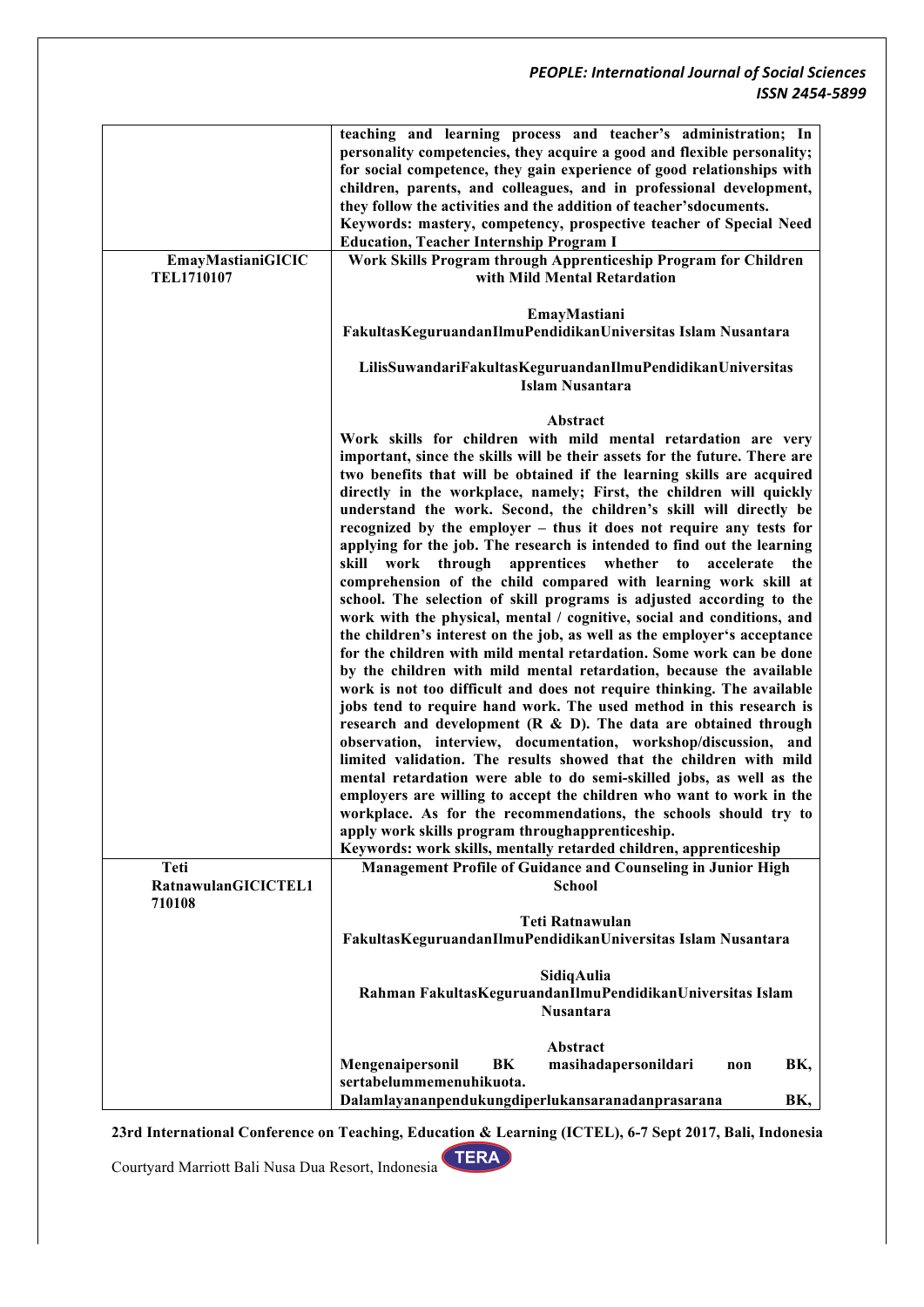| lokasiruang BK upayakanmudah |  |
|------------------------------|--|
|                              |  |
|                              |  |
|                              |  |
|                              |  |
|                              |  |
|                              |  |
|                              |  |
|                              |  |
|                              |  |
|                              |  |

**23rd International Conference on Teaching, Education & Learning (ICTEL), 6-7 Sept 2017, Bali, Indonesia TERA** Courtyard Marriott Bali Nusa Dua Resort, Indonesia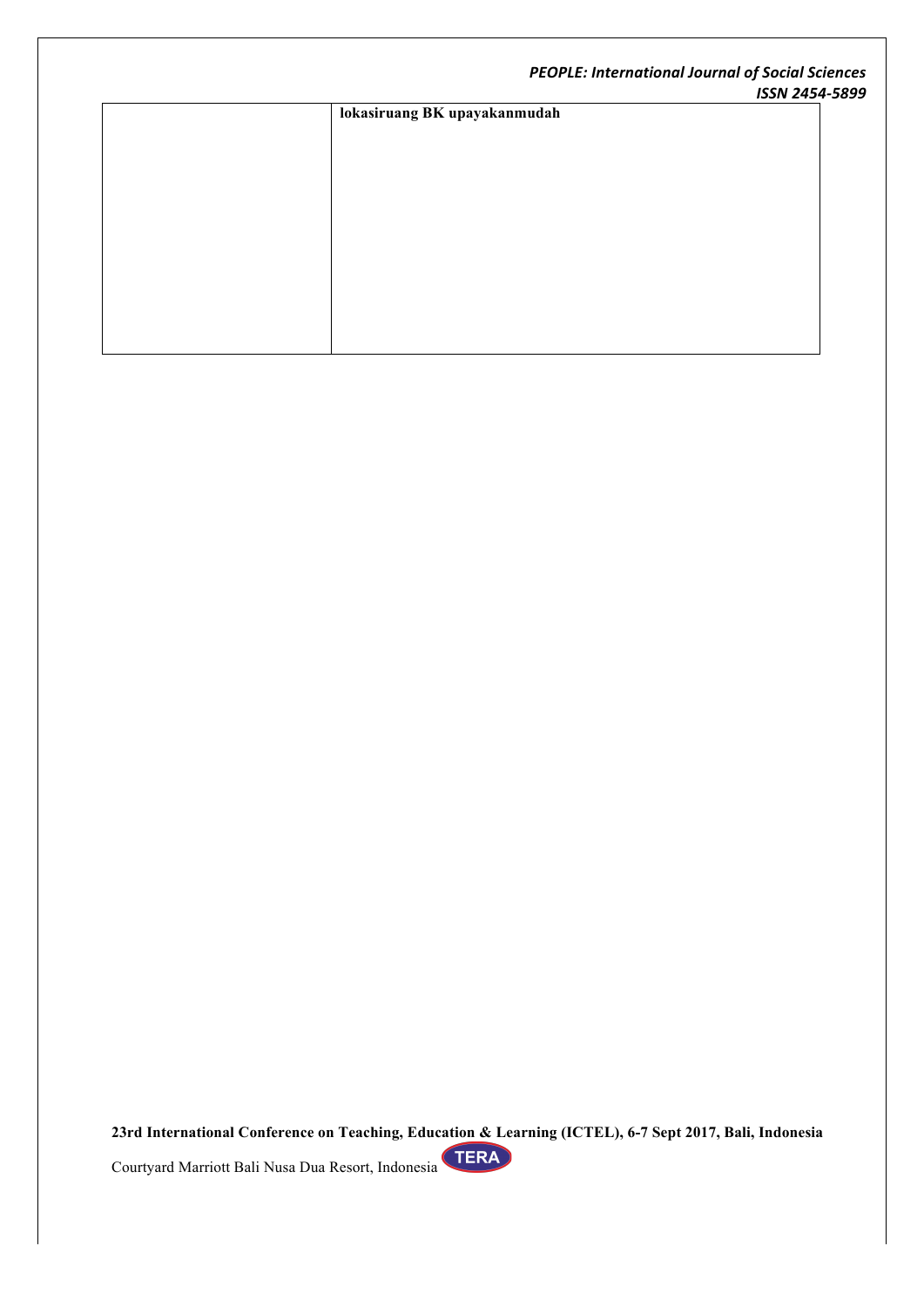|                                            | diaksesdanruangkonselingtetaptidakterlaluterbuka.<br>Ruangkonselingdanruang BK kelompokdiperlukan,<br>hanya<br>di<br>BK<br>Kabupatenmasihbelumrepresentatif.<br><b>Instrumen</b><br>sudahadatermasukalatpenyimpanan data BK, tetapiuntuk di Kota<br>Bandung belumterpenuhialatpengumpulandatanya.<br>Need analysis is required in school management, so is in guidance and<br>counseling management. Planning is as well needed in conducting<br>guidance and counseling (G&C) program for all cities and regencies of<br>Bandung. The applied research method was Research & Development. |
|--------------------------------------------|--------------------------------------------------------------------------------------------------------------------------------------------------------------------------------------------------------------------------------------------------------------------------------------------------------------------------------------------------------------------------------------------------------------------------------------------------------------------------------------------------------------------------------------------------------------------------------------------|
|                                            | The data were obtained by using documents, questionnaires and<br>interviews. The results show that there are still G&C personnel with<br>irrelevant educational background, and have not fulfilled the quota. In<br>supporting services, it is required G&C facilities and infrastructures                                                                                                                                                                                                                                                                                                 |
|                                            | (accessible room). G&C instruments already exist including data<br>storage tool, but for the city of Bandung have not yet fulfilled its data<br>completion tool.                                                                                                                                                                                                                                                                                                                                                                                                                           |
|                                            | Key Words: Profile, Management, Guidance and Counseling                                                                                                                                                                                                                                                                                                                                                                                                                                                                                                                                    |
| N. Dede Khoeriah<br><b>GICICTEL1710109</b> | The description of students' social skill with visually impaired In<br>special needs education department faculty of teachers' training and<br>educational sciences - uninus                                                                                                                                                                                                                                                                                                                                                                                                               |
|                                            | N. Dede Khoeriah<br><b>Special Needs' Education DepartmentFaculty of Teachers' Training</b>                                                                                                                                                                                                                                                                                                                                                                                                                                                                                                |
|                                            | and Educational Sciences Uninusbandung                                                                                                                                                                                                                                                                                                                                                                                                                                                                                                                                                     |
|                                            | Abstract                                                                                                                                                                                                                                                                                                                                                                                                                                                                                                                                                                                   |
|                                            | Based on the results of observation and interviews conducted by the<br>research team (2016), it is showed that majority the students's social<br>skills with visually impaired in Special Needs Education Department in<br>UNINUS are still low. It was showed by their lack of motivation when                                                                                                                                                                                                                                                                                            |
|                                            | they follow academic activities. Therefore, it become problems for the<br>lecturers and should be solved. The research apply qualitative<br>descriptive design which the subjects are students with visually<br>impaired and its lecturers. The data was obtained through observation,<br>interviews and questionnaires. The result showed the importance for                                                                                                                                                                                                                              |
|                                            | the students with visually impaired to learn, to know, and to interact<br>with their social environment. The result also showed student's                                                                                                                                                                                                                                                                                                                                                                                                                                                  |
|                                            | adaptability with themselves and their environment, and students'                                                                                                                                                                                                                                                                                                                                                                                                                                                                                                                          |
|                                            | aspect in social problem-solving skills. Therefore, it is suggested for the<br>lecturers to facilitate visually impaired students to improve their                                                                                                                                                                                                                                                                                                                                                                                                                                         |
|                                            | ability aspects, deal with social environment, make self-adjustment and                                                                                                                                                                                                                                                                                                                                                                                                                                                                                                                    |
|                                            | solve socialproblems.                                                                                                                                                                                                                                                                                                                                                                                                                                                                                                                                                                      |
| HendiSuhendrayaMuchtar                     | Keywords: social skill, visually impaired's students<br>Development of Management Model for Entrepreneurship Course                                                                                                                                                                                                                                                                                                                                                                                                                                                                        |
| <b>GICICTEL1710110</b>                     | <b>Village (KWD) in Increasing Family Economic Income</b>                                                                                                                                                                                                                                                                                                                                                                                                                                                                                                                                  |
|                                            | HendiSuhendrayaMuchtarFakultas                                                                                                                                                                                                                                                                                                                                                                                                                                                                                                                                                             |
|                                            | KeguruandanIlmuPendidikan                                                                                                                                                                                                                                                                                                                                                                                                                                                                                                                                                                  |
|                                            | Universitas Islam Nusantara                                                                                                                                                                                                                                                                                                                                                                                                                                                                                                                                                                |
|                                            | Abstract                                                                                                                                                                                                                                                                                                                                                                                                                                                                                                                                                                                   |
|                                            | The background of this study is the existence of several problems about                                                                                                                                                                                                                                                                                                                                                                                                                                                                                                                    |
|                                            | unemployment conditions that occurred in Indonesia. There are three                                                                                                                                                                                                                                                                                                                                                                                                                                                                                                                        |
|                                            | factors regading the unemployment, namely the number of job seekers                                                                                                                                                                                                                                                                                                                                                                                                                                                                                                                        |
|                                            | is greater than the number of available job opportunities; the gap is                                                                                                                                                                                                                                                                                                                                                                                                                                                                                                                      |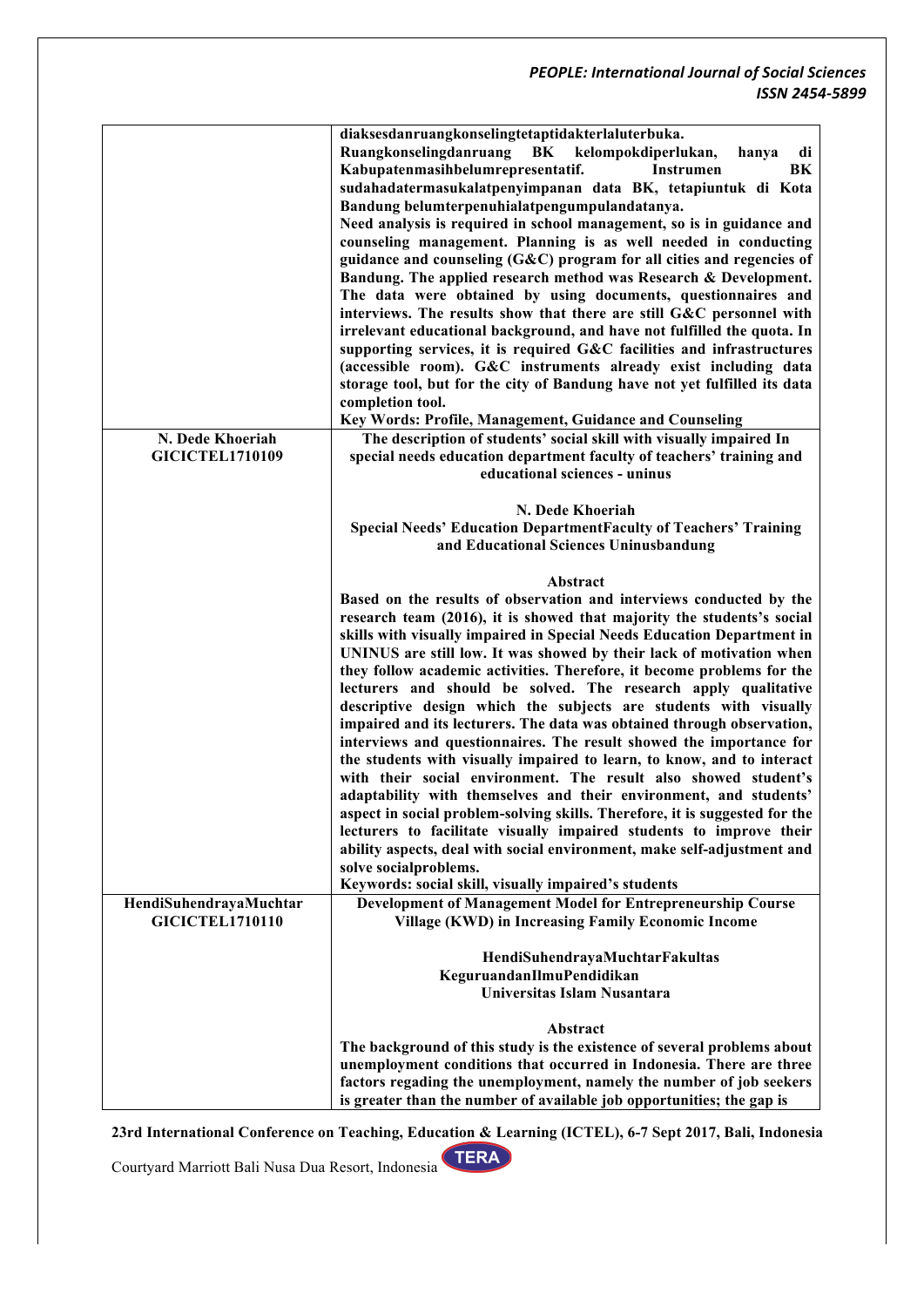|                                             | between the quality of job seekers and the required qualifications, and<br>third is the layoffs. The result of this study is expected to be a reference<br>in providing educational services for the community, especially in the                                                                                                                                                                                                                                                                                                                                                                                                                                                                                                                                                                                                                                                                                                                                                                                                           |
|---------------------------------------------|---------------------------------------------------------------------------------------------------------------------------------------------------------------------------------------------------------------------------------------------------------------------------------------------------------------------------------------------------------------------------------------------------------------------------------------------------------------------------------------------------------------------------------------------------------------------------------------------------------------------------------------------------------------------------------------------------------------------------------------------------------------------------------------------------------------------------------------------------------------------------------------------------------------------------------------------------------------------------------------------------------------------------------------------|
|                                             | field of life skills (courses). It also can also be a further study for other<br>researchers, who are interested to examine more about the                                                                                                                                                                                                                                                                                                                                                                                                                                                                                                                                                                                                                                                                                                                                                                                                                                                                                                  |
|                                             | development of management model for entrepreneurship course<br>village.                                                                                                                                                                                                                                                                                                                                                                                                                                                                                                                                                                                                                                                                                                                                                                                                                                                                                                                                                                     |
|                                             | Keywords: unemployment, life skills, development of model                                                                                                                                                                                                                                                                                                                                                                                                                                                                                                                                                                                                                                                                                                                                                                                                                                                                                                                                                                                   |
| Reni<br>NuraprianiGICICTEL17<br>10111       | Game Model based on Local Wisdom Values as an Effort to Increase<br><b>Social and Rough Motor Abilities of Early Childhood</b>                                                                                                                                                                                                                                                                                                                                                                                                                                                                                                                                                                                                                                                                                                                                                                                                                                                                                                              |
|                                             | Hanafiah<br>FakultasKeguruandanIlmuPendidikanUniversitas Islam Nusantara                                                                                                                                                                                                                                                                                                                                                                                                                                                                                                                                                                                                                                                                                                                                                                                                                                                                                                                                                                    |
|                                             | M. AndrianaGaffar<br>FakultasKeguruandanIlmuPendidikanUniversitas Islam Nusantara                                                                                                                                                                                                                                                                                                                                                                                                                                                                                                                                                                                                                                                                                                                                                                                                                                                                                                                                                           |
|                                             | Reni Nurapriani<br>FakultasKeguruandanIlmuPendidikanUniversitas Islam Nusantara                                                                                                                                                                                                                                                                                                                                                                                                                                                                                                                                                                                                                                                                                                                                                                                                                                                                                                                                                             |
|                                             | Abstract                                                                                                                                                                                                                                                                                                                                                                                                                                                                                                                                                                                                                                                                                                                                                                                                                                                                                                                                                                                                                                    |
|                                             | This research was conducted in an effort to find an alternative model<br>of the right game for early childhood in West Java region. Factually,<br>rapid technological developments have negatively impacted the<br>development of rough social and motor skills of early childhood. Early<br>childhood is more likely to be passive and less interacting with the<br>environment because it is spoiled by various games that have been<br>supported by virtual technology. Given the diverse Indonesian culture,<br>the researchers tried to develop an interesting game model as well as<br>inculcate the value of local wisdom to the next generation of the nation.<br>The results of this study are expected to stimulate the development of<br>children, improve gross motor skills, providing alternative activities<br>play in harmony with the values of local wisdom, cultivate children to<br>skillfully move and process the body, motivate teachers to create<br>activities and learning experiences appropriate to the child's |
|                                             | development and situation, Culture and conditions, introduce and<br>strive to preserve local wisdom in early childhood. Another hope is to<br>provide opportunities for students to improve their motor skills<br>without losing a joyful childhood through playful learning activities,<br>recognizing and trying to preserve the values of local wisdom. This<br>game model is developed through research and development methods                                                                                                                                                                                                                                                                                                                                                                                                                                                                                                                                                                                                         |
|                                             | with a combination approach. Data and information digging was done<br>in 4 TK / PAUD located in West Java area using observation<br>technique, questionnaire and documentation study. The research<br>findings obtained at the location of research is 1) the implementation of<br>educational programs for young children in the area of West Java is                                                                                                                                                                                                                                                                                                                                                                                                                                                                                                                                                                                                                                                                                      |
|                                             | still not optimal; 2) the variety of games for early childhood taught by<br>the teacher has not been colored by efforts to recognize and preserve<br>the value of local wisdom; And 3) the trial results of the local wisdom-                                                                                                                                                                                                                                                                                                                                                                                                                                                                                                                                                                                                                                                                                                                                                                                                               |
|                                             | based game-based game model shows a significant increase in early<br>childhood social and motor skills in WestJava.<br>Keywords: Early Childhood Game Model, Local Wisdom Values,                                                                                                                                                                                                                                                                                                                                                                                                                                                                                                                                                                                                                                                                                                                                                                                                                                                           |
|                                             | <b>Social and Crude Motor Abilities</b>                                                                                                                                                                                                                                                                                                                                                                                                                                                                                                                                                                                                                                                                                                                                                                                                                                                                                                                                                                                                     |
| NuriskaNoviantoro<br><b>GICICTEL1710112</b> | Thematically Character-based Learning Materials in Early Child<br><b>Education: A Preliminary</b>                                                                                                                                                                                                                                                                                                                                                                                                                                                                                                                                                                                                                                                                                                                                                                                                                                                                                                                                           |

**23rd International Conference on Teaching, Education & Learning (ICTEL), 6-7 Sept 2017, Bali, Indonesia**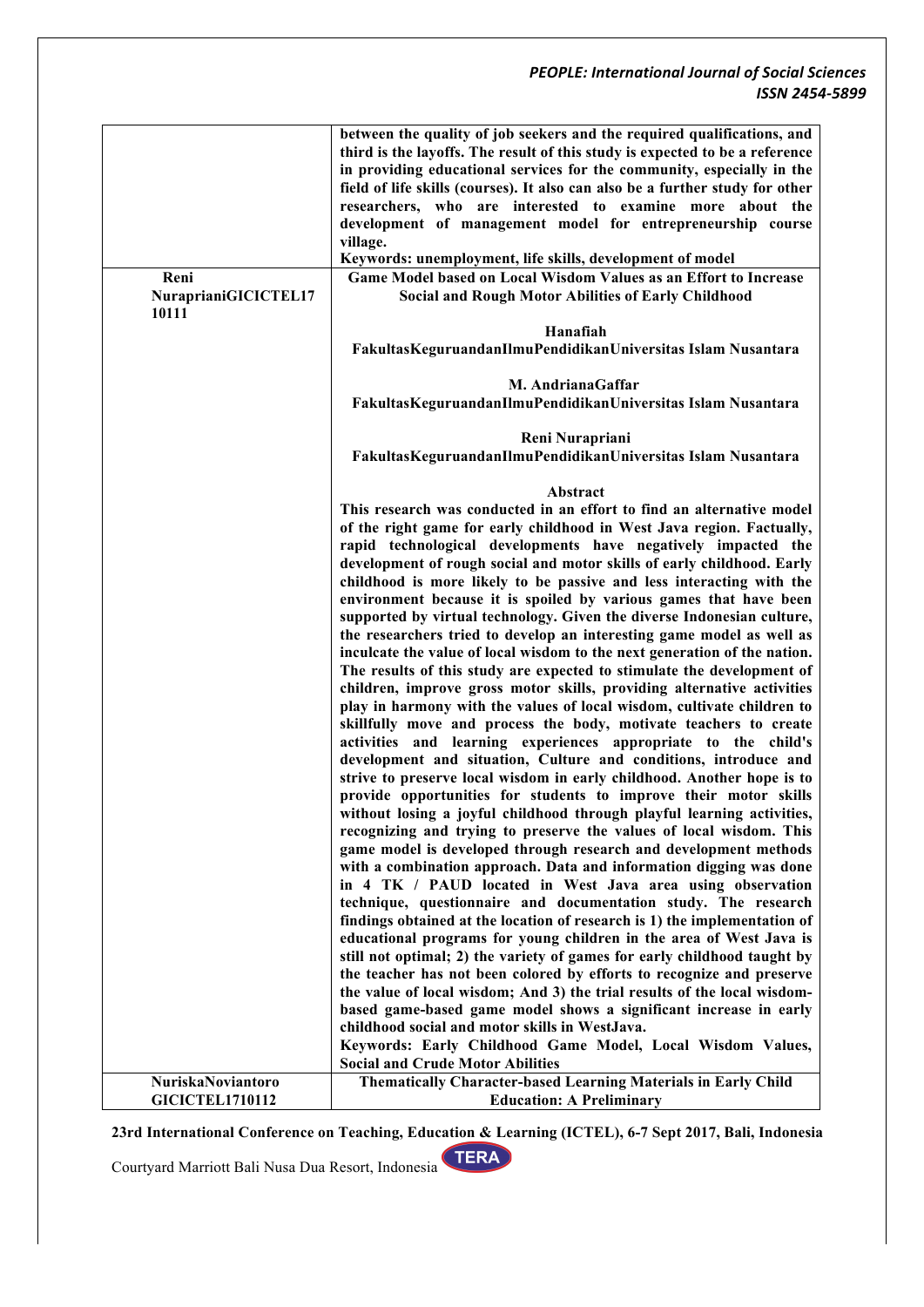|                        | Annie SusanySomantri<br>FakultasKeguruandanIlmuPendidikanUniversitas Islam Nusantara<br>NuriskaNoviantoro<br>FakultasKeguruandanIlmuPendidikanUniversitas Islam Nusantara<br>FadilaRahmaGhoer<br>FakultasKeguruandanIlmuPendidikanUniversitas Islam Nusantara                                                                                                                                                                                                                                                                                                                                                                                                                                                                                                                                                                                                                                                                                                                                                                                                                                                                                                                                                                                                                                                                                                                                                                                                                                                                                                                                                                                                                                                                                                                                                                                                                                                                                                                                                                                                                                                                                                                                                                                                                                       |
|------------------------|-----------------------------------------------------------------------------------------------------------------------------------------------------------------------------------------------------------------------------------------------------------------------------------------------------------------------------------------------------------------------------------------------------------------------------------------------------------------------------------------------------------------------------------------------------------------------------------------------------------------------------------------------------------------------------------------------------------------------------------------------------------------------------------------------------------------------------------------------------------------------------------------------------------------------------------------------------------------------------------------------------------------------------------------------------------------------------------------------------------------------------------------------------------------------------------------------------------------------------------------------------------------------------------------------------------------------------------------------------------------------------------------------------------------------------------------------------------------------------------------------------------------------------------------------------------------------------------------------------------------------------------------------------------------------------------------------------------------------------------------------------------------------------------------------------------------------------------------------------------------------------------------------------------------------------------------------------------------------------------------------------------------------------------------------------------------------------------------------------------------------------------------------------------------------------------------------------------------------------------------------------------------------------------------------------|
| <b>HanafiahGICICTE</b> | Abstract<br>Character education has become a reference for the development of<br>learning patterns of schools in Indonesia. The development of<br>classroom learning instructions integrating character education has<br>been applied in a variety of interesting teaching and learning patterns,<br>despite not all of them being capable of promoting character education<br>appropriately. In its capacity as a reference for learning, learning<br>materials should be able to act as a basic guideline which is to be<br>further developed by teachers in the learning environment. This study<br>aims to identify the needs of PAUD teaching materials in PAUD<br>institutions in West Java and identify teaching materials that had been<br>and are being used in PAUD institutions in West Java. The subjects of<br>the study were three PAUD institutions in West Java selected based on<br>the accreditation of BAN PNF West Java. The instruments used were<br>document analysis, questionnaire, and observation. From the interim<br>results, it was found that the teaching materials used still have not<br>integrated thematic learning in a friendly character education<br>environment. Initial needs analysis of the thematically character-based<br>materials shows that teachers still do not understand in detail about<br>the characteristics of well-designed thematically character-based<br>learning materials. The teacher's knowledge of evaluating teaching<br>materials has not been able to support teachers' understanding on how<br>the thematically character-based learning materials were developed<br>integrated with character education, whether in the forms of direct<br>instruction, games, or assignments. Related to teaching materials that<br>had been and are being used, there are differences of understanding<br>where an institution have begun to evaluate and integrate the vision<br>and mission of the institution with the vision and mission of national<br>education and other two institutions regard textbook as a standard<br>reference on how the learning process should takeplace.<br>Keywords: Theme-based learning, learning materials, character<br>education<br>Game Model based on Local Wisdom Values as an Effort to Increase |
| L1710115               | <b>Social and Gross Motor Abilities of Early Childhood</b><br>Hanafiah                                                                                                                                                                                                                                                                                                                                                                                                                                                                                                                                                                                                                                                                                                                                                                                                                                                                                                                                                                                                                                                                                                                                                                                                                                                                                                                                                                                                                                                                                                                                                                                                                                                                                                                                                                                                                                                                                                                                                                                                                                                                                                                                                                                                                              |
|                        | FakultasKeguruandanIlmuPendidikanUniversitas Islam Nusantara<br>M. AndrianaGaffar<br>FakultasKeguruandanIlmuPendidikanUniversitas Islam Nusantara<br>Reni Nurapriani<br>FakultasKeguruandanIlmuPendidikanUniversitas Islam Nusantara                                                                                                                                                                                                                                                                                                                                                                                                                                                                                                                                                                                                                                                                                                                                                                                                                                                                                                                                                                                                                                                                                                                                                                                                                                                                                                                                                                                                                                                                                                                                                                                                                                                                                                                                                                                                                                                                                                                                                                                                                                                                |
|                        | Abstract                                                                                                                                                                                                                                                                                                                                                                                                                                                                                                                                                                                                                                                                                                                                                                                                                                                                                                                                                                                                                                                                                                                                                                                                                                                                                                                                                                                                                                                                                                                                                                                                                                                                                                                                                                                                                                                                                                                                                                                                                                                                                                                                                                                                                                                                                            |

**23rd International Conference on Teaching, Education & Learning (ICTEL), 6-7 Sept 2017, Bali, Indonesia**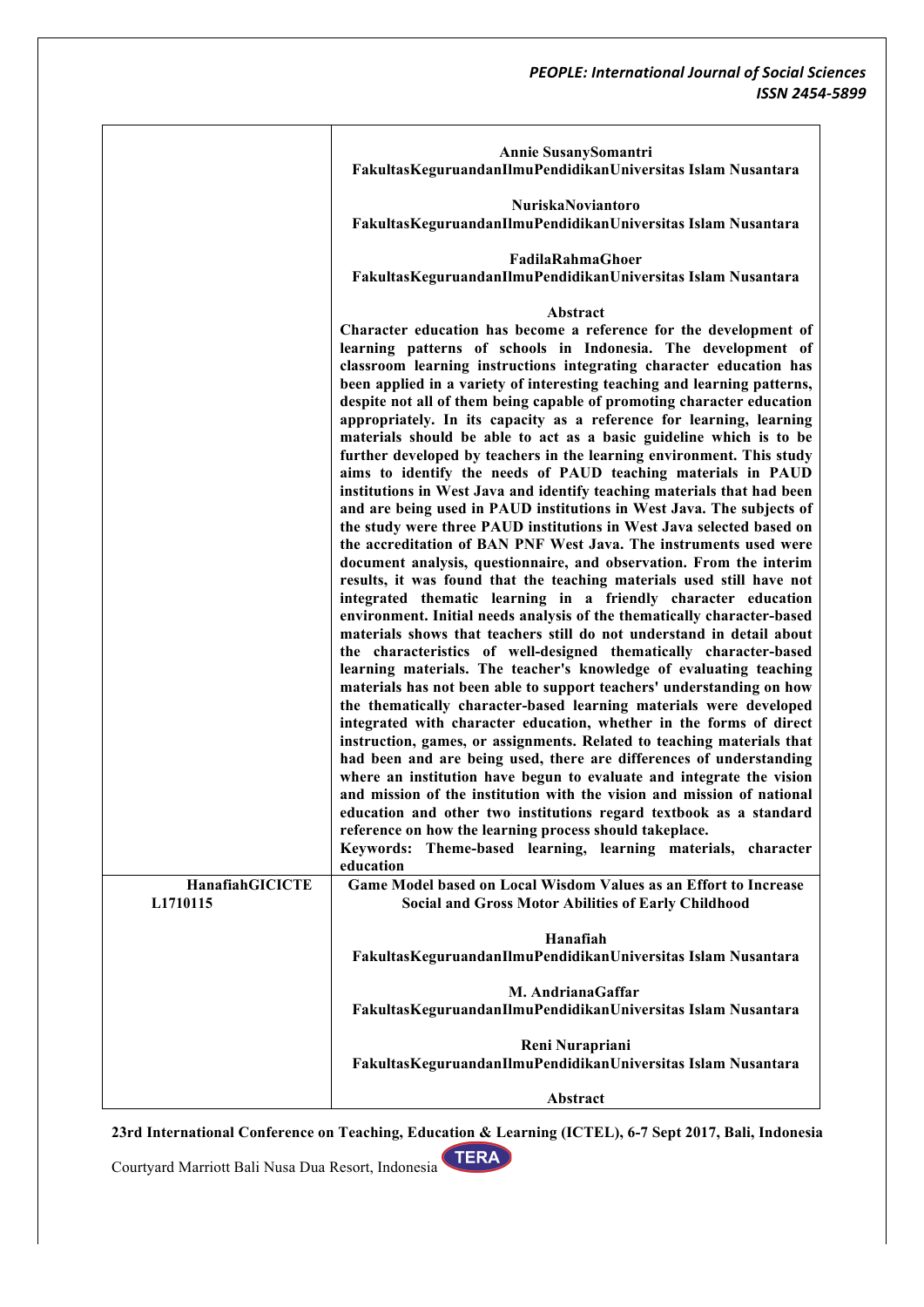|                    | This research was conducted in an effort to find an alternative model                                               |
|--------------------|---------------------------------------------------------------------------------------------------------------------|
|                    | of the right game for early childhood in West Java region. Factually,                                               |
|                    | rapid technological developments have negatively impacted the                                                       |
|                    | development of gross social and motor skills of early childhood. Early                                              |
|                    | childhood is more likely to be passive and less interacting with the                                                |
|                    | environment because it is spoiled by various games that have been                                                   |
|                    | supported by virtual technology. Given the diverse Indonesian culture,                                              |
|                    | the researchers tried to develop an interesting game model as well as                                               |
|                    | inculcate the value of local wisdom to the next generation of the nation.                                           |
|                    | The results of this study are expected to stimulate the development of                                              |
|                    | children, improve gross motor skills, providing alternative activities                                              |
|                    | play in harmony with the values of local wisdom, cultivate children to                                              |
|                    | skillfully move and process the body, motivate teachers to create                                                   |
|                    | activities and learning experiences appropriate to the child's                                                      |
|                    | development and situation, Culture and conditions, introduce and                                                    |
|                    | strive to preserve local wisdom in early childhood. Another hope is to                                              |
|                    | provide opportunities for students to improve their motor skills                                                    |
|                    | without losing a joyful childhood thgross playful learning activities,                                              |
|                    | recognizing and trying to preserve the values of local wisdom. This                                                 |
|                    | game model is developed thgross research and development methods                                                    |
|                    | with a combination approach. Data and information digging was done                                                  |
|                    | in 4 TK / PAUD located in West Java area using observation                                                          |
|                    | technique, questionnaire and documentation study. The research                                                      |
|                    | findings obtained at the location of research is 1) the implementation of                                           |
|                    | educational programs for young children in the area of West Java is                                                 |
|                    | still not optimal; 2) the variety of games for early childhood taught by                                            |
|                    | the teacher has not been colored by efforts to recognize and preserve                                               |
|                    | the value of local wisdom; And 3) the trial results of the local wisdom-                                            |
|                    | based game-based game model shows a significant increase in early<br>childhood social and motor skills in WestJava. |
|                    | Keywords: Early Childhood Game Model, Local Wisdom Values,                                                          |
|                    | <b>Social and Crude Motor Abilities</b>                                                                             |
| <b>Bharat</b>      | An Inquiry into Academic Achievement at Graduate Level of                                                           |
| RamanujGICICTEL171 | Saurashtra University Students under Arts, Commerce & Science                                                       |
| 0116               | <b>Faculties</b>                                                                                                    |
|                    |                                                                                                                     |
|                    | <b>Bharat Ramanuj</b>                                                                                               |
|                    | Department Of Education, Saurashtra University, Rajkot, Gujarat,                                                    |
|                    | India                                                                                                               |
|                    | Abstract                                                                                                            |
|                    | The Chief Objective of this research was to check whether the                                                       |
|                    | academic achievement of the students of Arts, Commerce and Science                                                  |
|                    | faculties increases as decreases during each semester with reference to                                             |
|                    | their past academic achievement in std.XII.                                                                         |
|                    | The Sample of the study included total 29607 students from Arts,                                                    |
|                    | Commerce and Science faculties Academic Achievement scores of all                                                   |
|                    | the students involved in the sample were taken from std. XII to all the                                             |
|                    | semesters at graduation level The Scores were calculated and co-                                                    |
|                    | related the findings were as follows.<br>The students from all faculties who scored 70% or more in std XII          |
|                    | were found to have no increase in academic achievement during all                                                   |
|                    | semesters.                                                                                                          |
|                    | The Students who scored between 60% to 70% in std.XII had                                                           |
|                    | decreased their academic achievement scores except for the students of                                              |

**23rd International Conference on Teaching, Education & Learning (ICTEL), 6-7 Sept 2017, Bali, Indonesia**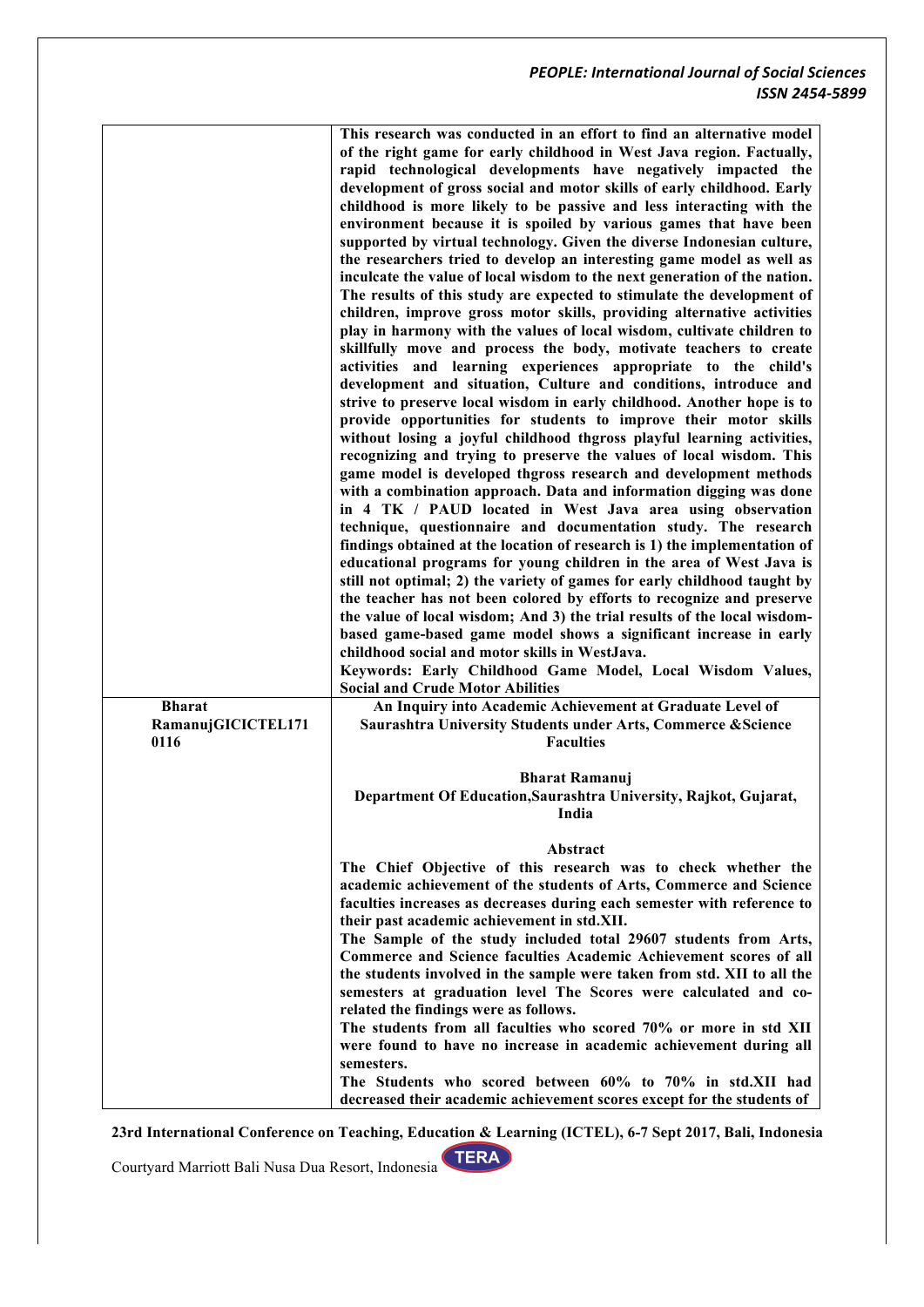|                           | first semester under the faculties of Arts and Commerce. The number                                                                |
|---------------------------|------------------------------------------------------------------------------------------------------------------------------------|
|                           | of such students was higher than others.                                                                                           |
|                           | Whereas the result obtained by students of science faculty was totally                                                             |
|                           | opposite to the earlier.                                                                                                           |
|                           | The Students who scored lower than 60% in std. XII under all the                                                                   |
|                           | three faculties had a great increase in their academic achievement of                                                              |
|                           | all semesters. The number of such students was alsohigher.                                                                         |
| <b>Shingo</b>             | Development and Evaluation of Information Security Teaching                                                                        |
| ShiotaGICICTEL171011<br>7 | Materials Regarding the Judgment of "Suspicious" Aspects of Sites<br>and Applications                                              |
|                           |                                                                                                                                    |
|                           | <b>Shingo Shiota</b>                                                                                                               |
|                           | <b>Faculty Of Education, Shizuoka University</b>                                                                                   |
|                           | Abstract                                                                                                                           |
|                           | At present, there exist malicious programs and others that demand                                                                  |
|                           | "ransom" in exchange of returning personal computers (PCs) and                                                                     |
|                           | smartphones in their original state after the popularization of personal                                                           |
|                           | information leakage due to virus infection that disables PCs and                                                                   |
|                           | smartphones. Hence, improvement of education on information                                                                        |
|                           | security is an urgent issue. In particular, with the increasing use of                                                             |
|                           | smartphones, children often use not only sites but also various                                                                    |
|                           | applications; hence, it is important to acquire the ability to judge                                                               |
|                           | "suspicious" aspects about such applications.                                                                                      |
|                           | However, in the current conventional information security education,                                                               |
|                           | there are many guidelines such as "Please be careful about suspicious                                                              |
|                           | websites," which introduce various examples, but there are few                                                                     |
|                           | teaching materials to examine the "suspicious" aspects of sites and                                                                |
|                           | applications concretely.                                                                                                           |
|                           | Therefore, in this research, we developed an information security                                                                  |
|                           | teaching material that specifically examines "suspicious" aspects of                                                               |
|                           | sitesandapplications.Andthen,wepracticedbyprovidingthis                                                                            |
|                           | information to second-grade junior high-school students and verified                                                               |
|                           | the outcome.                                                                                                                       |
| SuryantoNugrohoGICI       | <b>Using Technology Readiness Index to Analyze Readiness of E-learning</b>                                                         |
| <b>CTEL1710065</b>        | <b>Implementation among Public and Private Schools</b>                                                                             |
|                           |                                                                                                                                    |
|                           | SuryantoNugroho                                                                                                                    |
|                           | Department of Information Systems STMIK Duta Bangsa Surakarta,                                                                     |
|                           | Indonesia                                                                                                                          |
|                           |                                                                                                                                    |
|                           | Abstract                                                                                                                           |
|                           | The success of an implementation and adoption of new technology in                                                                 |
|                           | an institution is largely determined by the readiness factor and the                                                               |
|                           | ability of the user. Many cases of implementation of a new technology                                                              |
|                           | fail because it does not pay attention to internal readiness factors. This                                                         |
|                           | research aims to identify the readiness of the implementation of e-                                                                |
|                           | learning in public and private schools and the factors that are                                                                    |
|                           | different. Using Readiness Index Technology (TRI), this research                                                                   |
|                           | assess the readiness of optimism, innovativeness, discomfort and                                                                   |
|                           | insecurity, and then add one human resource variable as modification.<br>Using data from 200 respondents who were divided into 100 |
|                           |                                                                                                                                    |
|                           | respondents from public schools and 100 respondents from private                                                                   |
|                           | schools, respondents will be taken from secondary schools located in                                                               |
|                           | the city area of Surakarta. Using Structural Equation Modeling(SEM)                                                                |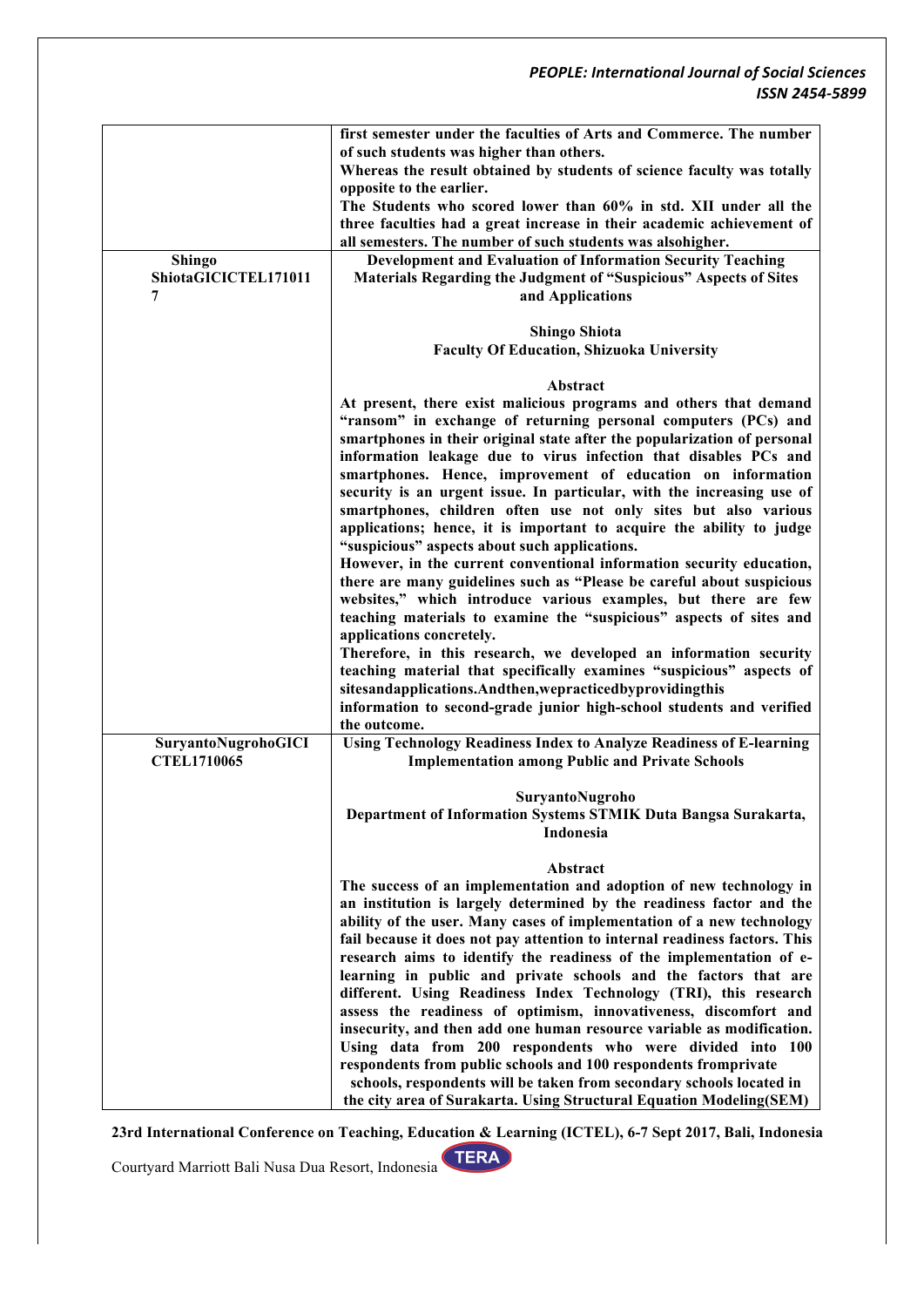| with Partial Least Square (PLS) approach to perform data analysis.      |
|-------------------------------------------------------------------------|
| The results can be concluded readiness of e-learning users, generally   |
| are at a sufficient level with the discomfort factor index ranks at the |
| top and innovativeness factor index has a lowscore.                     |
| Keywords—e-learning readiness; technology readiness<br>index:           |
| structural equation modelling; assessment system.                       |

### **LISTENERS**

| <b>Mohammad Fayez</b>                                                               |
|-------------------------------------------------------------------------------------|
| Political Science, International Islamic University Malaysia Kuala Lumpur, Malaysia |
| Listener                                                                            |
| RimawatiPutriBakti Pertiwi                                                          |
| Science and Technology, Sman& Depok, Depok, Indonesia                               |
| <b>GICICTEL1710060</b>                                                              |
| Imam PratamaKurniawan                                                               |
| Faculty Of Animal Husbandry, University Of Udayana, Bali, Indonesia                 |
| <b>GICICTEL1710073</b>                                                              |
| <b>RusmawatiSiadari</b>                                                             |
| Faculty of Education, PelitaHarapan University, Jakarta, Indonesia                  |
| <b>GICICTEL1710081</b>                                                              |
| <b>Ibrahim RokeSesay</b>                                                            |
| Help The Helpless Sierra Leone, Waterloo-Sierra Leone                               |
| <b>GICICTEL1710086</b>                                                              |
| <b>Zainab RokeSesay</b>                                                             |
| Help The Helpless Sierra Leone, Water-Sierra, Leone                                 |
| <b>GICICTEL1710088</b>                                                              |
| <b>Shankar Kumar Mondol</b>                                                         |
| English, Linguistics, Ideal School And College, Motijheel, Dhaka, Bangladesh        |
| <b>GICICTEL1710099</b>                                                              |
| Mohammad Zahidur Rahman                                                             |
| Faculty Of Linguistics, Ideal School And College, Dhaka, Bangladesh                 |
| <b>GICICTEL1710101</b>                                                              |
| <b>FadilaRahmaGhoer</b>                                                             |
| FakultasKeguruan Dan IlmuPendidikan, Universitas Islam Nusantara, Indonesia         |
| <b>GICICTEL1710113</b>                                                              |
| Muhammad AndrianaGaffar                                                             |
| FakultasKeguruan Dan IlmuPendidikan, Universitas Islam Nusantara, Indonesia         |
| <b>GICICTEL1710114</b>                                                              |
|                                                                                     |

**23rd International Conference on Teaching, Education & Learning (ICTEL), 6-7 Sept 2017, Bali, Indonesia**